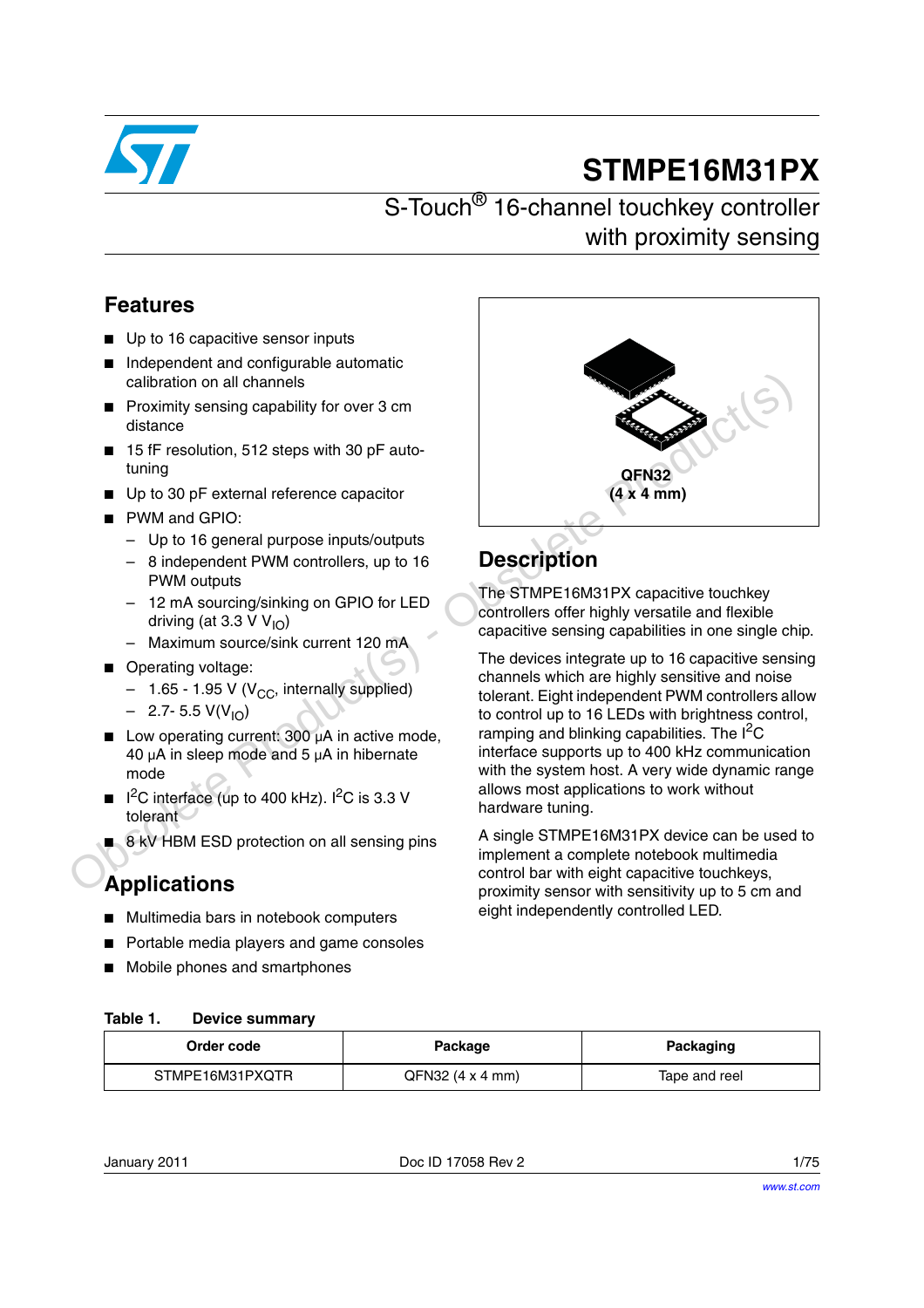# **Contents**

| 1                       |                                                                      |
|-------------------------|----------------------------------------------------------------------|
|                         | 1.1                                                                  |
|                         | 1.2                                                                  |
| $\overline{2}$          |                                                                      |
|                         | 2.1                                                                  |
| 3                       | 14                                                                   |
| $\overline{\mathbf{4}}$ |                                                                      |
|                         | Write operations<br>4.1 Write operations for one or more bytes<br>15 |
| 5                       |                                                                      |
| 6                       |                                                                      |
| $\overline{7}$          |                                                                      |
|                         | 7.1                                                                  |
| 8                       |                                                                      |
|                         |                                                                      |
| 9                       |                                                                      |
| 10                      |                                                                      |
| 11                      |                                                                      |
|                         | 11.1                                                                 |
| 12                      |                                                                      |
|                         | 12.1                                                                 |
| 13                      |                                                                      |
|                         | 13.1                                                                 |
|                         | 13.2                                                                 |

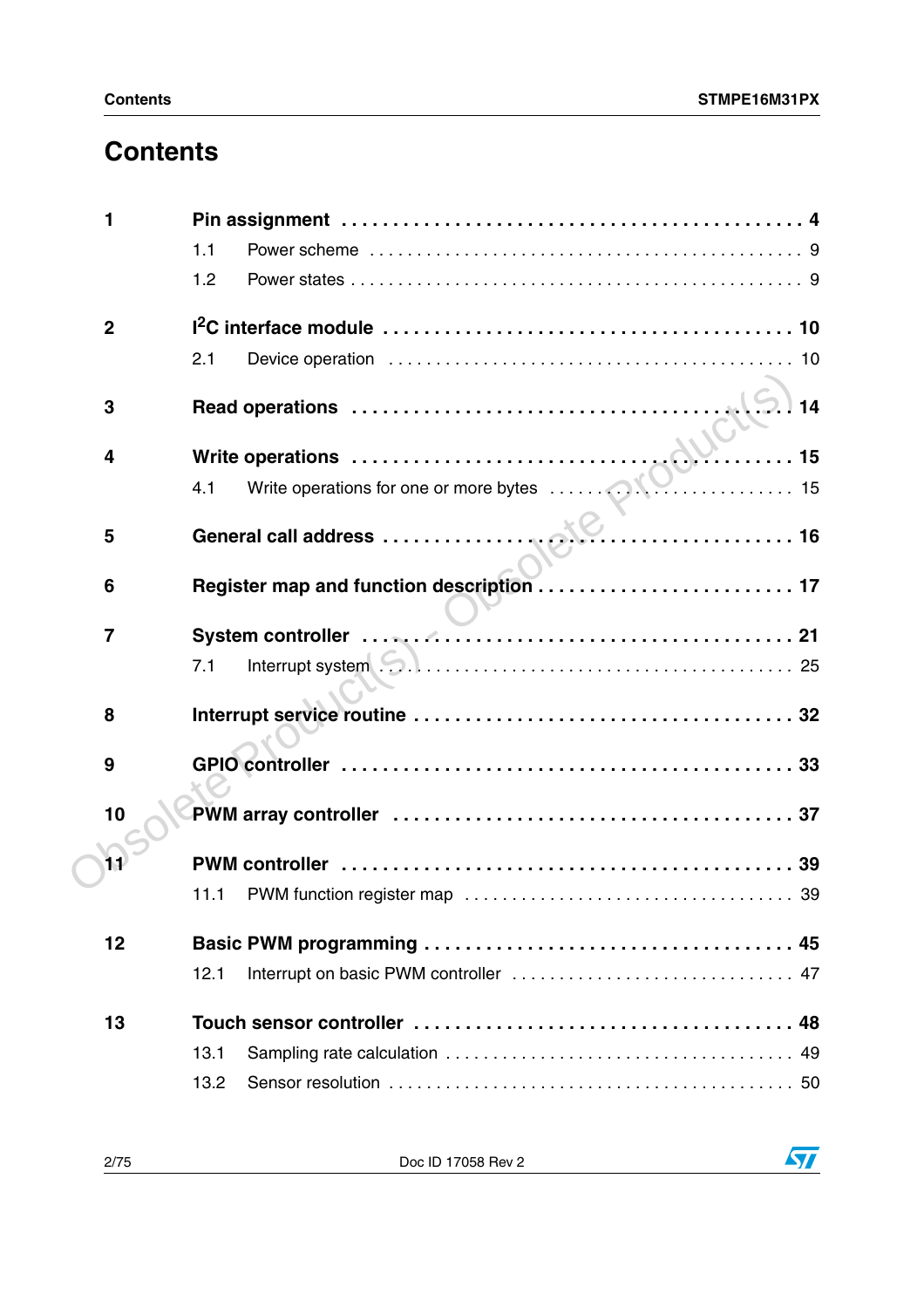|    | 13.3                                                                   |
|----|------------------------------------------------------------------------|
|    | 13.4                                                                   |
|    | 13.5                                                                   |
|    | 13.6<br>Definition of data accessible through channel data register 59 |
| 14 |                                                                        |
|    |                                                                        |
|    |                                                                        |
|    |                                                                        |
|    |                                                                        |
|    |                                                                        |
|    |                                                                        |
|    |                                                                        |
|    |                                                                        |

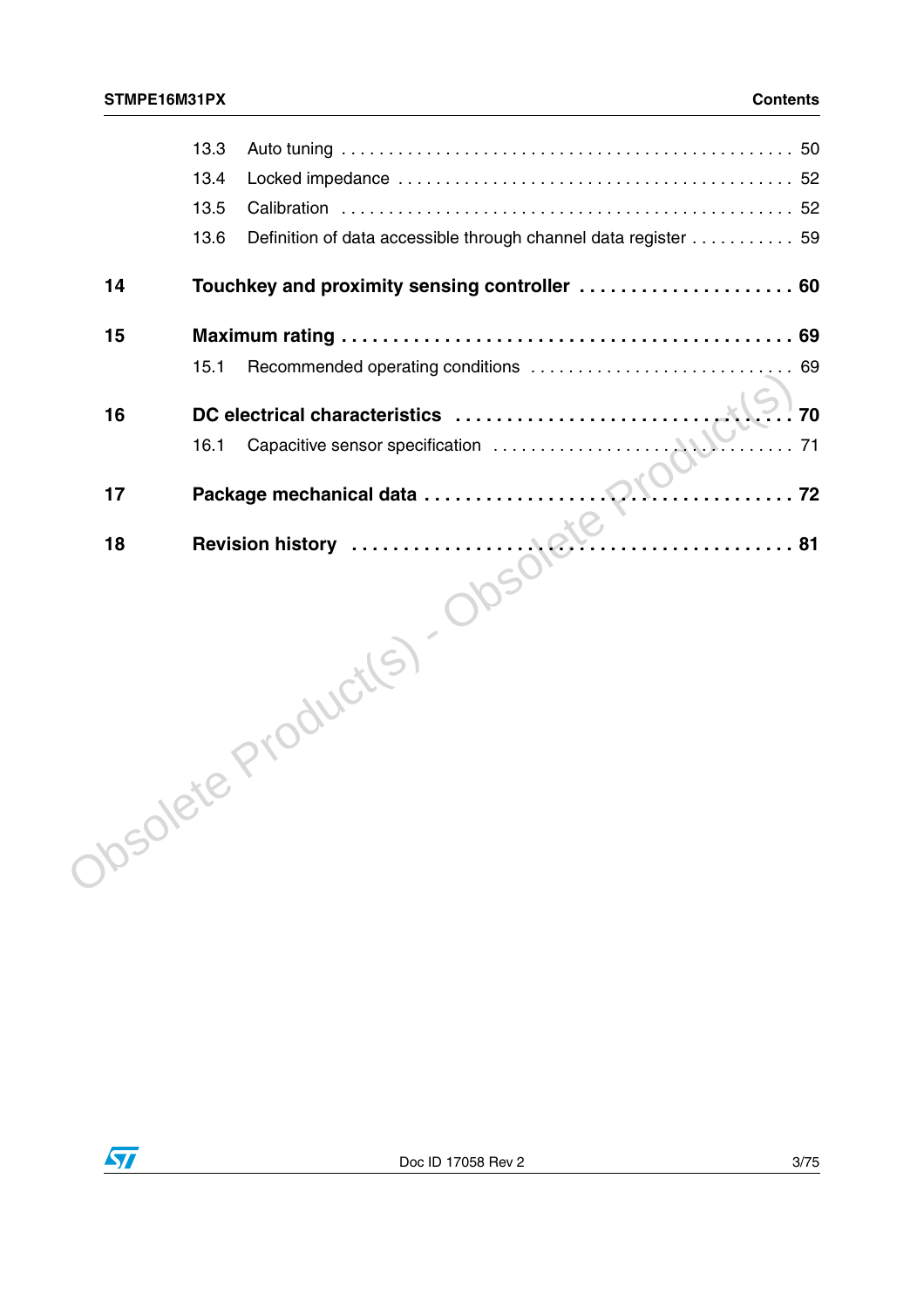# <span id="page-3-0"></span>**1 Pin assignment**





| <b>Pin number</b> | Pin name   | Voltage domain | <b>Description</b>      |
|-------------------|------------|----------------|-------------------------|
|                   | GPIO-0     | <b>VIO</b>     | GPIO / capacitive sense |
| $\overline{2}$    | GPIO-1     | <b>VIO</b>     | GPIO / capacitive sense |
| 3                 | GPIO-2     | <b>VIO</b>     | GPIO / capacitive sense |
| 4                 | <b>GND</b> |                | Ground                  |
| 5                 | <b>VIO</b> |                | I/O supply              |
| 6                 | GPIO-3     | <b>VIO</b>     | GPIO / capacitive sense |
| $\overline{7}$    | GPIO-4     | <b>VIO</b>     | GPIO / capacitive sense |
| 8                 | GPIO-5     | <b>VIO</b>     | GPIO / capacitive sense |
| 9                 | GPIO-6     | VIO.           | GPIO / capacitive sense |
| 10                | GPIO-7     | <b>VIO</b>     | GPIO / capacitive sense |
| 11                | <b>GND</b> |                | Ground                  |
| 12                | <b>VIO</b> |                | I/O supply              |
| 13                | <b>VCC</b> |                |                         |

|  | Table 2. | <b>STMPE16M31PX pin description</b> |
|--|----------|-------------------------------------|
|--|----------|-------------------------------------|

4/75 Doc ID 17058 Rev 2

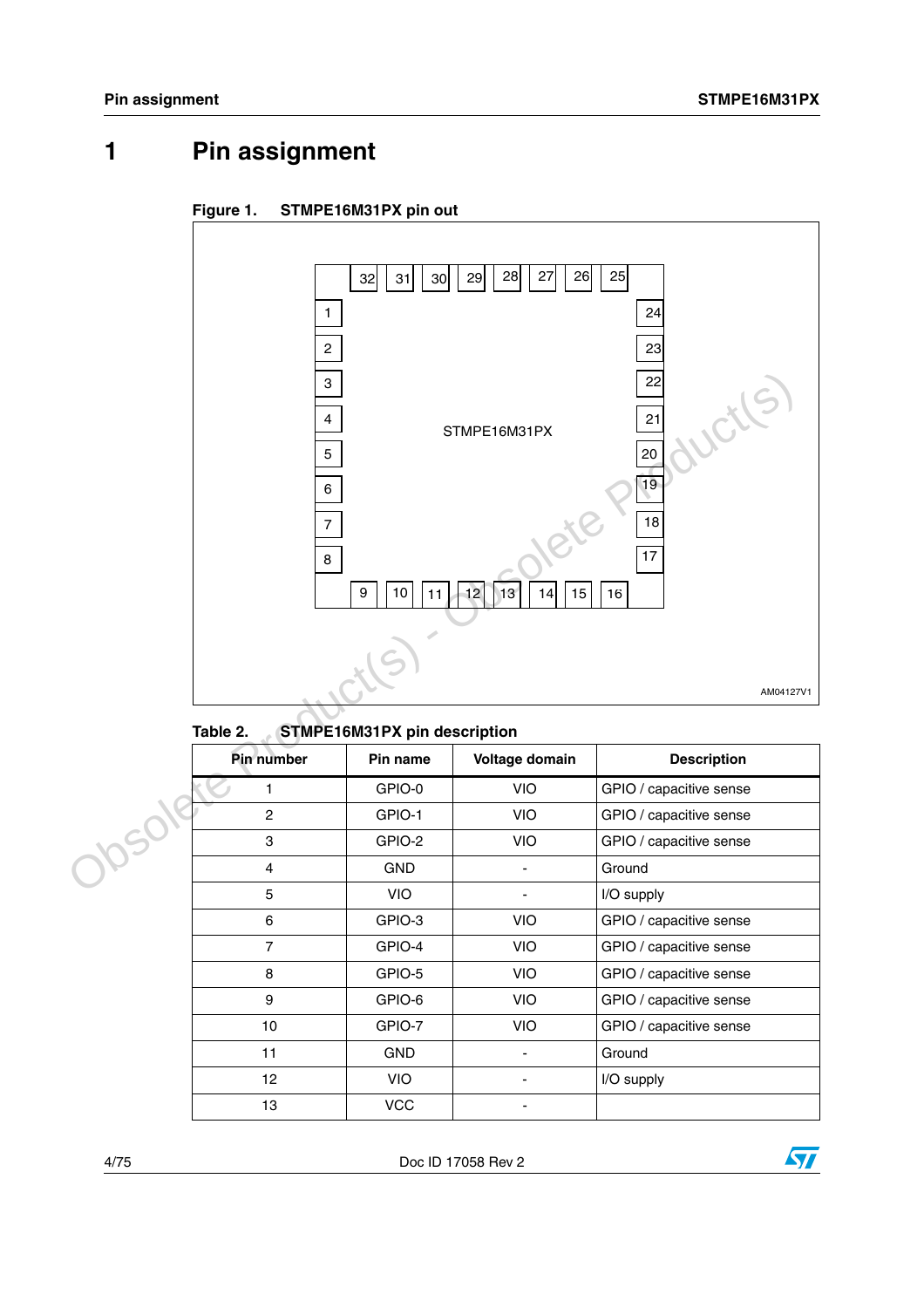| Pin number     | Pin name   | Voltage domain | <b>Description</b>                                                                                                                                             |
|----------------|------------|----------------|----------------------------------------------------------------------------------------------------------------------------------------------------------------|
| 14             | <b>INT</b> | VCC            | Open drain interrupt output. This<br>pin should be pulled to VCC or<br>GND, depending on polarity of<br>interrupt used. This pin must not<br>be left floating. |
| 15             | Address 0  | VCC            | $I2C$ address 0                                                                                                                                                |
| 16             | SCL        | VCC            | $I2C$ clock                                                                                                                                                    |
| 17             | <b>SDA</b> | <b>VCC</b>     | $I2C$ data                                                                                                                                                     |
| 18             | RESET_N    | VCC            | Active low reset signal                                                                                                                                        |
| 19             | Address 1  | <b>VCC</b>     | I <sup>2</sup> C address 1                                                                                                                                     |
| 20             | CRef       | <b>VCC</b>     | Reference capacitor                                                                                                                                            |
| 21             | <b>GND</b> | <b>VCC</b>     | Ground                                                                                                                                                         |
| 22             | GPIO-8     | VIO            | GPIO / capacitive sense                                                                                                                                        |
| 23             | GPIO-9     | VIO            | GPIO / capacitive sense                                                                                                                                        |
| 24             | VIO        |                | I/O supply                                                                                                                                                     |
| 25             | GPIO-10    | VIO            | GPIO / capacitive sense                                                                                                                                        |
| 26             | GPIO-11    | <b>VIO</b>     | GPIO / capacitive sense                                                                                                                                        |
| 27             | GPIO-12    | VIO            | GPIO / capacitive sense                                                                                                                                        |
| 28             | GPIO-13    | VIO            | GPIO / cap sense                                                                                                                                               |
| 29             | VIO        | $\frac{1}{2}$  | I/O supply                                                                                                                                                     |
| 30             | <b>GND</b> | $\blacksquare$ | I/O voltage supply                                                                                                                                             |
| 31             | GPIO-14    | VIO.           | GPIO / capacitive sense                                                                                                                                        |
| 32<br>Obsolete | GPIO-15    | <b>VIO</b>     | GPIO / capacitive sense                                                                                                                                        |

**Table 2. STMPE16M31PX pin description (continued)**

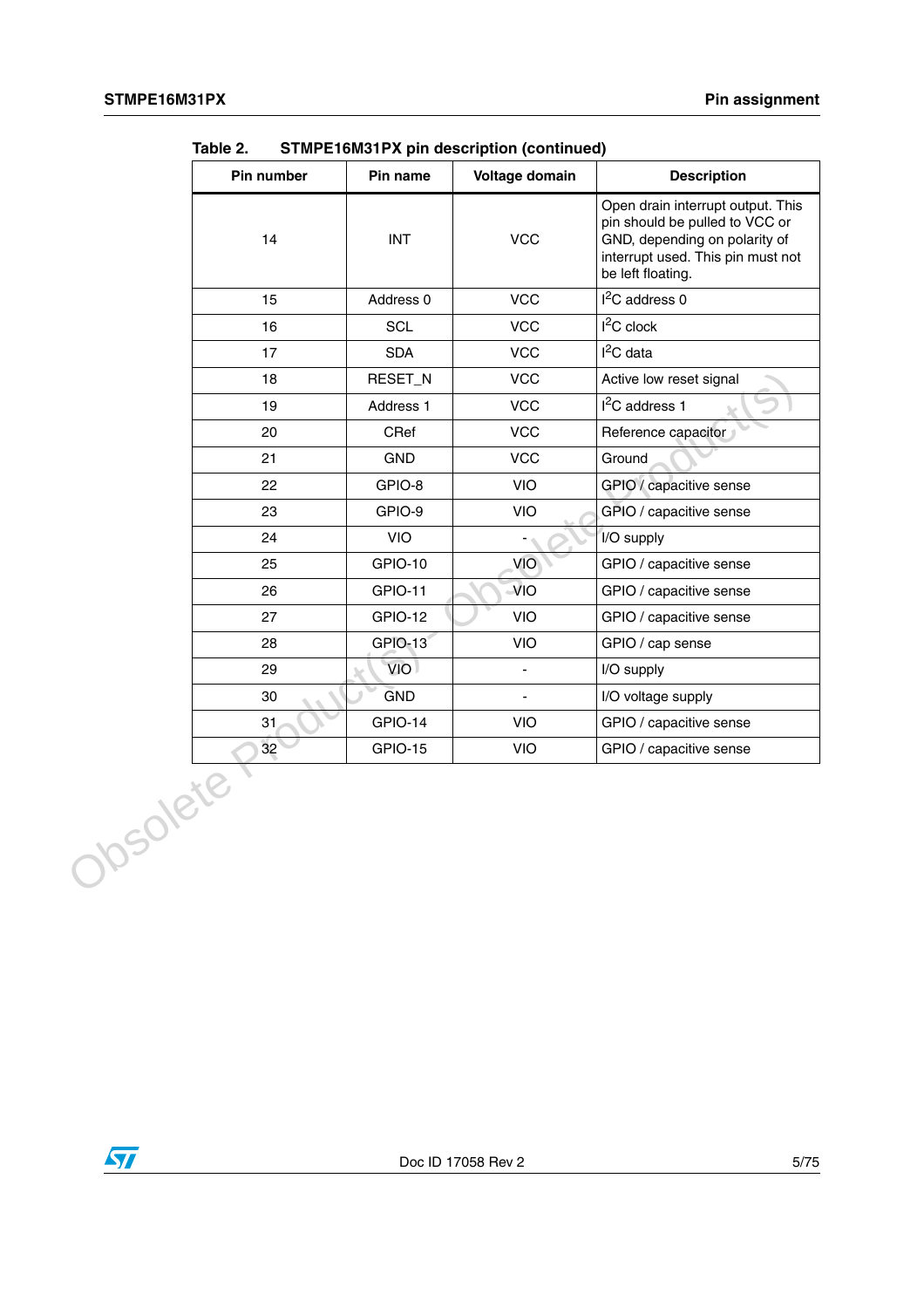



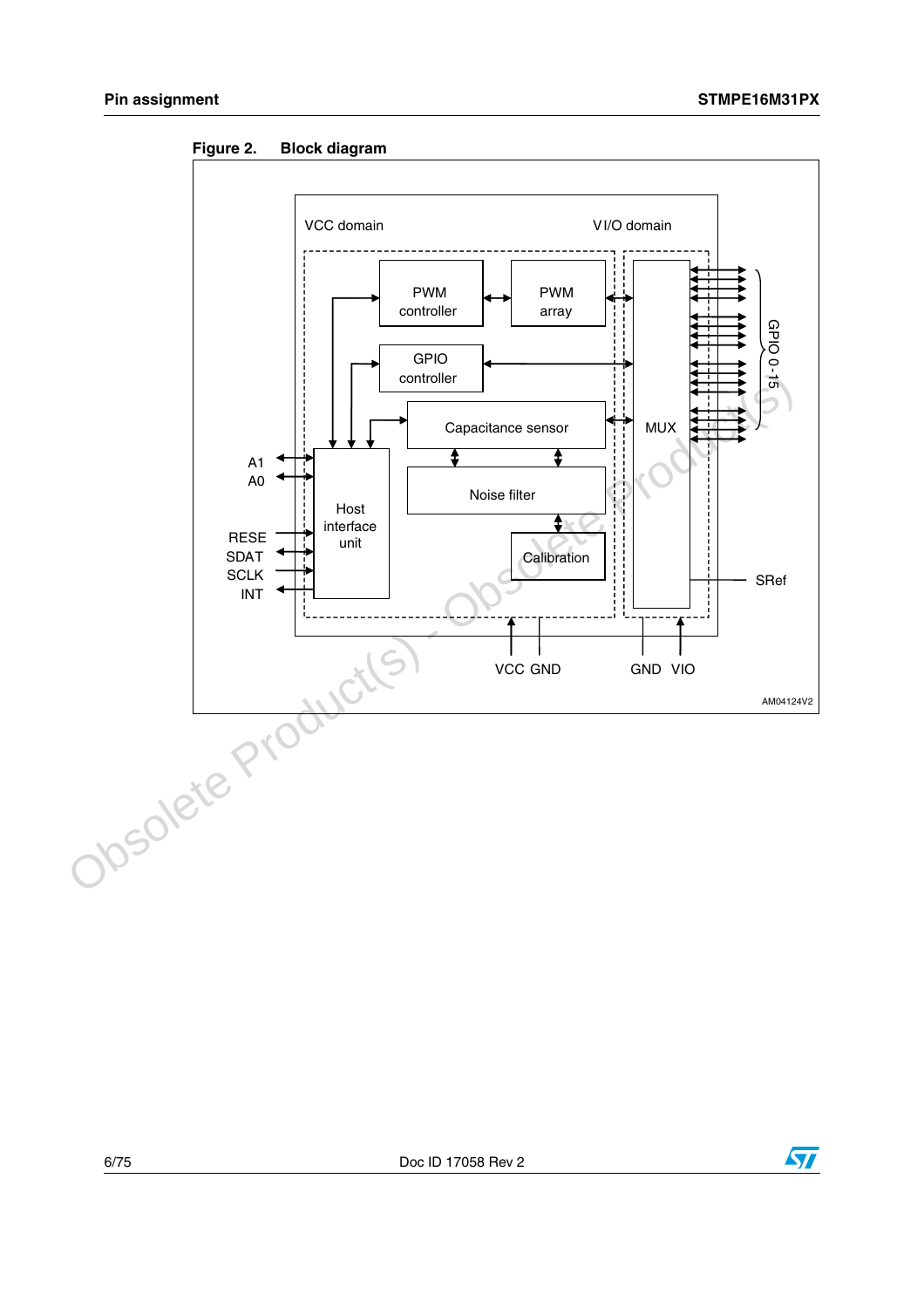

**Figure 3. Sample application - notebook multimedia bar**



| Cmax-Cmin<br>(Difference between<br>highest and lowest channel<br>capacitance) | Cmax                 | <b>Matching capacitors</b>                                                              |
|--------------------------------------------------------------------------------|----------------------|-----------------------------------------------------------------------------------------|
| $<$ 30 pF                                                                      | $<$ 30 pF            | Not required                                                                            |
| $<$ 30 pF                                                                      | $>$ 30 pF, $<$ 60 pF | Cref of up to 30 pF required                                                            |
| $>$ 30 pF, $<$ 60 pF                                                           | $>$ 30 pF, $<$ 60 pF | Cref of up to 30 pF required<br>Channel matching capacitance of up<br>to 25 pF required |
| $>60$ pF                                                                       | $>60$ pF             | PCB optimization required                                                               |

1. For small PCBs, it is possible to operate the device with CRef left unconnected. However, without a small capacitance at this pin, the capacitive sensing operation tends to be noisier. It is recommended that a capacitor of 10 pF to be connected to this pin.

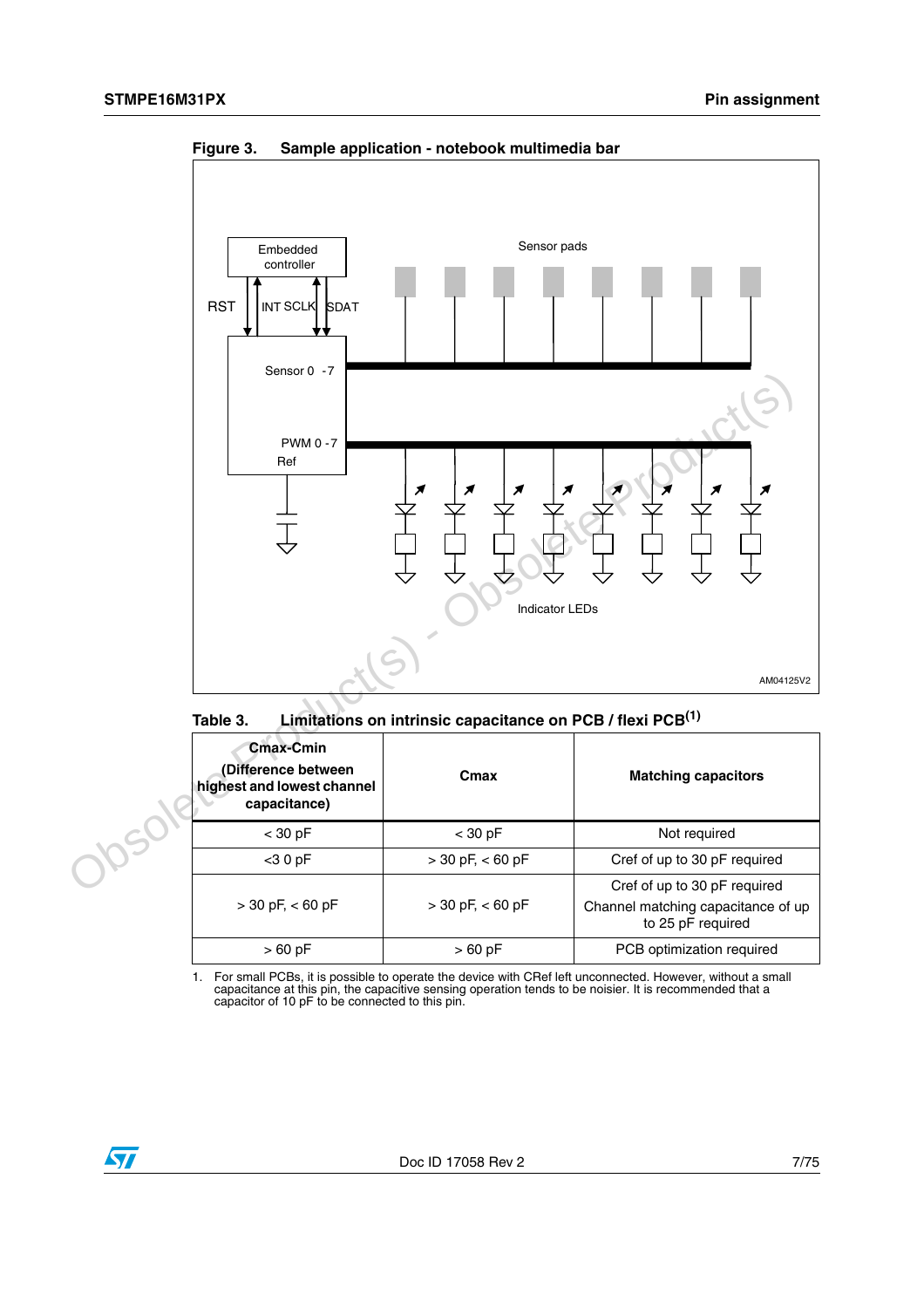## <span id="page-7-0"></span>**1.1 Power scheme**

The STMPE16M31PX is powered by a 2.7- 5.5 V supply. An internal voltage regulator regulates this supply into 1.8 V for core operation. It is recommended to connect a 1  $\mu$ F capacitor at  $V_{CC}$  pin for filtering purpose. The  $V_{IO}$  powers all GPIOs directly, if any LED driving is required on the GPIO, the  $V_{1O}$  should be at least 3.3 V.





# <span id="page-7-1"></span>**1.2 Power states**

The STMPE16M31PX operate in 3 states. *Table 4* illustrates the capability of the device in each of the power states.

**Table 4. Functions available in each power state**

|                    | <b>Hibernate</b> | <b>Sleep</b> | <b>Active</b> |
|--------------------|------------------|--------------|---------------|
| $l^2C$             | Yes              | Yes          | Yes           |
| GPIO hotkey        | Yes              | Yes          | Yes           |
| <b>PWM</b>         | No               | Yes          | Yes           |
| Capacitive sensing | No               | Slow         | Yes           |
| Proximity sensor   | No               | No           | Yes           |

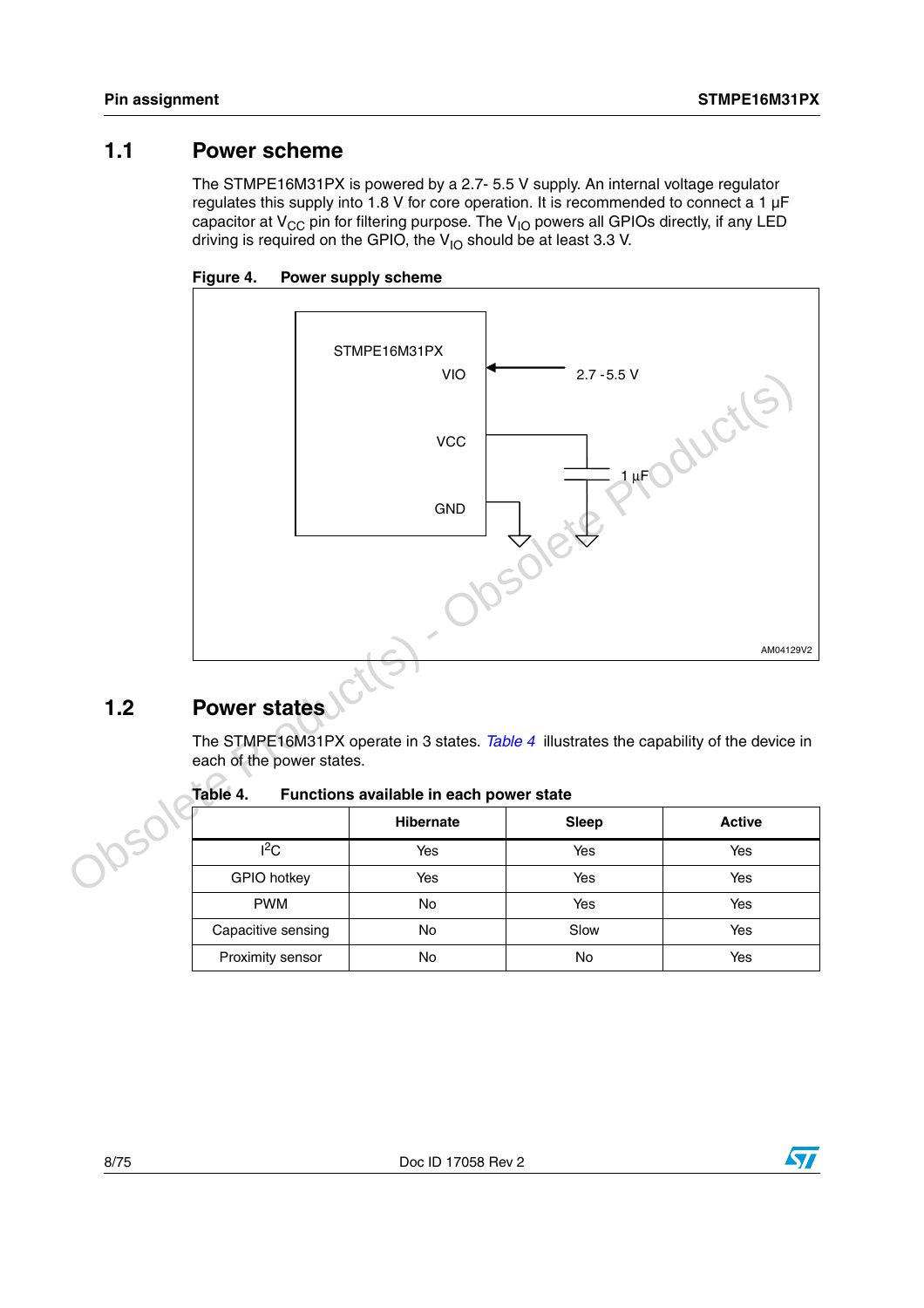# <span id="page-8-0"></span>**2 I2C interface module**

The STMPE16M31PX has 2 physical  $I^2C$  address pins, allowing 4 different  $I^2C$  address settings.

Table 5. I<sup>2</sup>C address pins

| <b>Address 1</b> | <b>Address 0</b> | I <sup>2</sup> C address |
|------------------|------------------|--------------------------|
|                  |                  | 0x58                     |
|                  |                  | 0x59                     |
|                  |                  | 0x5A                     |
|                  |                  | 0x5B                     |

The features that are supported by the  $I^2C$  interface module are the following ones:

- $-$  I<sup>2</sup>C slave device
- $-$  Operates at  $V_{CC}$
- Compliant to Philips  $I^2C$  specification version 2.1
- Supports standard (up to 100 kbps) and fast (up to 400 kbps) modes
- 7-bit and 10-bit device addressing modes
- General call
- Start/restart/stop

The features that are not supported are:

- Hardware general call
- CBUS compatibility
- High-speed (3.4 Mbps) mode

# <span id="page-8-1"></span>**2.1 Device operation**

### **Start condition**

A Start condition is identified by a falling edge of SDA while SCL is stable at high state. A Start condition must precede any data/command transfer. The device continuously monitors for a Start condition and does not respond to any transaction unless one is encountered. The features that are supported by the  $1^2$ C interface module are the following ones:<br>  $-$  If C slave device<br>  $-$  Operates at V<sub>CC</sub><br>  $-$  Compliant to Philips  $\frac{1^2}{1^2}$ C specification version 2.3<br>  $-$  Supports standed

### **Stop condition**

A Stop condition is identified by a rising edge of SDA while SCL is stable at high state. A Stop condition terminates the communication between the slave device and bus master. A read command that is followed by NoAck can be followed by a Stop condition to force the slave device into idle mode. When the slave device is in idle mode, it is ready to receive the next I<sup>2</sup>C transaction. A Stop condition at the end of a write command stops the write operation to registers.

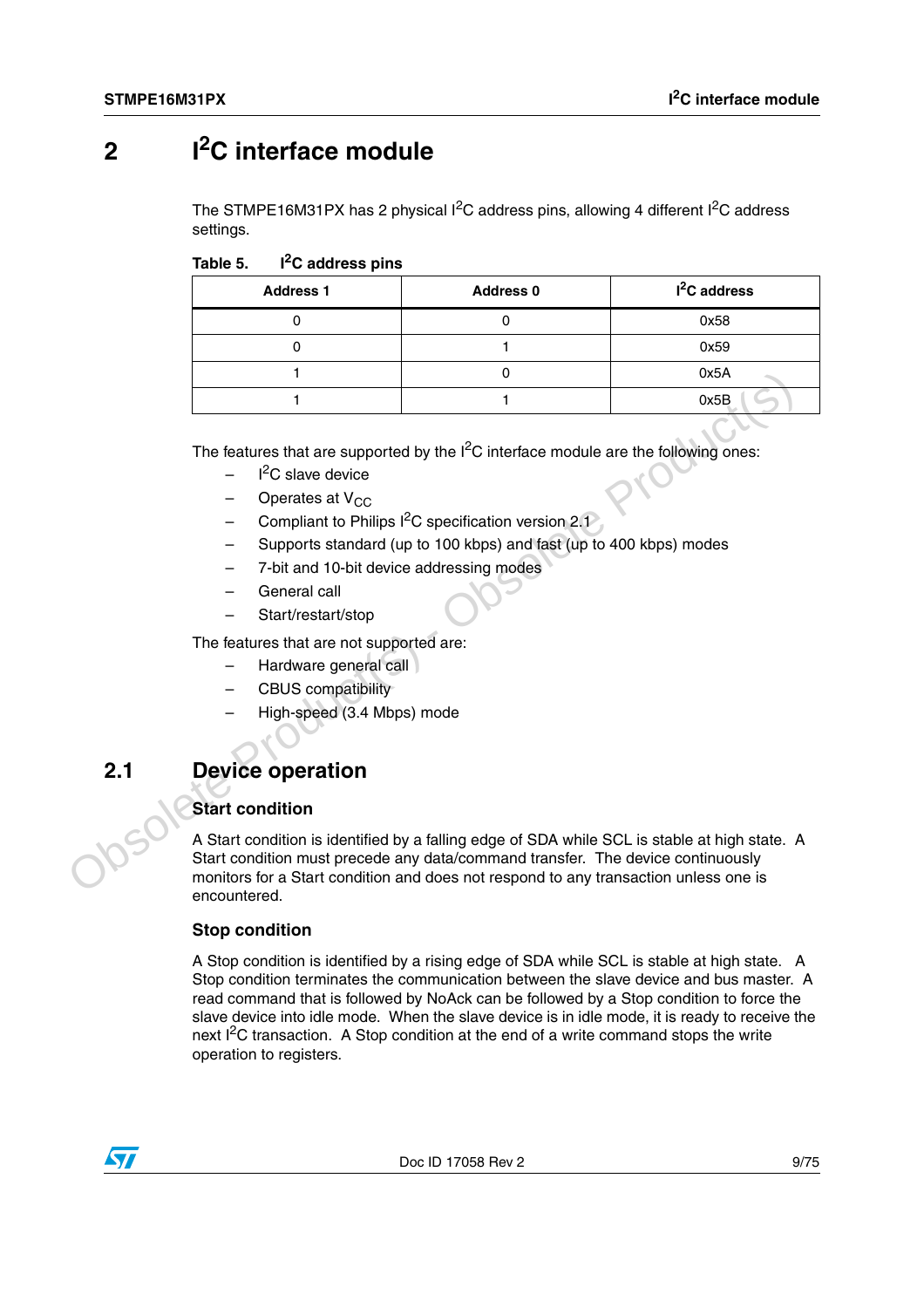### **Acknowledge bit (ACK)**

The acknowledge bit is used to indicate a successful byte transfer. The bus transmitter releases the SDA after sending eight bits of data. During the ninth bit, the receiver pulls the SDA low to acknowledge the receipt of the eight bits of data. The receiver may leave the SDA in high state if it would to *not* acknowledge the receipt of the data.

### **Data input**

The device samples the data input on SDA on the rising edge of the SCL. The SDA signal must be stable during the rising edge of SCL and the SDA signal must change only when SCL is driven low.

### **Memory addressing**

| <b>Memory addressing</b>                                                                                                                                                                                                                                                                                                                                                                           |                                                                                                                                            |                                                                                                                                         |  |
|----------------------------------------------------------------------------------------------------------------------------------------------------------------------------------------------------------------------------------------------------------------------------------------------------------------------------------------------------------------------------------------------------|--------------------------------------------------------------------------------------------------------------------------------------------|-----------------------------------------------------------------------------------------------------------------------------------------|--|
| For the bus master to communicate to the slave device, the bus master must initiate a Start<br>condition and be followed by the slave device address. Accompanying the slave device<br>address, there is a Read/ $\overline{W}$ bit (R/ $\overline{W}$ ). The bit is set to 1 for Read and 0 for Write operation.                                                                                  |                                                                                                                                            |                                                                                                                                         |  |
| If a match occurs on the slave device address, the corresponding device gives an<br>acknowledgement on the SDA during the 9 <sup>th</sup> bit time. If there is no match, it deselects itself<br>from the bus by not responding to the transaction. The register memory map of the device is<br>8-bit address width. Therefore, the maximum number of register is 256 registers of 8-bit<br>width. |                                                                                                                                            |                                                                                                                                         |  |
| Table 6 illustrates the device operating modes that are supported.                                                                                                                                                                                                                                                                                                                                 |                                                                                                                                            |                                                                                                                                         |  |
| Table 6.<br><b>Device operation modes</b>                                                                                                                                                                                                                                                                                                                                                          |                                                                                                                                            |                                                                                                                                         |  |
| <b>Mode</b>                                                                                                                                                                                                                                                                                                                                                                                        | <b>Bytes</b><br><b>Initial sequence</b>                                                                                                    |                                                                                                                                         |  |
|                                                                                                                                                                                                                                                                                                                                                                                                    |                                                                                                                                            | START, Device Address, R/W<br>=0, Base register Address to be read                                                                      |  |
| Read<br>$\geq$ 1                                                                                                                                                                                                                                                                                                                                                                                   |                                                                                                                                            | ReSTART, Device Address, R/W<br>=1, Data Read, STOP                                                                                     |  |
|                                                                                                                                                                                                                                                                                                                                                                                                    | If no STOP is issued, the Data Read can be continuously<br>preformed. The address is automatically incremented on<br>subsequent data read. |                                                                                                                                         |  |
|                                                                                                                                                                                                                                                                                                                                                                                                    |                                                                                                                                            | START, Device Address, R/W<br>$=$ 0. Register Address to be written, Data Write, STOP                                                   |  |
| Write                                                                                                                                                                                                                                                                                                                                                                                              | $\geq$ 1                                                                                                                                   | If no STOP is issued, the Data Write can be continuously<br>performed. The address is automatically incremented on<br>subsequent write. |  |

**Table 6. Device operation modes**



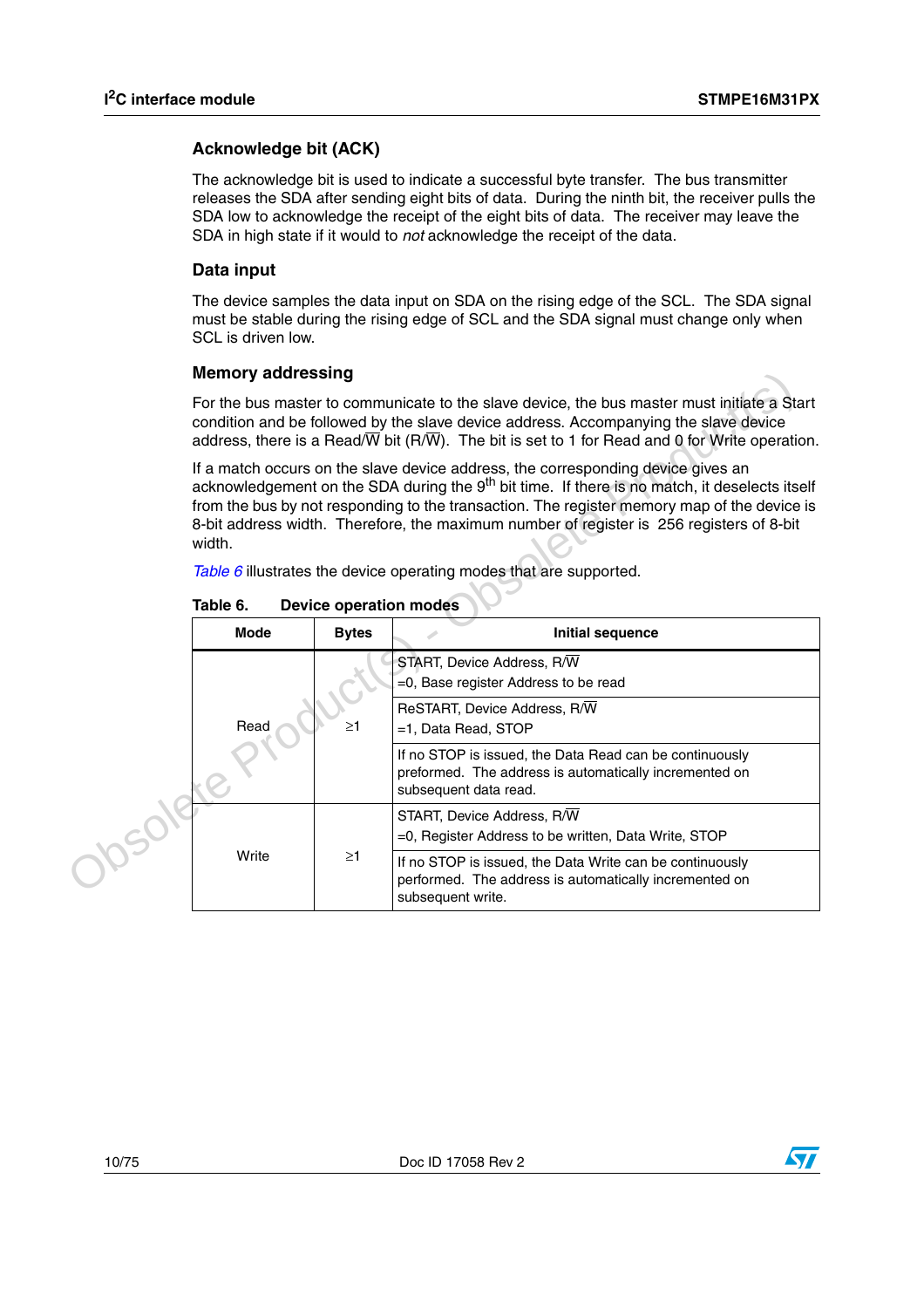

**Figure 5. Read and write modes (random and sequential)**

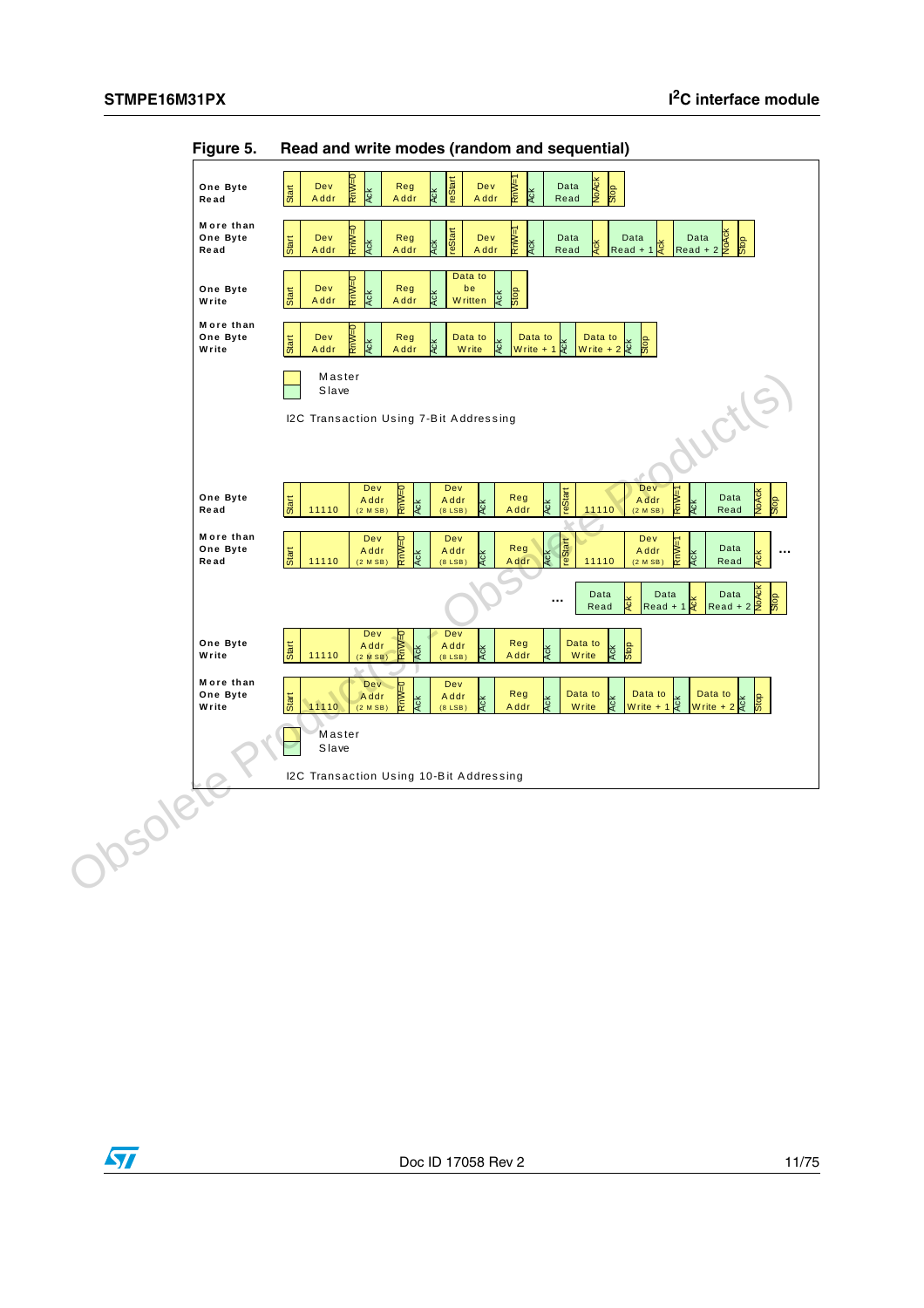

**Figure 6. Flow diagram for read and write modes**



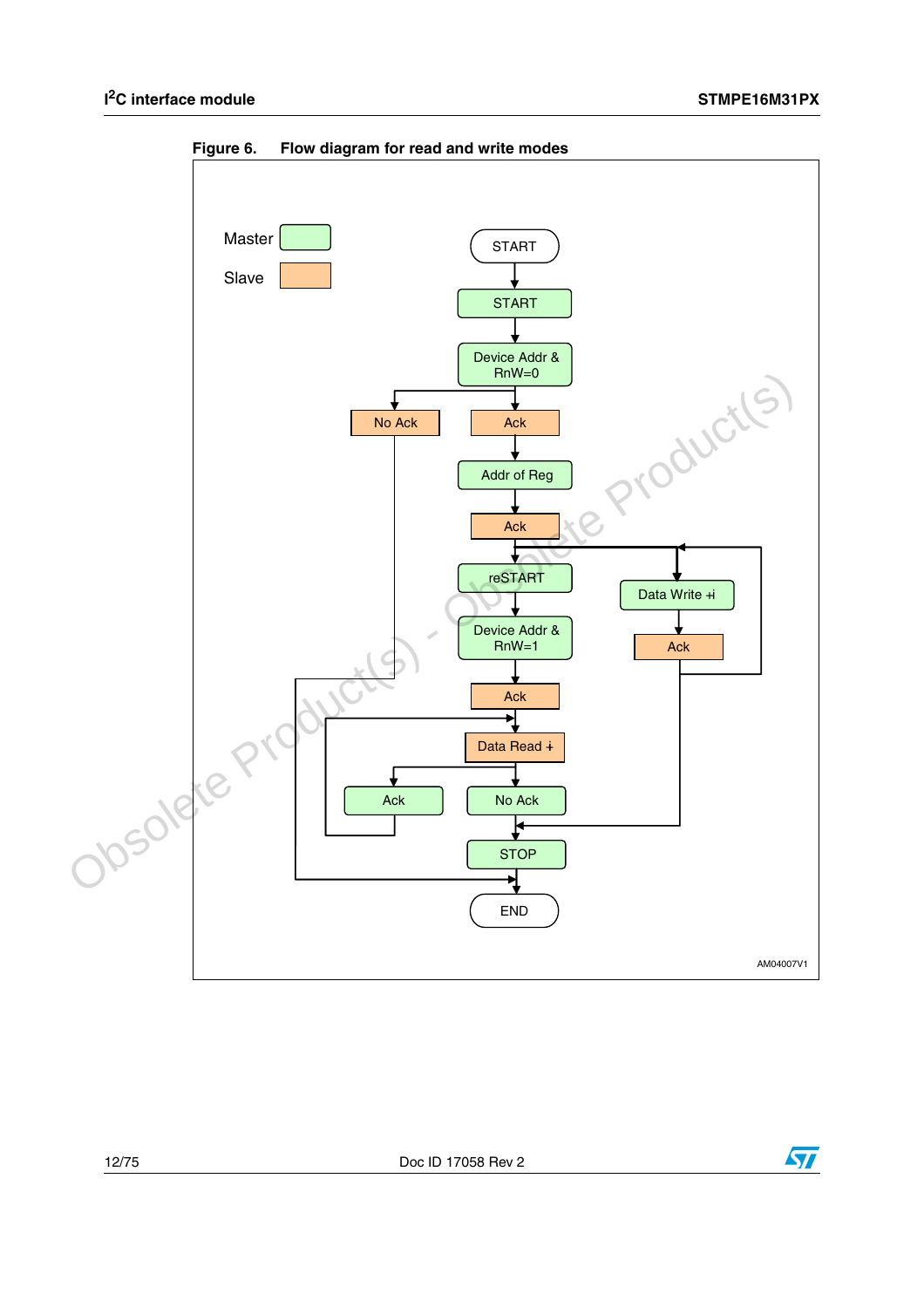# <span id="page-12-0"></span>**3 Read operations**

### **Read operations for one or more bytes**

A write is first performed to load the base register address into the address counter but without sending a Stop condition. Then, the bus master sends a reStart condition and repeats the Device Address with the  $R/\overline{W}$  bit set to 1. The slave device acknowledges and outputs the content of the addressed byte. If no more data is to be read, the bus master must not acknowledge the byte and terminates the transfer with a Stop condition.

If the bus master acknowledges the data byte, then it can continue to perform the data reading. To terminate the stream of data byte, the bus master must not acknowledge the last output byte and follow by a Stop condition. The data fetched are from consecutive addresses. After the last memory address, the Address Counter 'rolls-over' and the device continue to output data from the memory address of 0x00.

### **Acknowledgement in read operation**

For the above read command, the slave device waits, after each byte read, for an acknowledgement during the 9th bit time. If the bus master does not drive the SDA to low state (no acknowledgement by the master), then the slave device terminates and switches back to its idle mode, waiting for the next command.last curiout by the and follow by a Stop condition. The data feched are from consecutive<br>addresses. After the last memory address, the Address Counter 'rolls-over' and the device<br>continue to output data from the memory add

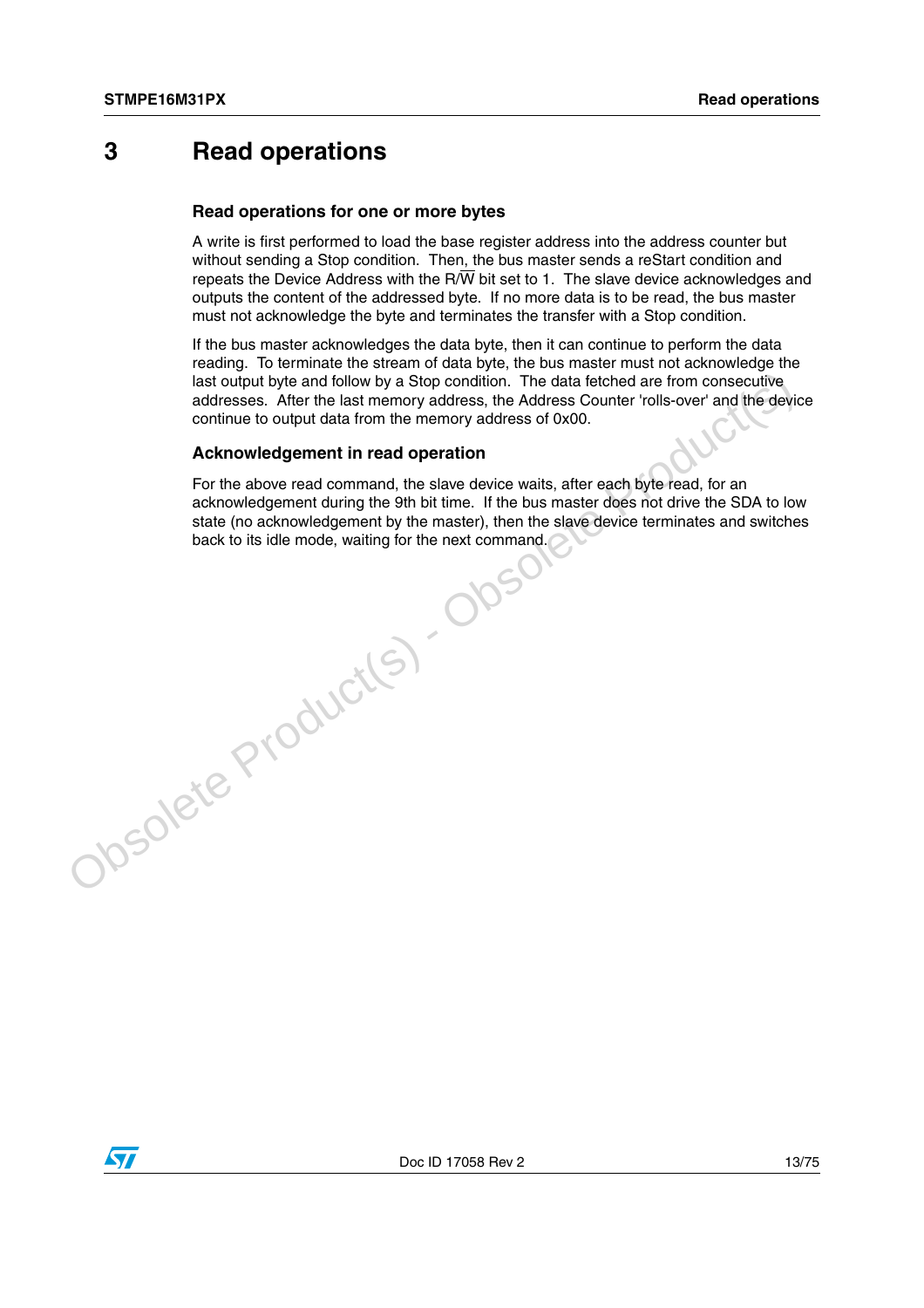# <span id="page-13-0"></span>**4 Write operations**

## <span id="page-13-1"></span>**4.1 Write operations for one or more bytes**

A write is first performed to load the base register address into the Address Counter without sending a Stop condition. After the bus master receives an acknowledgement from the slave device, it may start to send a data byte to the register (pointed by the Address Counter). The slave device again acknowledges and the bus master terminates the transfer with a Stop condition.

If the bus master would like to continue to write more data, it can just continue write operation without issuing the Stop condition. After the bus master writes the last data byte and the slave device acknowledges the receipt of the last data, the bus master may and the slave device acknowledges the receipt of the last data, the bus master may terminate the write operation by sending a Stop condition. When the Address Counter ephanon whole state and worker address the receipt of the last data, the bus master may terminate the write operation by sending a Stop condition. When the Address Counter reaches the last memory address, it 'rolls-over' o

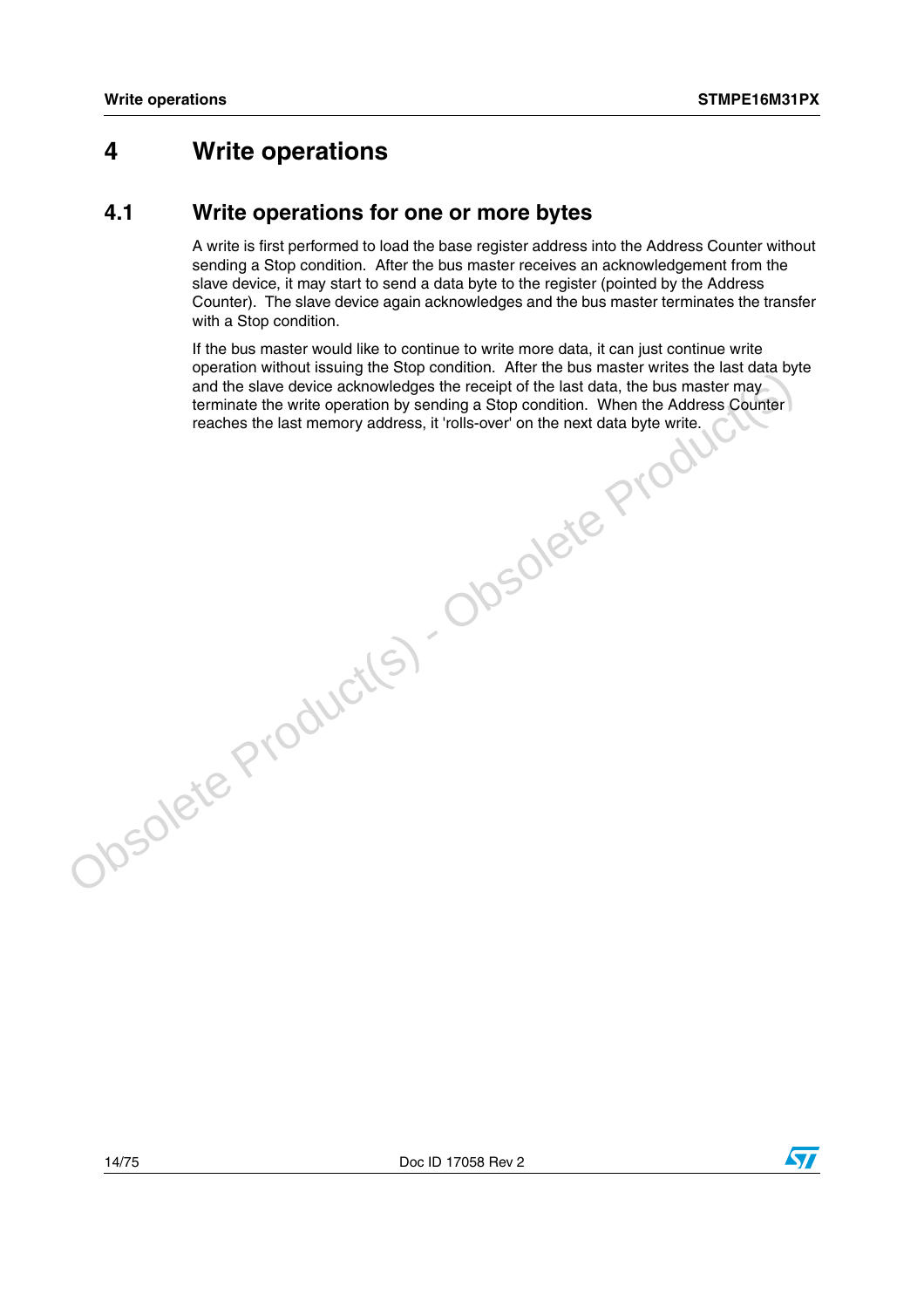# <span id="page-14-0"></span>**5 General call address**

A general call address is a transaction with the slave address of 0x00 and R/ $\overline{W}$  = 0. When a general call address is made, the GPIO expander responds to this transaction with an acknowledgement and behaves as a slave-receiver mode. The meaning of a general call address is defined in the second byte sent by the master-transmitter.

| $R/\overline{W}$ | <b>Second byte</b><br>value | <b>Definition</b>                                                                                                                                                              |  |
|------------------|-----------------------------|--------------------------------------------------------------------------------------------------------------------------------------------------------------------------------|--|
| 0                | 0x06                        | 2-byte transaction in which the second byte tells the slave device to<br>perform a soft reset and write (or latch in) the 2-bit programmable part of<br>the slave address.     |  |
| 0                | 0x04                        | 2-byte transaction in which the second byte tells the slave device not to<br>perform a soft reset and write (or latch in) the 2-bit programmable part of<br>the slave address. |  |
|                  | 0x00                        | Not allowed as second byte.                                                                                                                                                    |  |

| Table 7. | Definition of the second byte of the $I2C$ transaction |  |
|----------|--------------------------------------------------------|--|
|----------|--------------------------------------------------------|--|

*Note: All other second byte values will be ignored.*

*Note: Please allow a gap of approximately 2 µs gap before the next I2C transaction after the General Call of 0x04 or 0x06.* Obsolete Product(s) - Obsolete Product(s)

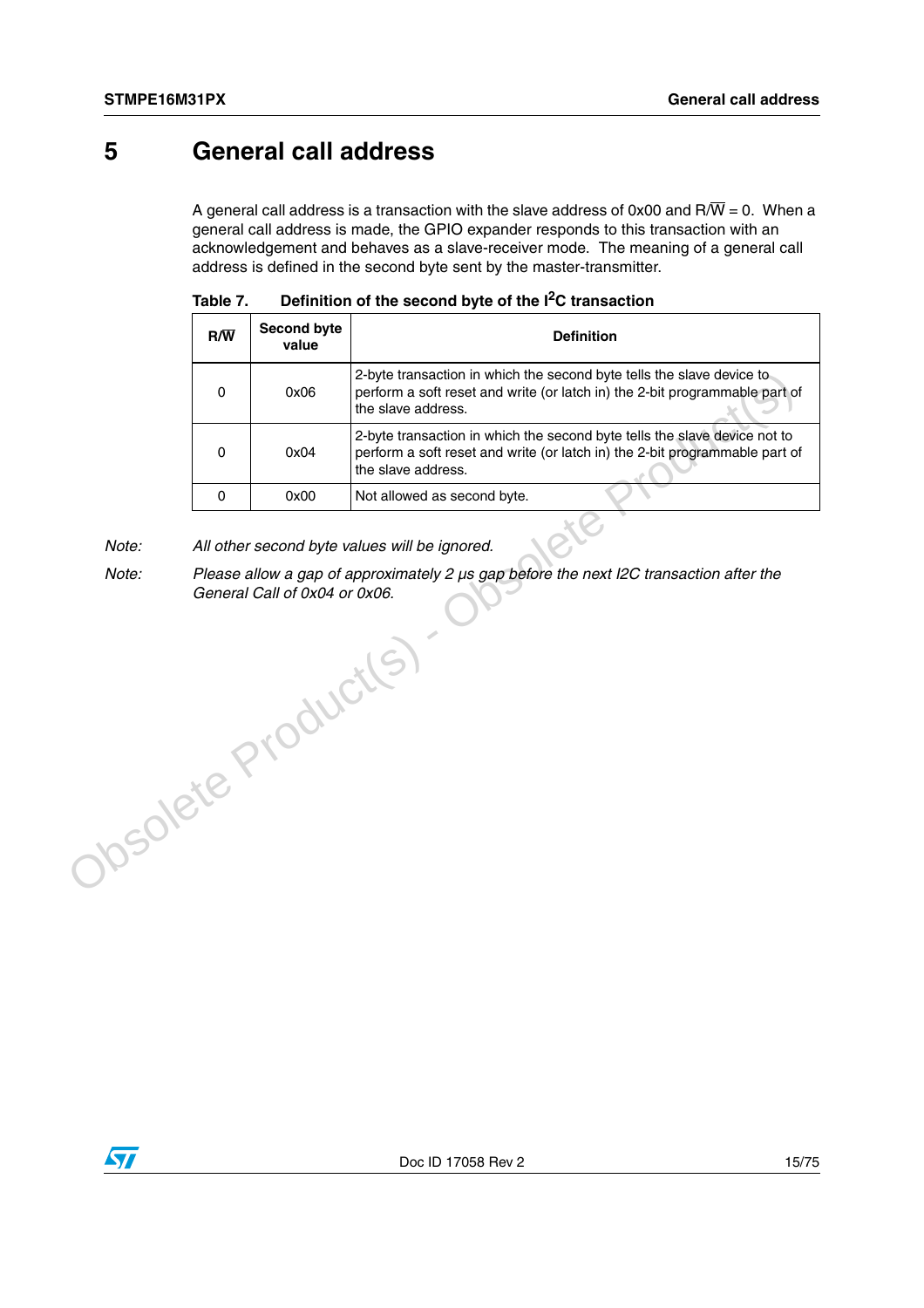# <span id="page-15-0"></span>**6 Register map and function description**

This section lists and describes the registers of the STMPE16M31PX device, starting with a register map and then provides detailed descriptions of register types.

|        | <b>Address</b> | <b>Register name</b> | <b>Reset value</b> | $I^2C$       | <b>Register function</b>                                                       |
|--------|----------------|----------------------|--------------------|--------------|--------------------------------------------------------------------------------|
|        | 0x00           | CHIP_ID              | 0x2431             | R            | CHIP identification number<br>MSB: 0x24, LSB: 0x32                             |
|        | 0x02           | ID_VER               | 0x03               | $\mathsf{R}$ | Version of device<br>Engineering samples:<br>0x01, 0x02<br>Final silicon: 0x03 |
|        | 0x03           | SYSCON-1             | 0x00               | <b>RW</b>    | General system control                                                         |
|        | 0x04           | SYSCON-2             | 0xFE               | <b>RW</b>    | Sensor and PWM clock divider                                                   |
|        | 0x06           | INT_CTRL             | 0x00               | <b>RW</b>    | Interrupt control                                                              |
|        | 0x08           | INT_STA              | 0x00               | <b>RW</b>    | Interrupt status                                                               |
|        | 0x09           | INT_EN               | 0x00               | <b>RW</b>    | Interrupt enable                                                               |
|        | 0x0A           | GPIO_INT_STA         | 0x0000             | <b>RW</b>    | Interrupt status GPIO                                                          |
|        | 0x0C           | GPIO_INT_EN          | 0x0000             | <b>RW</b>    | Interrupt enable GPIO                                                          |
|        | 0x0E           | PWM_INT_STA          | 0x00               | <b>RW</b>    | Interrupt status PWM                                                           |
|        | 0x0F           | PWM INT EN           | 0x00               | <b>RW</b>    | Interrupt enable PWM                                                           |
|        | 0x10           | GPIO_DIR             | 0x0000             | <b>RW</b>    | <b>GPIO direction setting</b>                                                  |
|        | 0x12           | GPIO_MP_STA          | 0x0000             | R            | GPIO pin state monitor                                                         |
|        | 0x14           | GPIO_SET_PIN         | 0x0000             | <b>RW</b>    | GPIO set pin state                                                             |
|        | 0x16           | GPIO_ALT_FUN         | 0x0000             | <b>RW</b>    | GPIO alternate function                                                        |
|        | 0x20           | GPIO_0_PWM_CFG       | 0x00               | <b>RW</b>    | Configures PWM output of<br>GPIO-0                                             |
| Josole | 0x21           | GPIO_1_PWM_CFG       | 0x00               | <b>RW</b>    | Configures PWM output of<br>GPIO-1                                             |
|        | 0x22           | GPIO_2_PWM_CFG       | 0x00               | <b>RW</b>    | Configures PWM output of<br>GPIO-2                                             |
|        | 0x23           | GPIO 3 PWM CFG       | 0x00               | <b>RW</b>    | Configures PWM output of<br>GPIO-3                                             |
|        | 0x24           | GPIO_4_PWM_CFG       | 0x00               | <b>RW</b>    | Configures PWM output of<br>GPIO-4                                             |
|        | 0x25           | GPIO_5_PWM_CFG       | 0x00               | <b>RW</b>    | Configures PWM output of<br>GPIO-5                                             |
|        | 0x26           | GPIO_6_PWM_CFG       | 0x00               | <b>RW</b>    | Configures PWM output of<br>GPIO-6                                             |

Table 8. **Register map** 

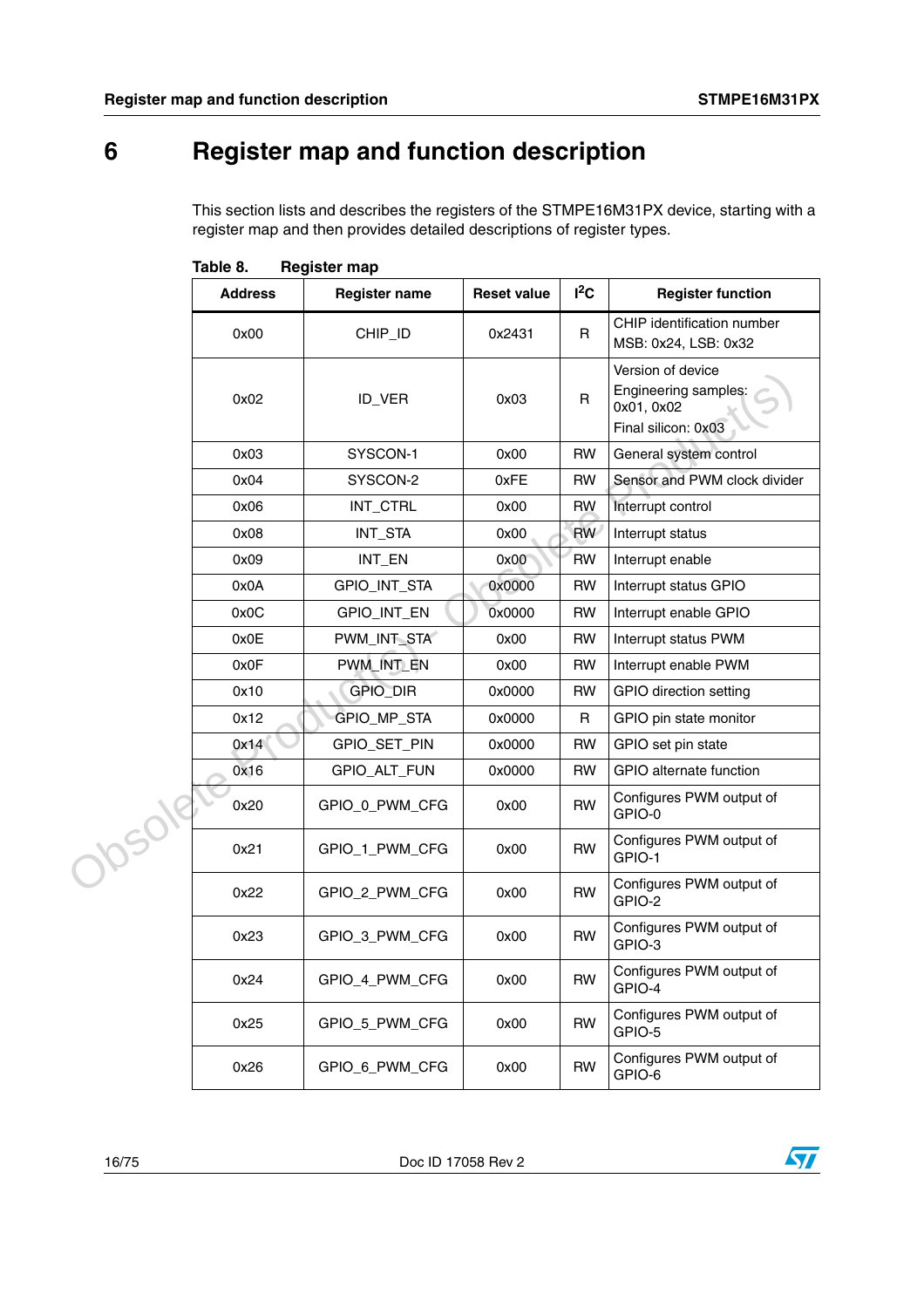**Table 8. Register map (continued)**

|  | <b>Address</b> | <b>Register name</b> | <b>Reset value</b> | $I^2C$    | <b>Register function</b>                   |
|--|----------------|----------------------|--------------------|-----------|--------------------------------------------|
|  | 0x27           | GPIO_7_PWM_CFG       | 0x00               | <b>RW</b> | Configures PWM output of<br>GPIO-7         |
|  | 0x28           | GPIO 8 PWM CFG       | 0x00               | <b>RW</b> | Configures PWM output of<br>GPIO-8         |
|  | 0x29           | GPIO_9_PWM_CFG       | 0x00               | <b>RW</b> | Configures PWM output of<br>GPIO-9         |
|  | 0x2A           | GPIO_10_PWM_CFG      | 0x00               | <b>RW</b> | Configures PWM output of<br><b>GPIO-10</b> |
|  | 0x2B           | GPIO_11_PWM_CFG      | 0x00               | <b>RW</b> | Configures PWM output of<br><b>GPIO-11</b> |
|  | 0x2C           | GPIO_12_PWM_CFG      | 0x00               | <b>RW</b> | Configures PWM output of<br>GPIO-12        |
|  | 0x2D           | GPIO_13_PWM_CFG      | 0x00               | <b>RW</b> | Configures PWM output of<br>GPIO-13        |
|  | 0x2E           | GPIO_14_PWM_CFG      | 0x00               | <b>RW</b> | Configures PWM output of<br>GPIO-14        |
|  | 0x2F           | GPIO 15 PWM CFG      | 0x00               | <b>RW</b> | Configures PWM output of<br>GPIO-15        |
|  | 0x30           | PWM_MASTER_EN        | 0x00               | <b>RW</b> | PWM master enable                          |
|  | 0x40           | PWM_0_SET            | 0x00               | <b>RW</b> | PWM0 setup                                 |
|  | 0x41           | PWM_0_CTRL           | 0x00               | <b>RW</b> | PWM0 control                               |
|  | 0x42           | PWM_0_RAMP_RATE      | 0x00               | <b>RW</b> | PWM0 ramp rate                             |
|  | 0x43           | PWM_0_TRIG           | 0x00               | <b>RW</b> | PWM0 trigger                               |
|  | 0x44           | PWM_1_SET            | 0x00               | <b>RW</b> | PWM1 setup                                 |
|  | 0x45           | PWM_1_CTRL           | 0x00               | <b>RW</b> | PWM1 control                               |
|  | 0x46           | PWM_1_RAMP_RATE      | 0x00               | <b>RW</b> | PWM1 ramp rate                             |
|  | 0x47           | PWM_1_TRIG           | 0x00               | <b>RW</b> | PWM1 trigger                               |
|  | 0x48           | PWM_2_SET            | 0x00               | <b>RW</b> | PWM2 setup                                 |
|  | 0x49           | PWM_2_CTRL           | 0x00               | <b>RW</b> | PWM2 control                               |
|  | 0x4A           | PWM_2_RAMP_RATE      | 0x00               | <b>RW</b> | PWM2 ramp rate                             |
|  | 0x4B           | PWM_2_TRIG           | 0x00               | <b>RW</b> | PWM2 trigger                               |
|  | 0x4C           | PWM_3_SET            | 0x00               | <b>RW</b> | PWM3 setup                                 |
|  | 0x4D           | PWM_3_CTRL           | 0x00               | <b>RW</b> | PWM3 control                               |
|  | 0x4E           | PWM_3_RAMP_RATE      | 0x00               | <b>RW</b> | PWM3 ramp rate                             |
|  | 0x4F           | PWM_3_TRIG           | 0x00               | <b>RW</b> | PWM3 trigger                               |
|  | 0x50           | PWM_4_SET            | 0x00               | RW        | PWM4 setup                                 |
|  | 0x51           | PWM_4_CTRL           | 0x00               | <b>RW</b> | PWM4 control                               |
|  | 0x52           | PWM_4_RAMP_RATE      | 0x00               | <b>RW</b> | PWM4 ramp rate                             |

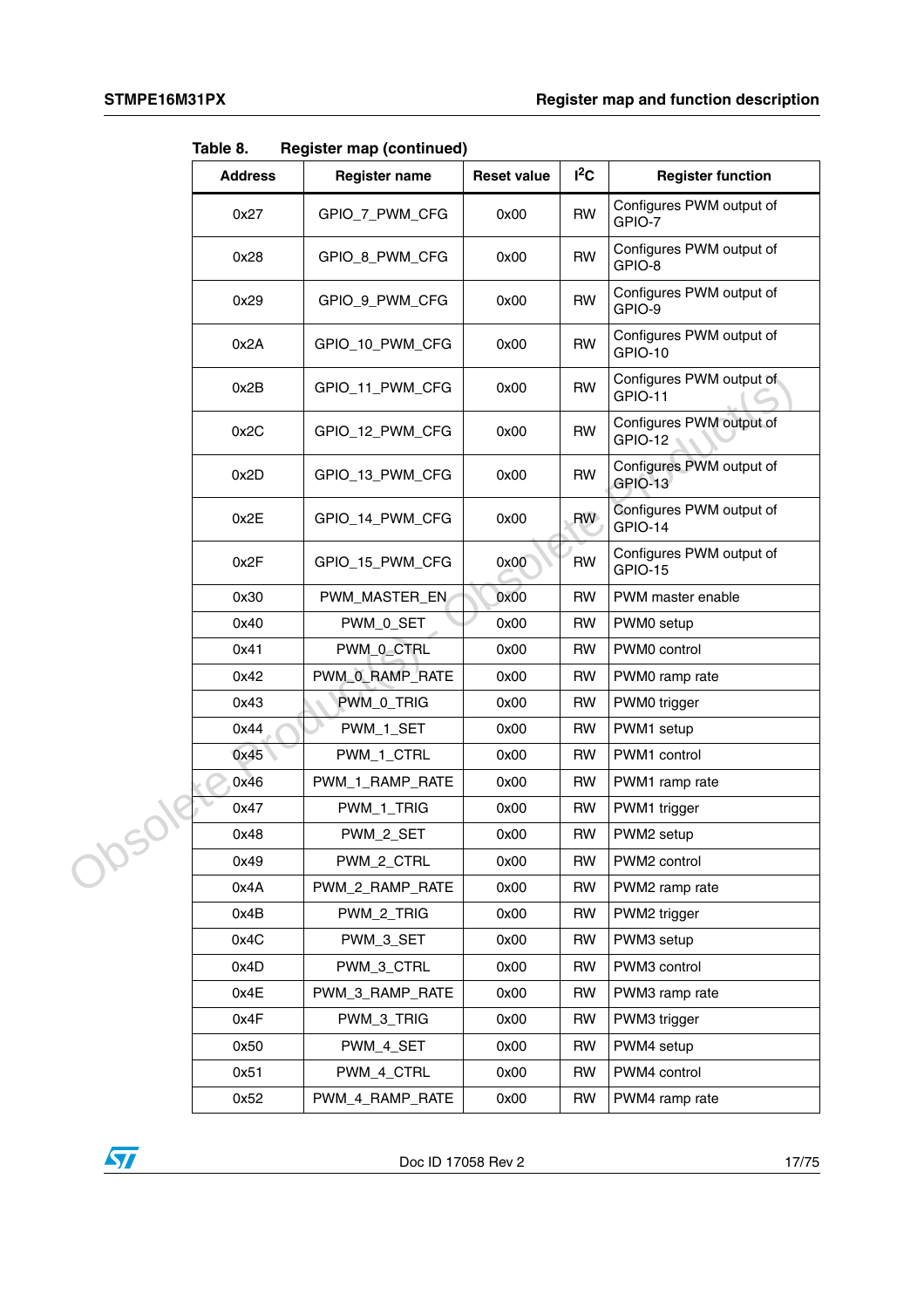|          | rabie o.<br><b>Address</b> | Register map (continued)<br><b>Register name</b> | <b>Reset value</b> | $I^2C$ | <b>Register function</b>                                                                                                                                                                                          |
|----------|----------------------------|--------------------------------------------------|--------------------|--------|-------------------------------------------------------------------------------------------------------------------------------------------------------------------------------------------------------------------|
|          | 0x53                       | PWM_4_TRIG                                       | 0x00               | R/W    | PWM4 trigger                                                                                                                                                                                                      |
|          | 0x54                       | PWM_5_SET                                        | 0x00               | R/W    | PWM5 setup                                                                                                                                                                                                        |
|          | 0x55                       | PWM_5_CTRL                                       | 0x00               | R/W    | PWM5 control                                                                                                                                                                                                      |
|          | 0x56                       | PWM_5_RAMP_RATE                                  | 0x00               | R/W    | PWM5 ramp rate                                                                                                                                                                                                    |
|          | 0x57                       | PWM_5_TRIG                                       | 0x00               | R/W    | PWM5 trigger                                                                                                                                                                                                      |
|          | 0x58                       | PWM_6_SET                                        | 0x00               | R/W    | PWM6 setup                                                                                                                                                                                                        |
|          | 0x59                       | PWM_6_CTRL                                       | 0x00               | R/W    | PWM6 control                                                                                                                                                                                                      |
|          | 0x5A                       | PWM_6_RAMP_RATE                                  | 0x00               | R/W    | PWM6 ramp rate                                                                                                                                                                                                    |
|          | 0x5B                       | PWM_6_TRIG                                       | 0x00               | R/W    | PWM6 trigger                                                                                                                                                                                                      |
|          | 0x5C                       | PWM_7_SET                                        | 0x00               | R/W    | PWM7 setup                                                                                                                                                                                                        |
|          | 0x5D                       | PWM_7_CTRL                                       | 0x00               | R/W    | PWM7 control                                                                                                                                                                                                      |
|          | 0x5E                       | PWM_7_RAMP_RATE                                  | 0x00               | R/W    | PWM7 ramp rate                                                                                                                                                                                                    |
|          | 0x5F                       | PWM_7_TRIG                                       | 0x00               | R/W    | PWM7 trigger                                                                                                                                                                                                      |
|          | 0x70                       | CAP_SEN_CTRL                                     | 0x00               | R/W    | Capacitive sensor control                                                                                                                                                                                         |
|          | 0x71                       | RATIO_ENG_REPT_C<br>TRL                          | 0x00               | R/W    | Ratio engine report control<br>(only available in final silicon)                                                                                                                                                  |
|          | 0x72                       | CH_SEL                                           | 0x00000000         | R/W    | Selects active capacitive<br>channels                                                                                                                                                                             |
|          | 0x76                       | <b>CAL_INT</b>                                   | 0x00               | R/W    | 10 ms - 64 s calibration interval                                                                                                                                                                                 |
|          | 0x77                       | CAL_MOD                                          | 0x00               | R/W    | Selects calibration model                                                                                                                                                                                         |
|          | 0x78                       | MAF_SET                                          | 0x00               | R/W    | Control of median averaging<br>filter                                                                                                                                                                             |
| 218<br>P | 0x7C                       | DATA_TYPE                                        | 0x00               | R/W    | Selects type of data available in<br>channel data ports.<br>0x01: TVR<br>0x02: EVR<br>0x03: Channel delay<br>0x04: Impedance (13-bit)<br>0x05:Calibrated Impedance (13-<br>bit)<br>0x06:Locked impedance (13-bit) |
|          | 0x90                       | KEY_PROX_CTRL                                    | 0x00               | R/W    | General key filter control                                                                                                                                                                                        |
|          | 0x92                       | KEY_FILT_GROUP-1                                 | 0x00000000         | R/W    | Define channels included in key<br>filter group 1                                                                                                                                                                 |
|          | 0x96                       | PROX_CFG                                         | 0x00               | R/W    | proximity configuration register                                                                                                                                                                                  |
|          | 0x97                       | <b>PTVR</b>                                      | 0x00               | R/W    | TVR used for proximity sensing                                                                                                                                                                                    |
|          | 0x98                       | <b>PEVR</b>                                      | 0x00               | R/W    | EVR used for proximity sensing<br>and forced proximity calibration                                                                                                                                                |

**Table 8. Register map (continued)**

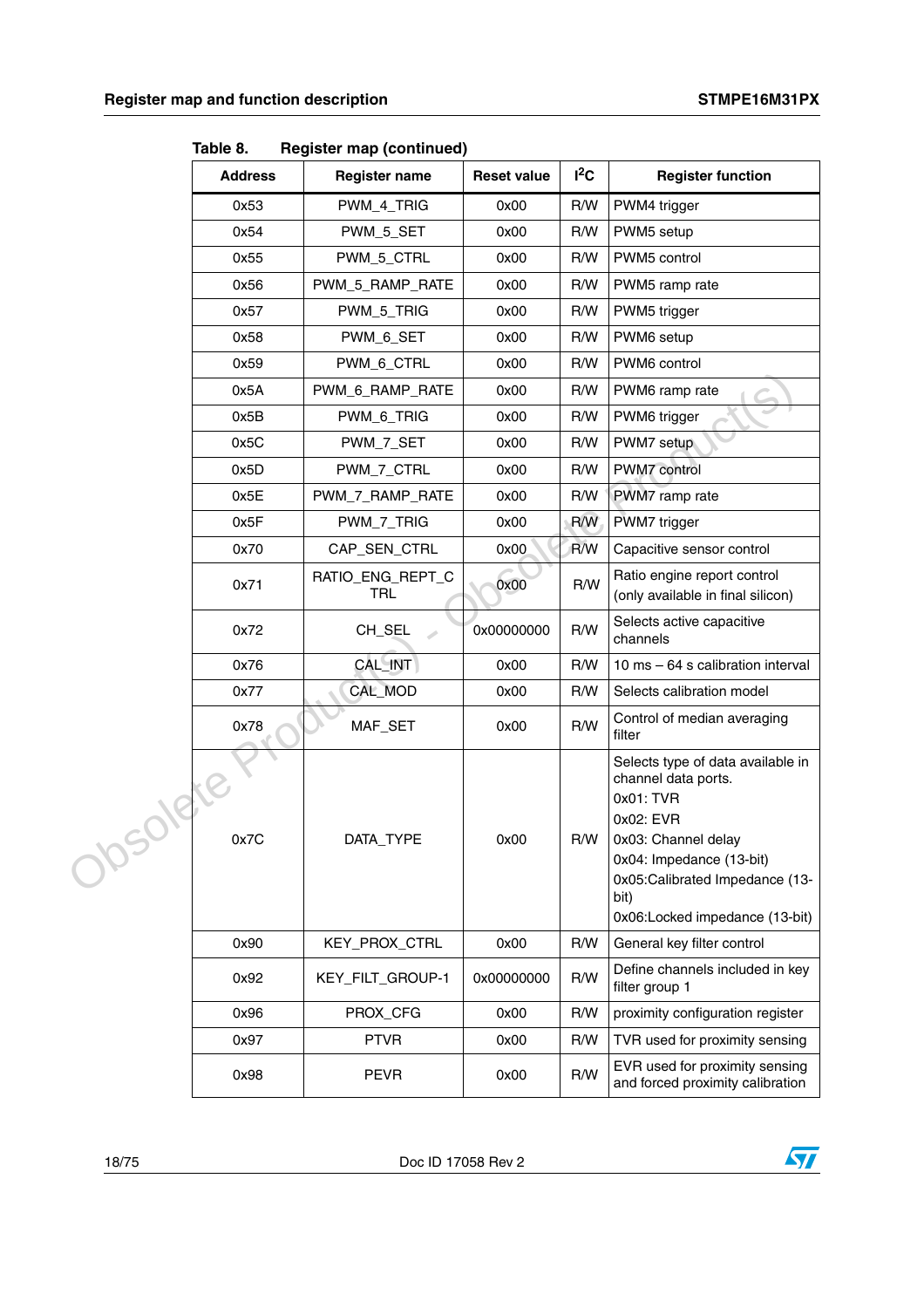| <b>Address</b>   | <b>Register name</b> | <b>Reset value</b> | $I^2C$       | <b>Register function</b>                       |
|------------------|----------------------|--------------------|--------------|------------------------------------------------|
| 0xB1             | PEPort1              | 0x00               | $\mathsf{R}$ | Proximity data 1                               |
| 0xBO             | PEPort0              | 0x00               | $\mathsf{R}$ | Proximity data O                               |
| 0x9A             | KEY_FILT_DATA        | 0x00000000         |              | Filtered touchkey data                         |
| 0xB4             | TOUCH_DET            | 0x00000000         | $\mathsf{R}$ | Touch detection register<br>(real time)        |
| 0xC0             | CH_DATA-0            | 0x0000             |              |                                                |
| 0xC2             | CH_DATA-1            | 0x0000             |              |                                                |
| 0xC4             | CH_DATA-2            | 0x0000             |              | Production                                     |
| 0xC6             | CH_DATA-3            | 0x0000             |              |                                                |
| 0xC8             | CH_DATA-4            | 0x0000             |              |                                                |
| 0xCA             | CH_DATA-5            | 0x0000             |              |                                                |
| 0xCC             | CH_DATA-6            | 0x0000             |              |                                                |
| 0xCE             | CH_DATA-7            | 0x0000             |              |                                                |
| 0xD0             | CHDATA-8             | 0x0000             | $\mathsf{R}$ | Channel data according to data<br>type setting |
| 0xD2             | CH_DATA-9            | 0x0000             |              |                                                |
| 0xD4             | CH_DATA-10           | 0x0000             |              |                                                |
| 0xD6             | CH_DATA-11           | 0x0000             |              |                                                |
| 0xD8             | CH_DATA-12           | 0x0000             |              |                                                |
| 0xDA             | CH_DATA-13           | 0x0000             |              |                                                |
| 0xDC             | CH_DATA-14           | 0x0000             |              |                                                |
| 0xDE             | CH_DATA-15           | 0x0000             |              |                                                |
| 0xE0<br>Obsolete | CH_DATA-16           | 0x0000             |              |                                                |

**Table 8. Register map (continued)**

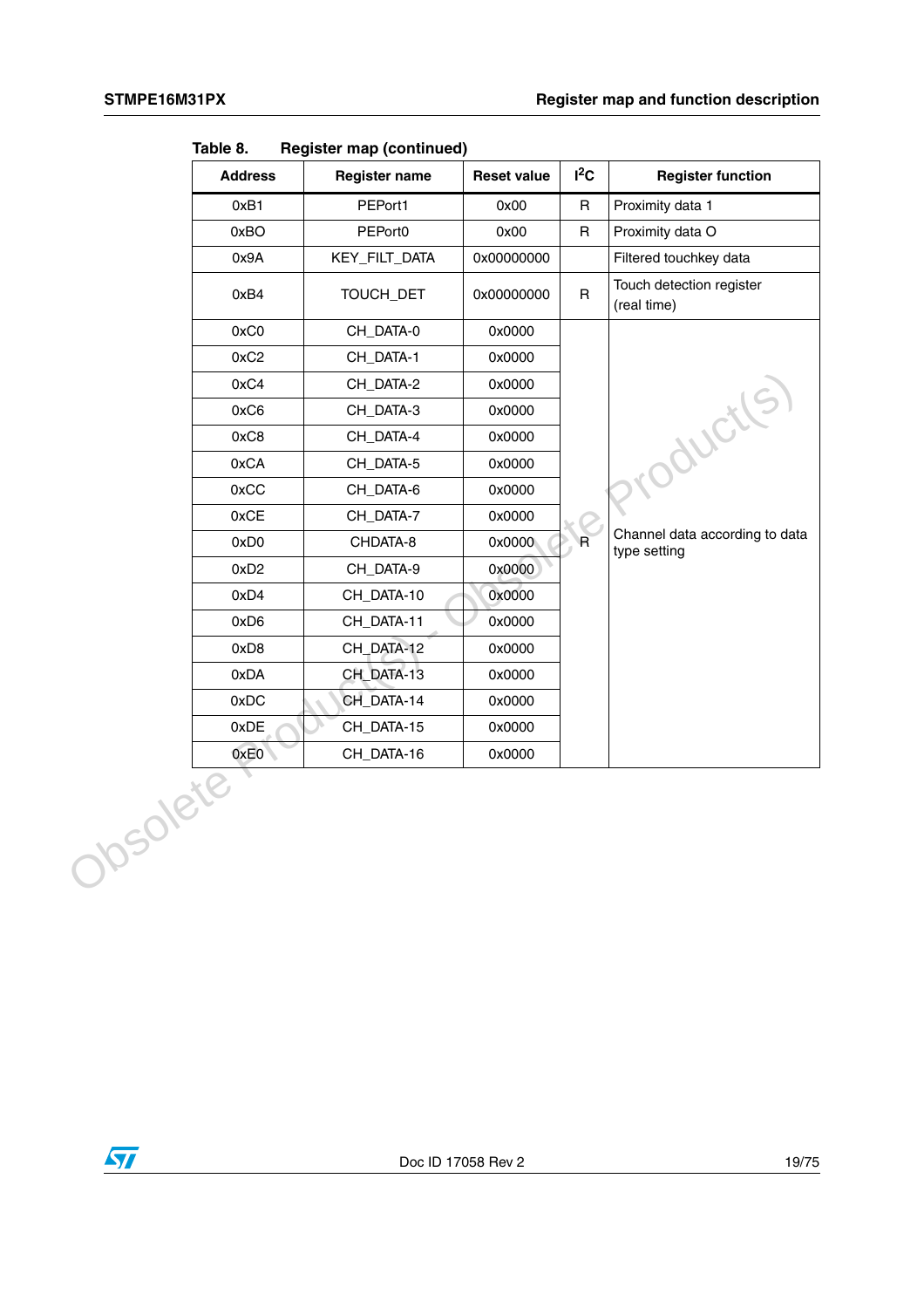# <span id="page-19-0"></span>**7 System controller**

The system controller contains the registers that control the following functions:

- Device identification
- Version identification
- Power state management
- Clock speed management
- Clock gating to various modules

**Table 9. System controller registers**

|                    | rapie 9.       | System controller registers |                    |              |                                                    |
|--------------------|----------------|-----------------------------|--------------------|--------------|----------------------------------------------------|
|                    | <b>Address</b> | <b>Register name</b>        | <b>Reset value</b> | R/W          | <b>Description</b>                                 |
|                    | 0x00           | CHIP_ID                     | 0x2432             | R.           | CHIP identification number<br>MSB: 0x24, LSB: 0x32 |
|                    | 0x02           | ID_VER                      | 0x03               | $\mathsf{R}$ | Version of device                                  |
|                    | 0x03           | SYSCON-1                    | 0x00               | <b>RW</b>    | General system<br>control                          |
|                    | 0x04           | SYSCON-2                    | 0xFE               | RW           | Sensor and PWM clock divider                       |
| Obsolete Products) |                |                             |                    |              |                                                    |

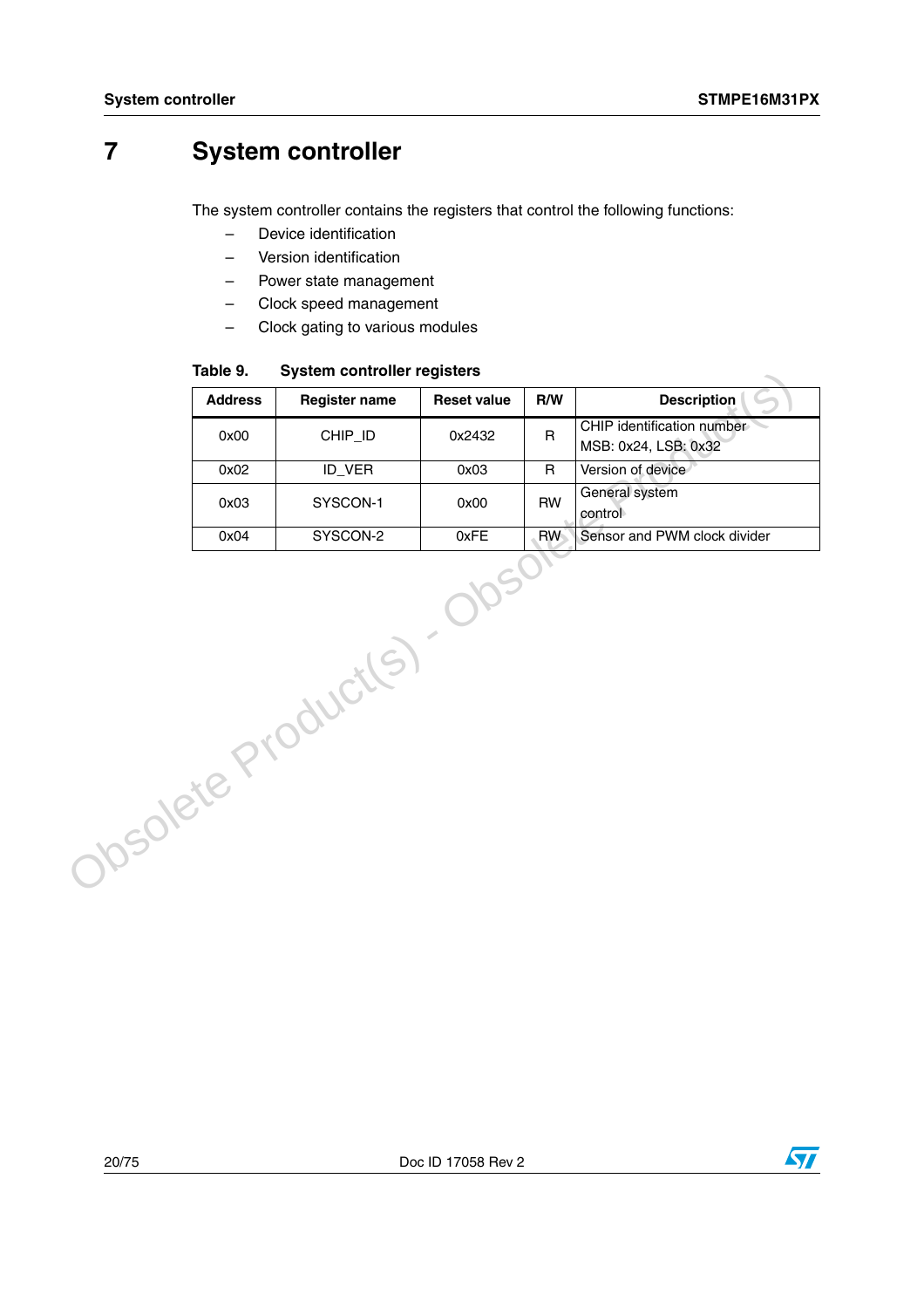### **SYSCON-1 General system control**

| 0x03 |
|------|
| R/W  |
| 0x00 |
|      |

**Description:** The general system control register (SYSCON-1) controls the operation state and clock speed of the device.

| <b>RESERVED</b> | <b>RESERVED</b> | <b>RESERVED</b> | <b>CLKSPD</b> | SLEEP EN | Reserved  | SOFT RST  | <b>HIBRNT</b> |
|-----------------|-----------------|-----------------|---------------|----------|-----------|-----------|---------------|
| <b>RW</b>       | <b>RW</b>       | <b>RW</b>       | <b>RW</b>     | RW       | <b>RW</b> | <b>RW</b> | <b>RW</b>     |
|                 |                 |                 |               |          |           |           | U             |

[7:5] RESERVED: Do not write to these bits. Reads '0'. Writing '1' to these bits may result in unpredictable behaviour.

- [4] CLKSPD: Selects the macro engine's speed.
	- 0: 2 MHz
	- 1: RESERVED
- [3] SLEEP\_EN: Enable or disable the sleep mode. Under all operating conditions, this bit should be set to '0'. The Control of the United States Control of the Control of the Control of the Control of the Control of the Control of the Control of the Control of the Control of the Control of the Control of the Control of the Control o
	- 1: Enable the touch sensor's sleep mode
	- 0: Disable the touch sensor's sleep mode
	- [2] RESERVED: Do not write to these bits. Reads '0'.
	- [1] SOFT\_RST: Soft reset.
		- 1: To perform soft reset.
	- [0] HIBRNT: Hibernate.
	- 1: To force the device to hibernate mode.

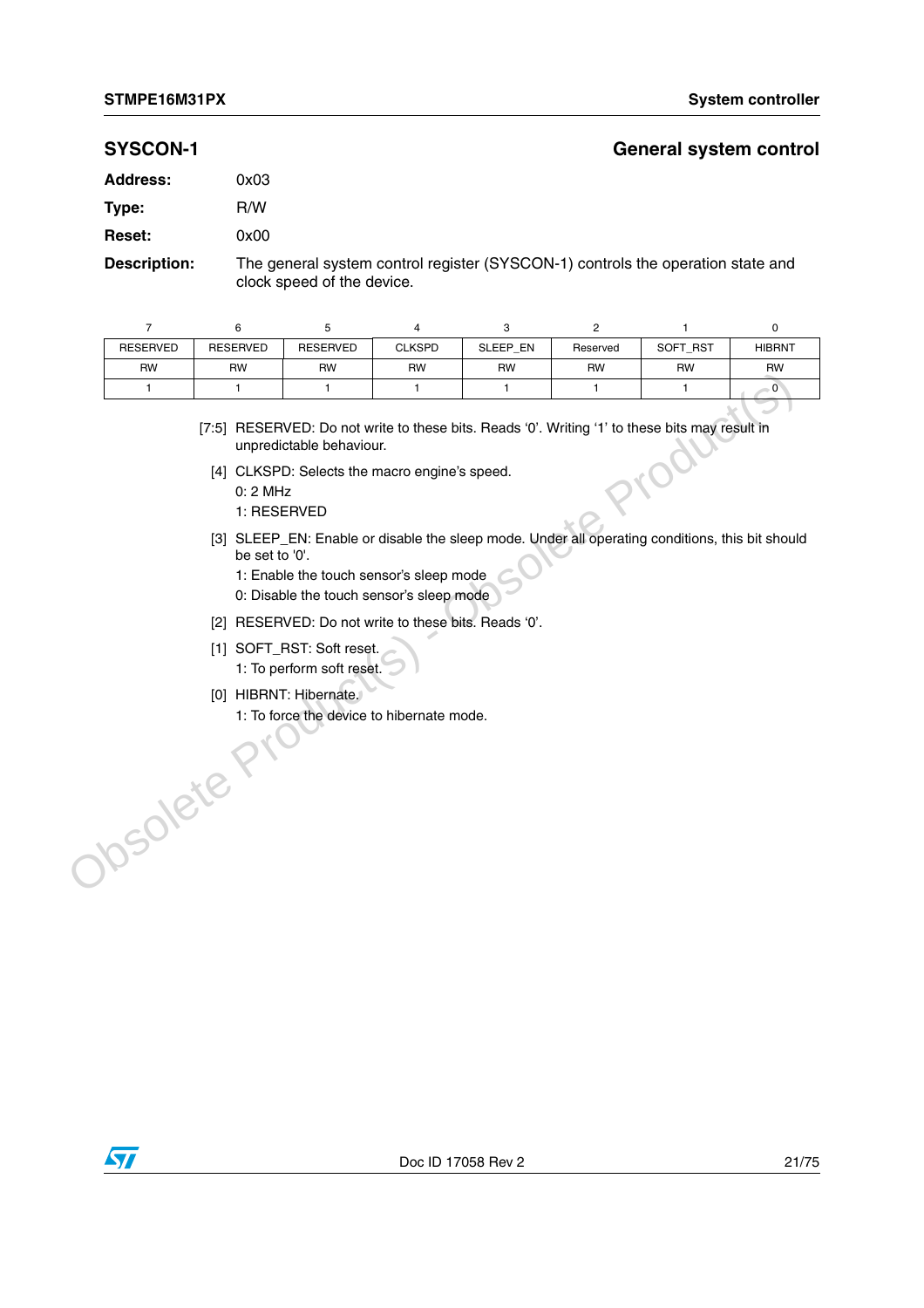| <b>SYSCON-2</b>     |                                                                                                                                             |                             |                                                                                                                                                                                                                                                                                                                                                                  |           |                                                                                                                                                                                                                                                                                |                              | <b>Sensor and PWM clock divider</b> |
|---------------------|---------------------------------------------------------------------------------------------------------------------------------------------|-----------------------------|------------------------------------------------------------------------------------------------------------------------------------------------------------------------------------------------------------------------------------------------------------------------------------------------------------------------------------------------------------------|-----------|--------------------------------------------------------------------------------------------------------------------------------------------------------------------------------------------------------------------------------------------------------------------------------|------------------------------|-------------------------------------|
| <b>Address:</b>     | 0x04                                                                                                                                        |                             |                                                                                                                                                                                                                                                                                                                                                                  |           |                                                                                                                                                                                                                                                                                |                              |                                     |
| Type:               | R/W                                                                                                                                         |                             |                                                                                                                                                                                                                                                                                                                                                                  |           |                                                                                                                                                                                                                                                                                |                              |                                     |
| <b>Reset:</b>       | 0xFE                                                                                                                                        |                             |                                                                                                                                                                                                                                                                                                                                                                  |           |                                                                                                                                                                                                                                                                                |                              |                                     |
| <b>Description:</b> |                                                                                                                                             |                             |                                                                                                                                                                                                                                                                                                                                                                  |           | Sensor and PWM clock divider. The SYSCON-2 register controls the sensor and<br>PWM clock speed, and the clock gating of various functional modules.                                                                                                                            |                              |                                     |
|                     |                                                                                                                                             | device from hibernate mode. |                                                                                                                                                                                                                                                                                                                                                                  |           | This bit will always read '0'. as the I2C transaction to read this bit will wake up the                                                                                                                                                                                        |                              |                                     |
| $\overline{7}$      | 6                                                                                                                                           | 5                           | 4                                                                                                                                                                                                                                                                                                                                                                | 3         | $\overline{2}$                                                                                                                                                                                                                                                                 | 1                            | 0                                   |
|                     | SCLK_DIV                                                                                                                                    |                             |                                                                                                                                                                                                                                                                                                                                                                  | PCLK_DIV  | GPIO_CLK                                                                                                                                                                                                                                                                       | PWM_CLK                      | CS_CLK                              |
|                     | <b>RW</b>                                                                                                                                   |                             |                                                                                                                                                                                                                                                                                                                                                                  | <b>RW</b> |                                                                                                                                                                                                                                                                                | <b>RW</b>                    | <b>RW</b>                           |
|                     | 1                                                                                                                                           |                             |                                                                                                                                                                                                                                                                                                                                                                  | 1         |                                                                                                                                                                                                                                                                                | $\mathbf{1}$<br><b>TUBOT</b> | $\overline{\bullet}$                |
| JOSON               | 011:64<br>100:128<br>101:256<br>110:512<br>111:1024<br>[4:3] PCLK_DIV: PWM clock divider<br>00 for 16 kHz<br>01 for 32 kHz<br>10 for 64 kHz |                             | 010 : 32 (to be used only if load capacitance is < 30 pF)<br>Sensor clock is 2 MHz / ( PRBS_Factor * SCLK_DIV[2:0] )<br>Effective sampling rate is 2 MHz/ (2.5*SCLK_DIV[2:0]).<br>Maximum total sampling rate: $2MHz/(2.5*64) = 12.5 kHz$<br>Minimum total sampling rate : 2 MHz/(2.5*1024) = 780 Hz<br>Maximum channel sampling rate = $12.5$ kHz/24 = $521$ Hz | Solet     | PRBS factor is a pseudo-random sequence of number, ranging from 1-8. This is used to reduce<br>the effect of surrounding EMI on the sensor. Average of this factor is approximately 2.5<br>If N channel is active, the per-channel sampling rate is "total sampling rate / N". |                              |                                     |

- 011: 64
- 100: 128
- 101: 256
- 110: 512
- 111: 1024
- Sensor clock is 2 MHz / ( PRBS\_Factor \* SCLK\_DIV[2:0] )



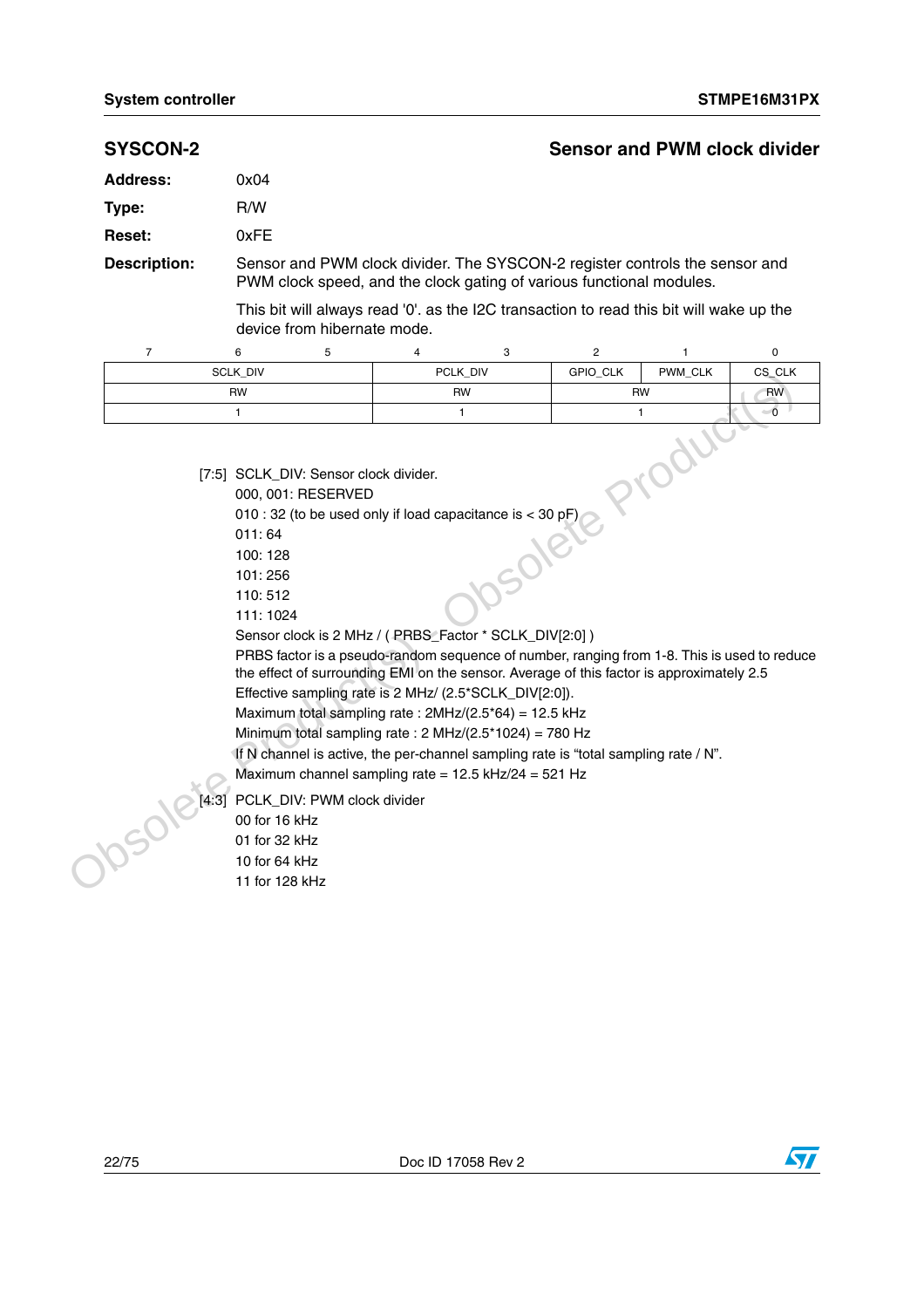- [2] PMW CLK: PWM clock disable Write "1" to disable the clock to PWM module. When clock to PWM module is disabled, access to PWM module register will not work correctly.
- [1] GPIO\_CLK: GPIO clock disable Write "1" to diWrite "1" to disable the clock to GPIO module. When clock to GPIO module is disabled, access to GPIO module register will not work correctly.
- [0] CS\_CLK: Capacitive sensor clock disable

Write "1" to disable the clock to capactive sensor module When clock to touch module is disabled, access to touch module registers will not work omety.<br>Correct Product(s) - Obsolete Product(s)

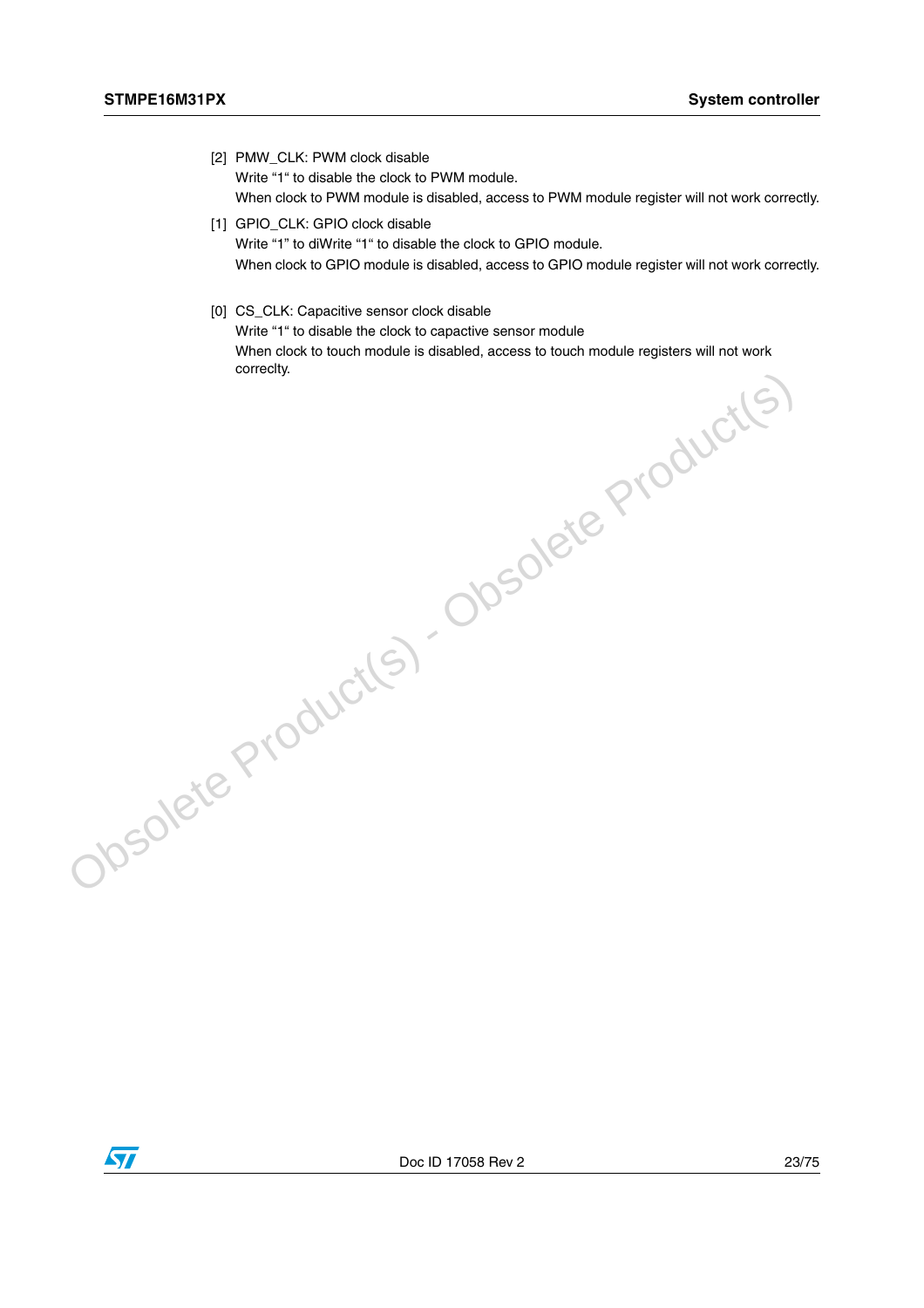# <span id="page-23-0"></span>**7.1 Interrupt system**

This module controls the interruption to the host based on the activity of other modules in the system, such as the capacitive sensing, GPIO and PWM modules.



**Figure 7. Interrupt system**

Table 10. **Interrupt system registers** 

| <b>Address</b> | <b>Register name</b> | <b>Reset value</b> | R/W       | <b>Description</b>             |
|----------------|----------------------|--------------------|-----------|--------------------------------|
| 0x06           | INT CTRL             | 0x00               | <b>RW</b> | Interrupt control register     |
| 0x08           | INT STA              | 0x00               | <b>RW</b> | Interrupt status register      |
| 0x09           | INT EN               | 0x00               | <b>RW</b> | Interrupt enable register      |
| 0x0A           | <b>GPIO INT STA</b>  | 0x0000             | <b>RW</b> | Interrupt status GPIO register |
| 0x0C           | <b>GPIO INT EN</b>   | 0x0000             | <b>RW</b> | Interrupt enable GPIO register |
| 0x0E           | PWM_INT_STA          | 0x00               | <b>RW</b> | Interrupt status PWM register  |
| 0x0F           | PWM INT EN           | 0x00               | <b>RW</b> | Interrupt enable PWM register  |

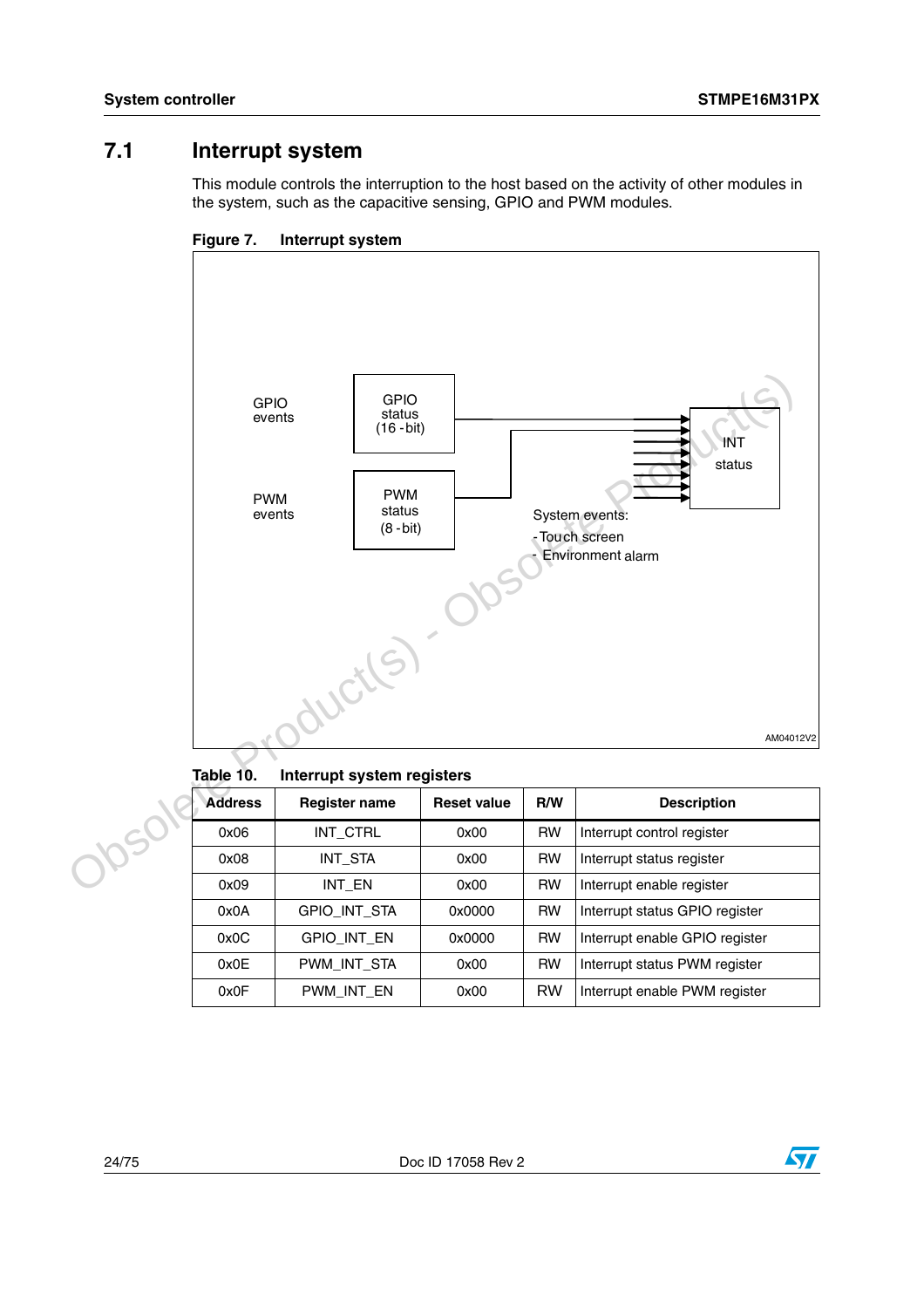## **INT\_CTRL INT\_CTRL**

| <b>Address:</b>     | 0x06                                              |
|---------------------|---------------------------------------------------|
| Type:               | R/W                                               |
| <b>Reset:</b>       | 0x00                                              |
| <b>Description:</b> | SYSCON3 controls the interrupt signal generation. |

| $\overline{7}$    | 6                                                                     | 5                                                                                                                                                                                 | $\overline{4}$ | 3         | $\overline{2}$          | $\mathbf{1}$ | $\mathsf 0$         |
|-------------------|-----------------------------------------------------------------------|-----------------------------------------------------------------------------------------------------------------------------------------------------------------------------------|----------------|-----------|-------------------------|--------------|---------------------|
|                   |                                                                       | <b>RESERVED</b>                                                                                                                                                                   |                |           | INT_POL                 | INT_TYPE     | INT_EN              |
| <b>RW</b>         | <b>RW</b>                                                             | <b>RW</b>                                                                                                                                                                         | <b>RW</b>      | <b>RW</b> | <b>RW</b>               | RW           | <b>RW</b>           |
| 0                 | $\mathsf{O}\xspace$                                                   | 0                                                                                                                                                                                 | 0              | 0         | 0                       | 0            | $\mathsf{O}\xspace$ |
| Obsolete Products | [7:3] RESERVED<br>0: Active low<br>1: Active high<br>0: Level trigger | [2] INT_POL: Interrupt polarity<br>[1] INT_TYPE: Interrupt trigger type<br>1: Edge trigger<br>[0] INT_EN: Interrupt enable<br>1: Enable the interrupt<br>0: Disable the interrupt |                |           | <b>NSOlete Products</b> |              |                     |

- [7:3] RESERVED
	- [2] INT\_POL: Interrupt polarity
		- 0: Active low
		- 1: Active high
- [1] INT\_TYPE: Interrupt trigger type
	- 0: Level trigger
	- 1: Edge trigger
- [0] INT\_EN: Interrupt enable
	- 1: Enable the interrupt
	- 0: Disable the interrupt

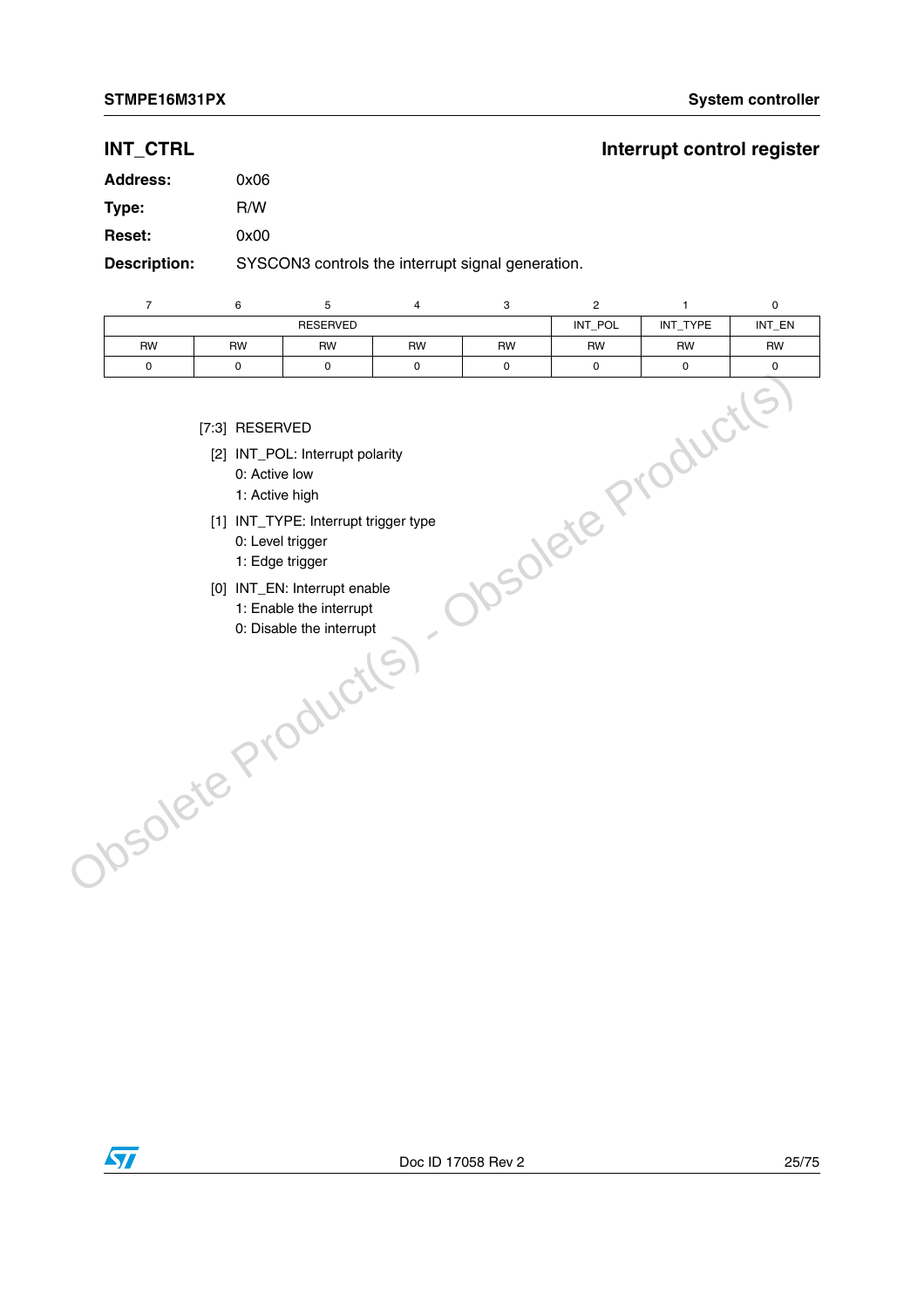### **INT\_STA** INT\_STA

# **Address:** 0x08 **Type:** R/W **Reset:** 0x00

**Description:** This register holds interrupt status from each event.

|             | 6          | 5                                                                                                      | 4          |            |              |             |                 |
|-------------|------------|--------------------------------------------------------------------------------------------------------|------------|------------|--------------|-------------|-----------------|
| <b>GPIO</b> | <b>PWM</b> | <b>WAKEUP</b>                                                                                          | <b>ENV</b> | <b>EOC</b> | <b>TOUCH</b> | <b>PROX</b> | <b>RESERVED</b> |
| <b>RW</b>   | <b>RW</b>  | <b>RW</b>                                                                                              | <b>RW</b>  | <b>RW</b>  | <b>RW</b>    | <b>RW</b>   |                 |
|             |            |                                                                                                        | $\Omega$   | n          |              | O           |                 |
|             |            | [7] GPIO: Activity in GPIO<br>Read '1' if GPIO event occurs<br>Write '1' to clear the interrupt status |            |            |              |             |                 |

- [7] GPIO: Activity in GPIO Read '1' if GPIO event occurs Write '1' to clear the interrupt status
- [6] PWM: Any channel of PWM has completed the programmed sequence Read '1' if PWM event occurs Write '1' to clear the interrupt status
- [5] Device wake up from SLEEP or HIBERNATE mode Read '1' if wake-up event occurs Write '1' to clear the interrupt status
- [4] ENV: Possible drastic/abnormal environmental changes that requires attention from system software. This event includes 'calibration stuck' and 'tuning out of range'. If this bit is set, it is recommended that the host software initiates an unconditional calibration. Trimate and the off of Control of Control of The Control of The Control of The Control of The Control of Product Control of Product Control of Product in the Control of The Control of The Control of The Control of The Cont
	- Read '1' if the events occur
	- Write '1' to clear the interrupt status
	- [3] EOC: End of calibration Read '1' if the host-triggered calibration has completed Write '1' to clear the interrupt status
	- [2] TOUCH: Touch-key event Read '1' if touch is detected Write '1' to clear the interrupt status
	- [1] PROX: Proximity sensor event Read '1' if proximity sensor detects an object Write '1' to clear the interrupt status
	- [0] RESERVED



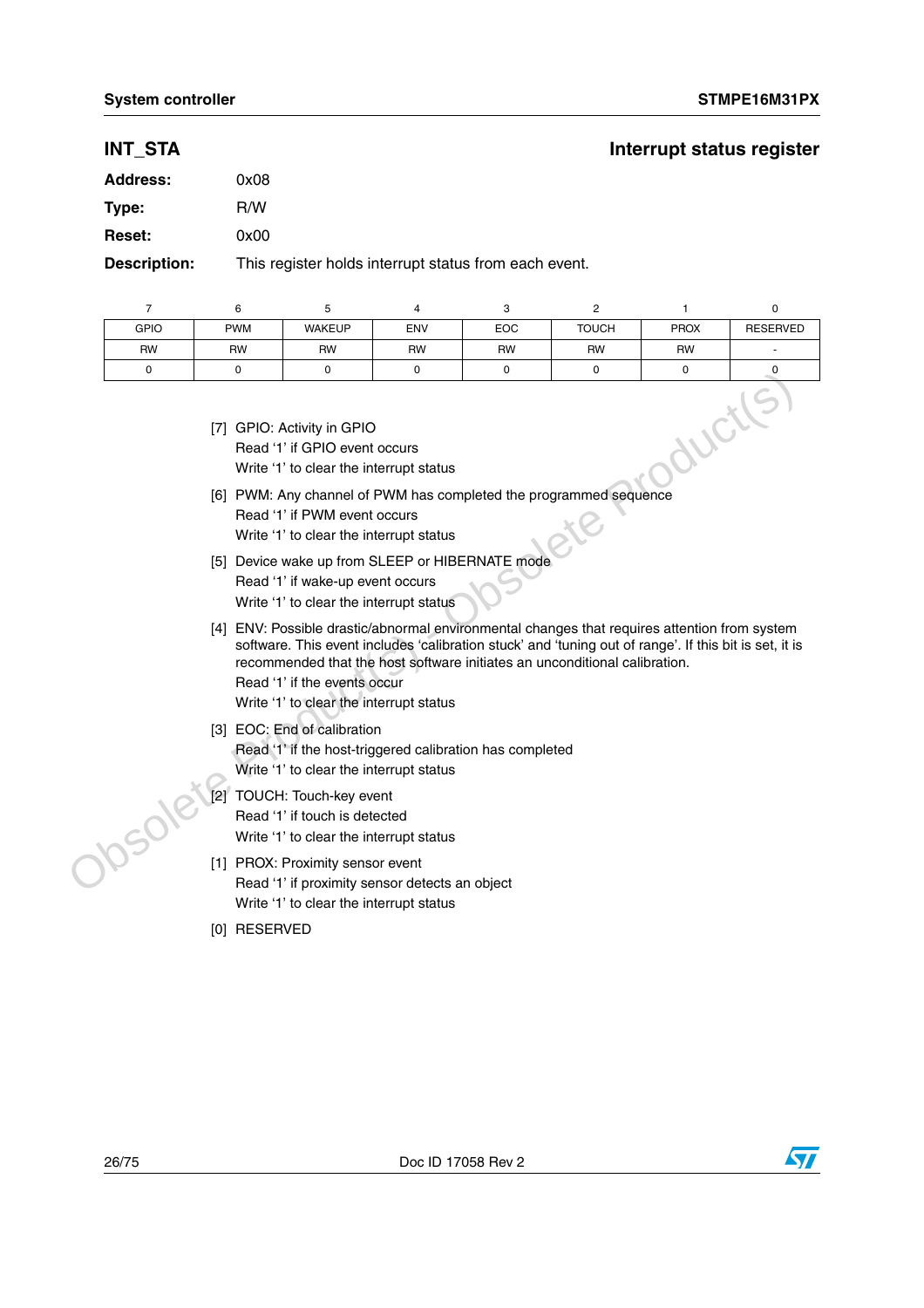### **INT\_EN** INT\_EN

| <b>Address:</b> | 0x09 |
|-----------------|------|
| Type:           | R/W  |
| <b>Reset:</b>   | 0x00 |
|                 | .    |

**Description:** Controls interrupt source enable.

|                                                                                                                                 | 6          | 5             |            | 3            |              |             |                 |
|---------------------------------------------------------------------------------------------------------------------------------|------------|---------------|------------|--------------|--------------|-------------|-----------------|
| <b>GPIO</b>                                                                                                                     | <b>PWM</b> | <b>WAKEUP</b> | <b>ENV</b> | <b>EOC</b>   | <b>TOUCH</b> | <b>PROX</b> | <b>RESERVED</b> |
| <b>RW</b>                                                                                                                       | <b>RW</b>  | <b>RW</b>     | <b>RW</b>  | <b>RW</b>    | <b>RW</b>    | <b>RW</b>   | W               |
| $\Omega$                                                                                                                        |            |               | $\Omega$   | <sup>0</sup> |              |             |                 |
| [7] GPIO: Activity in GPIO<br>Write '1' to enable interrupt signal from GPIO<br>Write '0' to disable interrupt signal from GPIO |            |               |            |              |              |             |                 |

| [7] GPIO: Activity in GPIO                      |
|-------------------------------------------------|
| Write '1' to enable interrupt signal from GPIO  |
| Write '0' to disable interrupt signal from GPIO |

- [6] PWM: Any channel of PWM has completed the programmed sequence Write '1' to enable interrupt signal from PWM Write '0' to disable interrupt signal from PWM
- [5] Device wake up from SLEEP or HIBERNATE mode Read '1' if wake-up event occurs Write '1' to clear the interrupt status
- [4] ENV: Possible drastic/abnormal environmental changes that requires attention from system software. This event includes 'calibration stuck' and 'tuning out of range' Write '1' to enable interrupt signal from calibration/tuning event Write '0' to disable interrupt signal from calibration/tuning event (7) GPIC: Activity in GPIC<br>
Write "1" to enable interprupt signal from GPIC<br>
Write "1" to elabele interprupt signal from GPIC<br>
(6) PWM. Any channel of PWM has completed the programmed sequence<br>
Write "1" to cisable interpr

### [3] EOC: End of calibration

Write '1' to enable interrupt signal from end of calibration event Write '0' to disable interrupt signal from end of calibration event

[2] TOUCH: Touchkey event

System should access touch detection register when this interrupt is received. Touch interrupt source needs to be enabled to activate key filter data. Write '1' to enable interrupt signal from touch event Write '0' to disable interrupt signal from touch event

- [1] PROX: Proximity sensor event Write '1' to enable interrupt signal from proximity sensor
- [0] RESERVED Write '0' to disable interrupt signal from proximity sensor

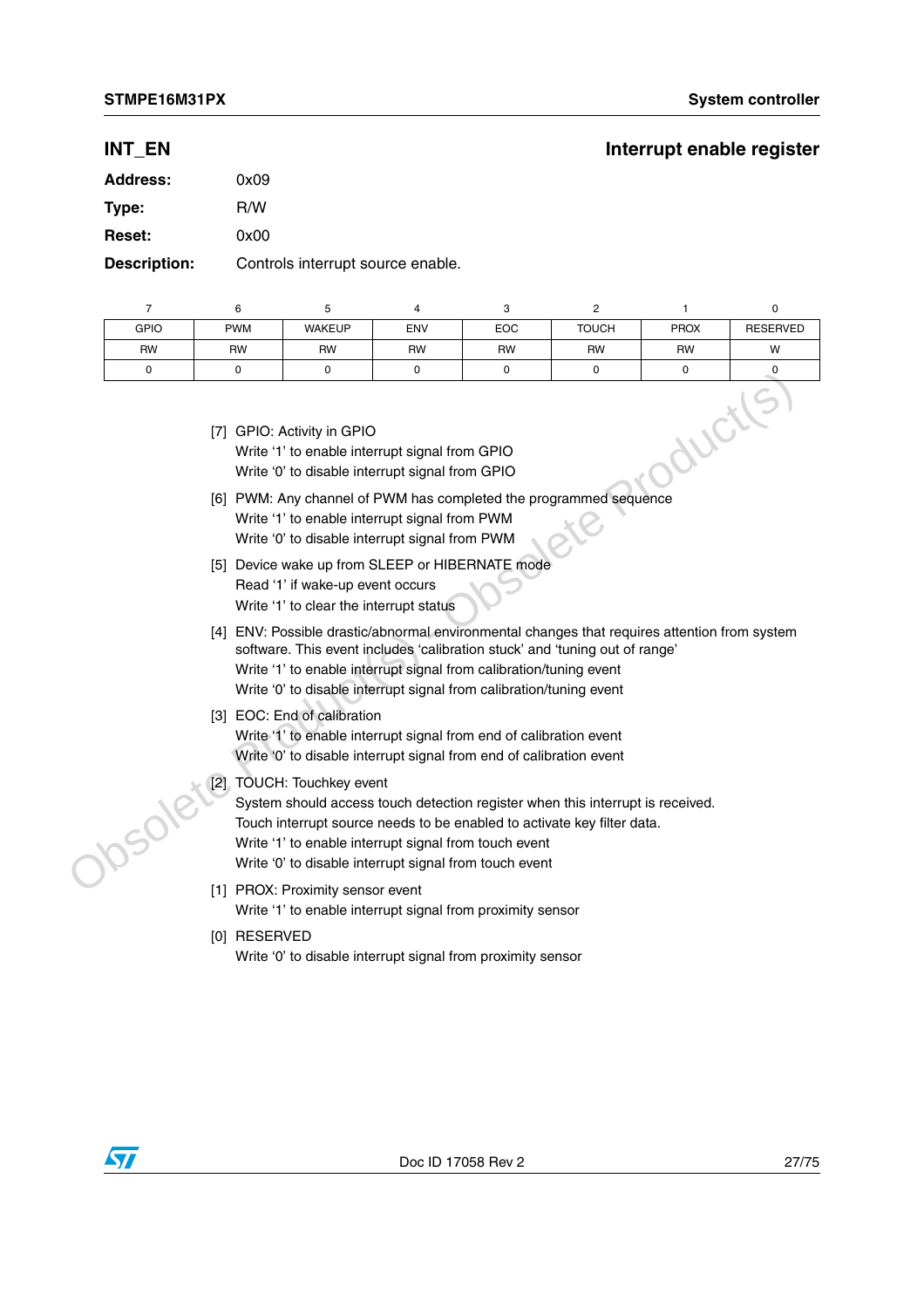| <b>GPIO INT STA</b> | Interrupt status GPIO register                                                                                                                                             |
|---------------------|----------------------------------------------------------------------------------------------------------------------------------------------------------------------------|
| <b>Address:</b>     | $0x0A - 0x0B$                                                                                                                                                              |
| Type:               | R/W                                                                                                                                                                        |
| <b>Reset:</b>       | 0x0000                                                                                                                                                                     |
| <b>Description:</b> | This register reflects the status of GPIO that has been configured as input. When<br>there is a change in GPIO state, the corresponding bit will be set to '1' by hardware |

there is a change in GPIO state, the corresponding bit will be set to '1' by hardware. Writing '1' to the corresponding bit clears it. Writing '0' has no effect.

# **LSB (0x0A)**

| $IO-7$    | $IO-6$ | $IO-5$    | $IO-4$    | $IO-3$    | $IO-2$    | $IO-1$    | $IO-0$ |
|-----------|--------|-----------|-----------|-----------|-----------|-----------|--------|
| <b>RW</b> | RW     | <b>RW</b> | <b>RW</b> | <b>RW</b> | <b>RW</b> | <b>RW</b> | RW     |
|           |        |           |           |           |           |           |        |

## **MSB (0x0B)**

|           |           |           |           |           | $\overline{2}$ |           |        |
|-----------|-----------|-----------|-----------|-----------|----------------|-----------|--------|
| $IO-15$   | $IO-14$   | $IO-13$   | $IO-12$   | $IO-11$   | $IO-10$        | $IO-9$    | $IO-8$ |
| <b>RW</b> | <b>RW</b> | <b>RW</b> | <b>RW</b> | <b>RW</b> | <b>RW</b>      | <b>RW</b> | RW     |
|           |           |           |           | .∪        |                |           |        |

[7:0] IO - X: Interrupt status of GPIO - X

Read '1' if state transition is detected in corresponding GPIO channel Write'1' to clear the interrupt staus.[7:0] IO - X: Interrupt status of GPIO - X<br>Read '1' if state transition is detected in co<br>Write'1' to clear the interrupt staus.

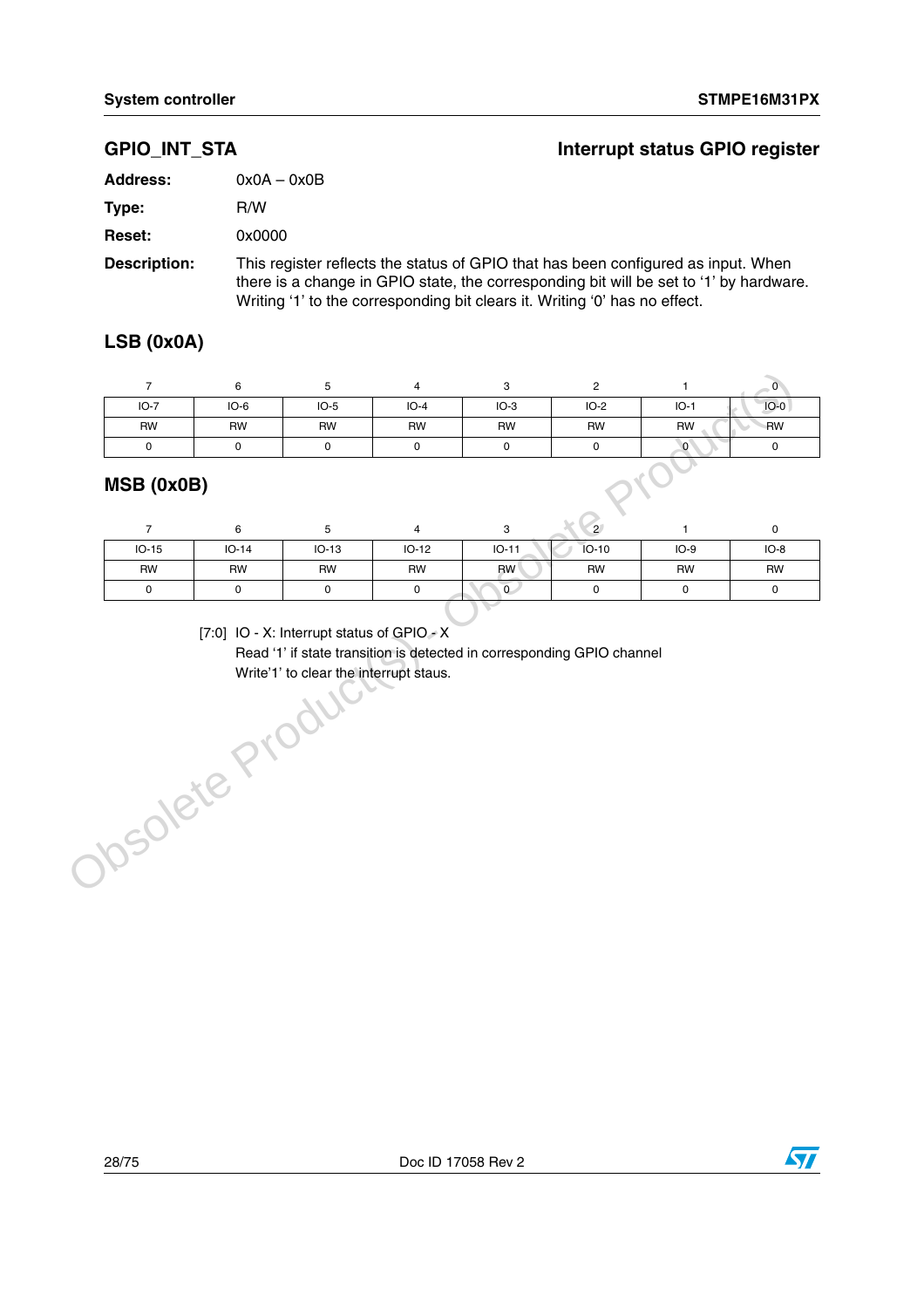### **GPIO\_INT\_EN Interrupt enable GPIO register**

| <b>Address:</b> | $0x0C - 0x0D$                                                                       |
|-----------------|-------------------------------------------------------------------------------------|
| Type:           | R/W                                                                                 |
| <b>Reset:</b>   | 0x0000                                                                              |
| Description:    | This register is used to enable the generation of interrupt signal, at the INT pin. |

### **LSB (0x0C)**

|            |           |           | 4         | ت         |           |           |           |
|------------|-----------|-----------|-----------|-----------|-----------|-----------|-----------|
| $IO-7$     | $IO-6$    | $IO-5$    | $IO-4$    | $IO-3$    | $IO-2$    | $IO-1$    | $IO-0$    |
| <b>RW</b>  | <b>RW</b> | <b>RW</b> | <b>RW</b> | <b>RW</b> | <b>RW</b> | <b>RW</b> | <b>RW</b> |
| 0          |           |           | C         |           |           |           |           |
| MSB (0x0D) |           |           |           |           |           |           |           |

### **MSB (0x0D)**

|        | <b>RW</b>                      | <b>RW</b>   | <b>RW</b>                                                              | <b>RW</b> | <b>RW</b>                                                                                                                                                                      | <b>RW</b>               | <b>RW</b>                            | <b>RW</b>            |
|--------|--------------------------------|-------------|------------------------------------------------------------------------|-----------|--------------------------------------------------------------------------------------------------------------------------------------------------------------------------------|-------------------------|--------------------------------------|----------------------|
|        | 0                              | $\mathbf 0$ | $\mathbf 0$                                                            | 0         | $\mathbf 0$                                                                                                                                                                    | $\mathbf 0$             | $\mathbf 0$                          | $\overline{\bullet}$ |
|        | MSB (0x0D)                     |             |                                                                        |           |                                                                                                                                                                                |                         |                                      |                      |
|        | $\overline{7}$                 | 6           | 5                                                                      | 4         | 3                                                                                                                                                                              | $\overline{2}$          |                                      | 0                    |
|        | $IO-15$                        | $IO-14$     | $IO-13$                                                                | $IO-12$   | $IO-11$                                                                                                                                                                        | $IO-10$                 | $IO-9$                               | $IO-8$               |
|        | <b>RW</b>                      | <b>RW</b>   | <b>RW</b>                                                              | <b>RW</b> | <b>RW</b>                                                                                                                                                                      | <b>RW</b>               | <b>RW</b>                            | <b>RW</b>            |
|        | 0                              | 0           | 0                                                                      | 0         | 0                                                                                                                                                                              | $\overline{\mathbf{0}}$ | $\mathbf 0$                          | $\mathbf 0$          |
|        | PWM_INT_STA<br><b>Address:</b> | 0x0E        | Interrupt status of GPIO - X<br>Write'1' to clear the interrupt staus. |           | Read '1' if state transition is detected in corresponding GPIO channel                                                                                                         |                         | <b>Interrupt status PWM register</b> |                      |
|        |                                |             |                                                                        |           |                                                                                                                                                                                |                         |                                      |                      |
| Type:  |                                | R/W         |                                                                        |           |                                                                                                                                                                                |                         |                                      |                      |
| Reset: |                                | 0x00        |                                                                        |           |                                                                                                                                                                                |                         |                                      |                      |
|        | <b>Description:</b>            | effect.     |                                                                        |           | When a PWM controller completes the PWM sequence, the corresponding bit in this<br>register goes to '1'. Write '1' in this register clears the written bit, writing '0' has no |                         |                                      |                      |
|        | $\overline{7}$                 | 6           | 5                                                                      | 4         | 3                                                                                                                                                                              | $\overline{c}$          | 1                                    | 0                    |
|        | PWM-7                          | PWM-6       | PWM-5                                                                  | PWM-4     | PWM-3                                                                                                                                                                          | PWM-2                   | PWM-1                                | PWM-0                |

### [7:0] IO - X

## **PWM\_INT\_STA**  $\bigcup$

| PWM-7     | PWM-6     | PWM-5 | PWM-4     | PWM-3 | PWM-2     | PWM-1     | PWM-0     |
|-----------|-----------|-------|-----------|-------|-----------|-----------|-----------|
| <b>RW</b> | <b>RW</b> | RW    | <b>RW</b> | RW    | <b>RW</b> | <b>RW</b> | <b>RW</b> |
|           |           |       |           |       |           |           |           |

[7:0] PWM - X

Interrupt status of PWM – X. Read '1' if the corresponding PWM channel complete programmed sequence Write '1' to clear the interrupt status

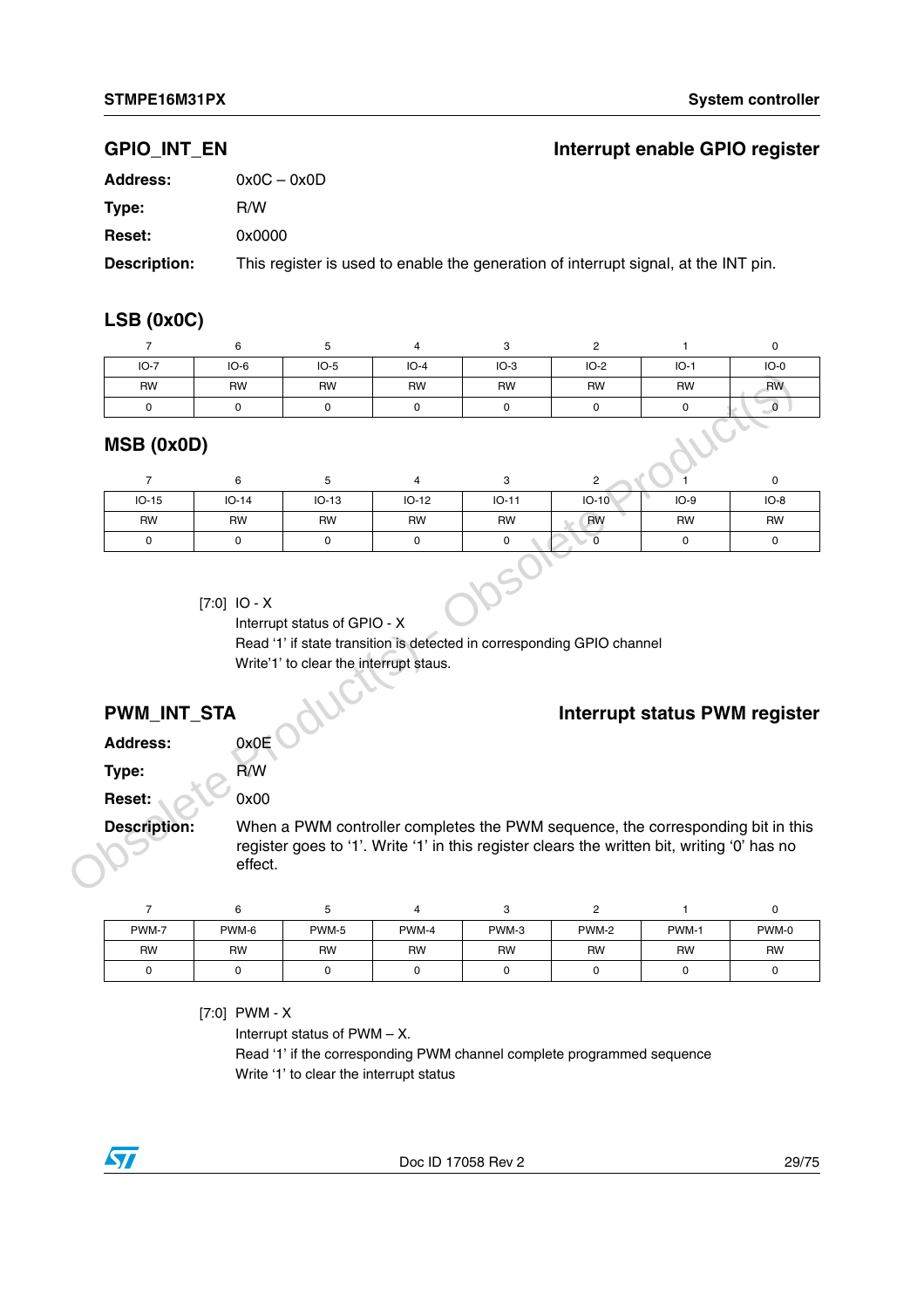## **PWM\_INT\_EN** Interrupt enable PWM enable register

| <b>Address:</b>     | 0x0F                                                                                            |
|---------------------|-------------------------------------------------------------------------------------------------|
| Type:               | R/W                                                                                             |
| <b>Reset:</b>       | 0x00                                                                                            |
| <b>Description:</b> | Writing '1' to this register enables the generation of INT by the corresponding PWM<br>channel. |

76543210 PWM-7 PWM-6 PWM-5 PWM-4 PWM-3 PWM-2 PWM-1 PWM-0 RW | RW | RW | RW | RW | RW | RW 0 0 0 0 0 0 0 0 0 0 Production Control City City Control Control City of Control City of Control City of Control City of Control City of Control City of Control City of Control City of Control City of Control City of Control City of Control C

[7:0] PWM - X

Enable of PWM – X.

Write '1' to the corresponding bit to enable interrupt generated by a PWM channel

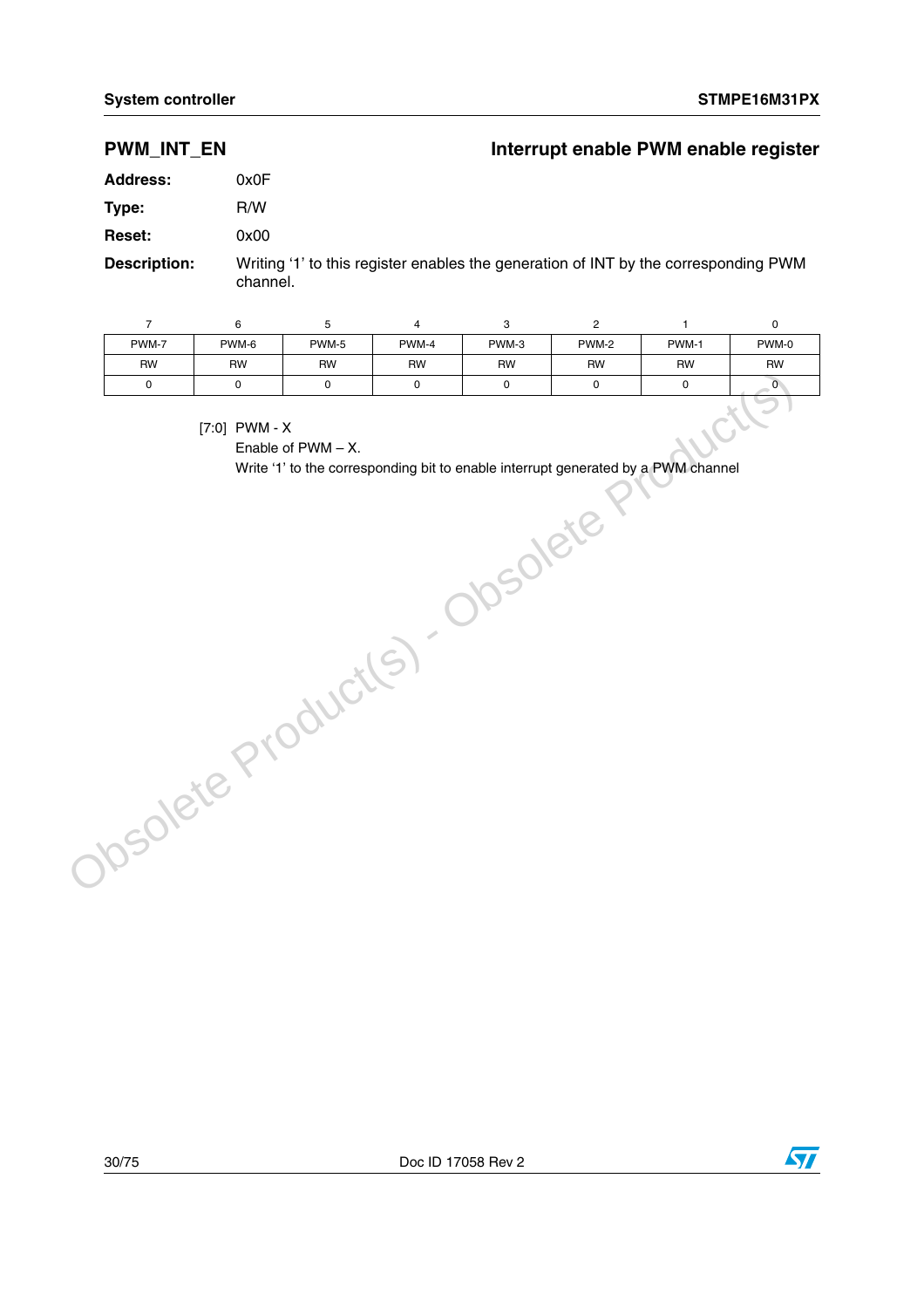# <span id="page-30-0"></span>**8 Interrupt service routine**

On receiving an interrupt, system software should:

```
Read InterruptStatus
```

```
If (GPIO.bit==1) 
{ 
Read InterruptStatusGPIO
```
Process GPIO INT

```
Write InterruptStatusGPIO to clear the corresponding bit
Write InterruptStatus to clear the corresponding bit
```

```
If (PWM.bit==1)
```
{

{

}

}

Read InterruptStatusPWM

Process PWM INT

Write InterruptStatusPWM to clear the corresponding bit Write InterruptStatus to clear the corresponding bit } -sponding bit<br>
(xim) - sponding bit<br>
(Read InterruptStatusPWM<br>
Process PMM INT<br>
Write InterruptStatusPWM to clear the corresponding bit<br>
Write InterruptStatus to clear the corresponding bit<br>
(Fig. ALAM or TOUCHSCREEN or TO

```
If ( EV_ALARM or TOUCHSCREEN or TOUCHKEY)
```

```
 Process INT
```
Write InterruptStatus to clear the corresponding bit

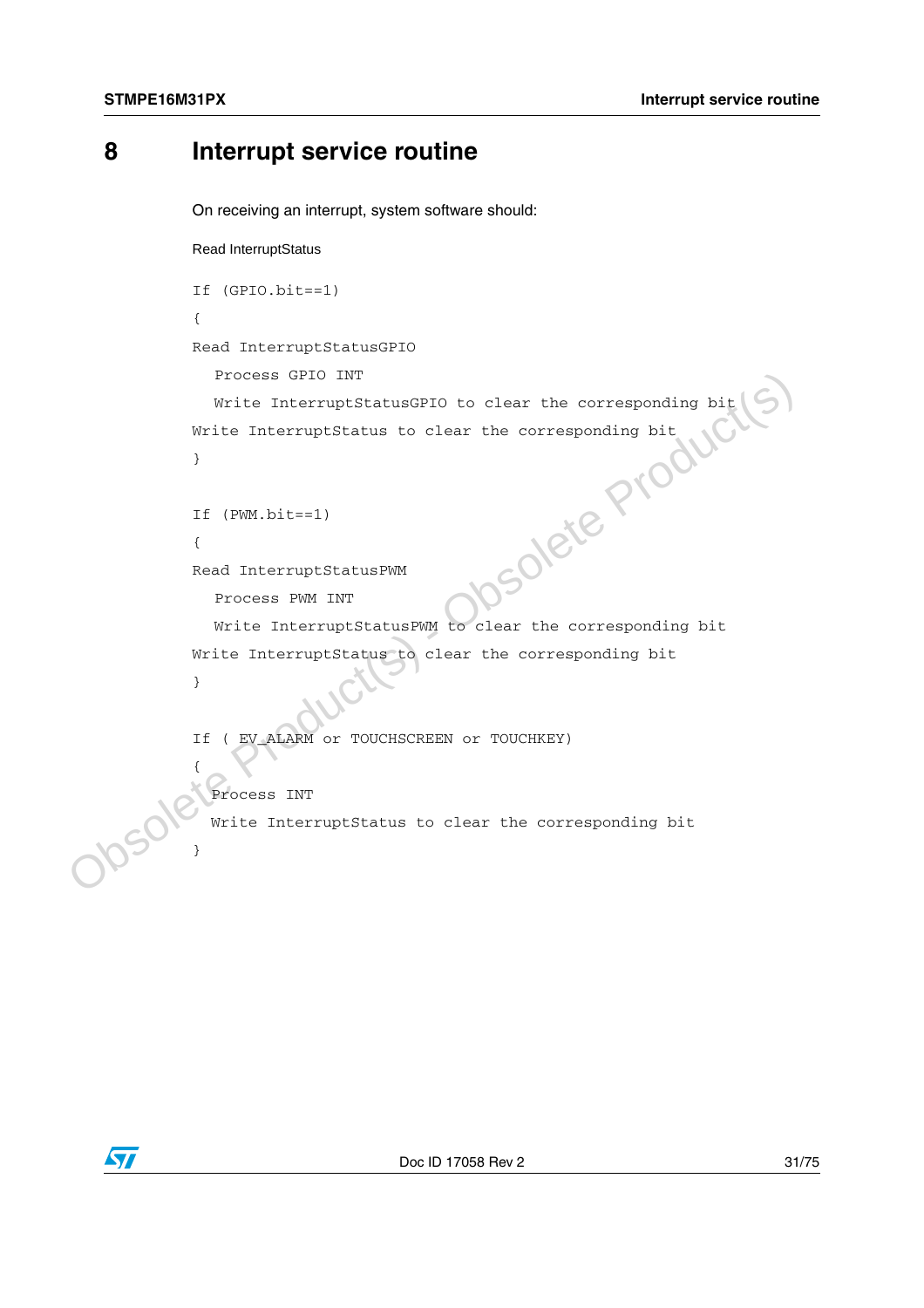# <span id="page-31-0"></span>**9 GPIO controller**

A total of 16 GPIOs are available in the STMPE16M31PX. Most of the GPIOs are sharing physical pins with some alternate functions. The GPIO controller contains the registers that allow the host system to configure each of the pins into either a GPIO, or one of the alternate functions. Unused GPIOs should be configured as outputs to minimize the power consumption.

| Table 11. | <b>GPIO controller registers</b> |
|-----------|----------------------------------|
|-----------|----------------------------------|

|                                    | <b>Address</b> |                                | <b>Register name</b> | <b>Reset value</b> | R/W |                | <b>Description</b>               |             |
|------------------------------------|----------------|--------------------------------|----------------------|--------------------|-----|----------------|----------------------------------|-------------|
|                                    | 0x10           |                                | <b>GPDR</b>          | 0X0000             | R/W |                | <b>GPIO</b> direction register   |             |
|                                    | 0x12           |                                | <b>GPMR</b>          | 0X0000             | R/W |                | GPOIO monitor pin state register |             |
|                                    | 0x14           |                                | <b>GPSR</b>          | 0X0000             | R/W |                | GPIO set pin register            |             |
|                                    | 0x16           |                                | <b>GPFR</b>          | 0X0000             | R/W |                | GPIO alternate function register |             |
| <b>GPIO_DIR</b><br><b>Address:</b> | $0x10 - 0x11$  |                                |                      | DSORIE             |     |                | <b>GPIO direction register</b>   |             |
| Type:                              | <b>RW</b>      |                                |                      |                    |     |                |                                  |             |
| Reset:                             | 0x00           |                                |                      |                    |     |                |                                  |             |
| <b>Description:</b>                |                | Direction seeting of the GPIO. |                      |                    |     |                |                                  |             |
| <b>LSB (0x10)</b>                  |                |                                |                      |                    |     |                |                                  |             |
| 7                                  | 6              | 5                              | 4                    | 3                  |     | $\overline{2}$ | $\mathbf{1}$                     | 0           |
| $IO-7$                             | $IO-6$         | $IO-5$                         | $IO-4$               | $IO-3$             |     | $IO-2$         | $IO-1$                           | $IO-0$      |
| <b>RW</b>                          | <b>RW</b>      | <b>RW</b>                      | <b>RW</b>            | <b>RW</b>          |     | <b>RW</b>      | <b>RW</b>                        | <b>RW</b>   |
| 0                                  | $\overline{0}$ | 0                              | 0                    | 0                  |     | $\mathbf 0$    | $\mathsf{O}$                     | $\mathbf 0$ |
| <b>MSB (0x11)</b>                  |                |                                |                      |                    |     |                |                                  |             |
| 7                                  | 6              | 5                              | 4                    | 3                  |     | $\overline{c}$ | $\mathbf{1}$                     | $\mathbf 0$ |
|                                    |                |                                |                      | $IO-11$            |     | $IO-10$        | $IO-9$                           | $IO-8$      |
| $IO-15$                            | $IO-14$        | $IO-13$                        | $IO-12$              |                    |     |                |                                  |             |
| <b>RW</b>                          | <b>RW</b>      | <b>RW</b>                      | <b>RW</b>            | <b>RW</b>          |     | <b>RW</b>      | <b>RW</b>                        | <b>RW</b>   |

## **GPIO\_DIR GPIO direction register**

| <b>Address:</b> | $0x10 - 0x11$ |
|-----------------|---------------|
|                 |               |

| Type:               | RW                             |
|---------------------|--------------------------------|
| <b>Reset:</b>       | 0x00                           |
| <b>Description:</b> | Direction seeting of the GPIO. |

## **LSB (0x10)**

| $IO-7$    | $IO-6$    | $IO-5$    | $IO-4$    | $IO-3$    | $IO-2$    | $IO-1$    | $IO-0$    |
|-----------|-----------|-----------|-----------|-----------|-----------|-----------|-----------|
| <b>RW</b> | <b>RW</b> | <b>RW</b> | <b>RW</b> | <b>RW</b> | <b>RW</b> | <b>RW</b> | <b>RW</b> |
|           |           |           |           |           |           |           |           |

# **MSB (0x11)**

| $IO-15$   | $IO-14$ | $IO-13$ | $IO-12$   | $IO-11$   | $IO-10$   | $IO-9$    | $IO-8$    |
|-----------|---------|---------|-----------|-----------|-----------|-----------|-----------|
| <b>RW</b> | RW      | RW      | <b>RW</b> | <b>RW</b> | <b>RW</b> | <b>RW</b> | <b>RW</b> |
|           |         |         |           |           |           |           |           |

[7:0] IO - X

Write '1' to a bit to set the corresponding I/O to output. Write '0' to a bit to set the corresponding I/O to input.

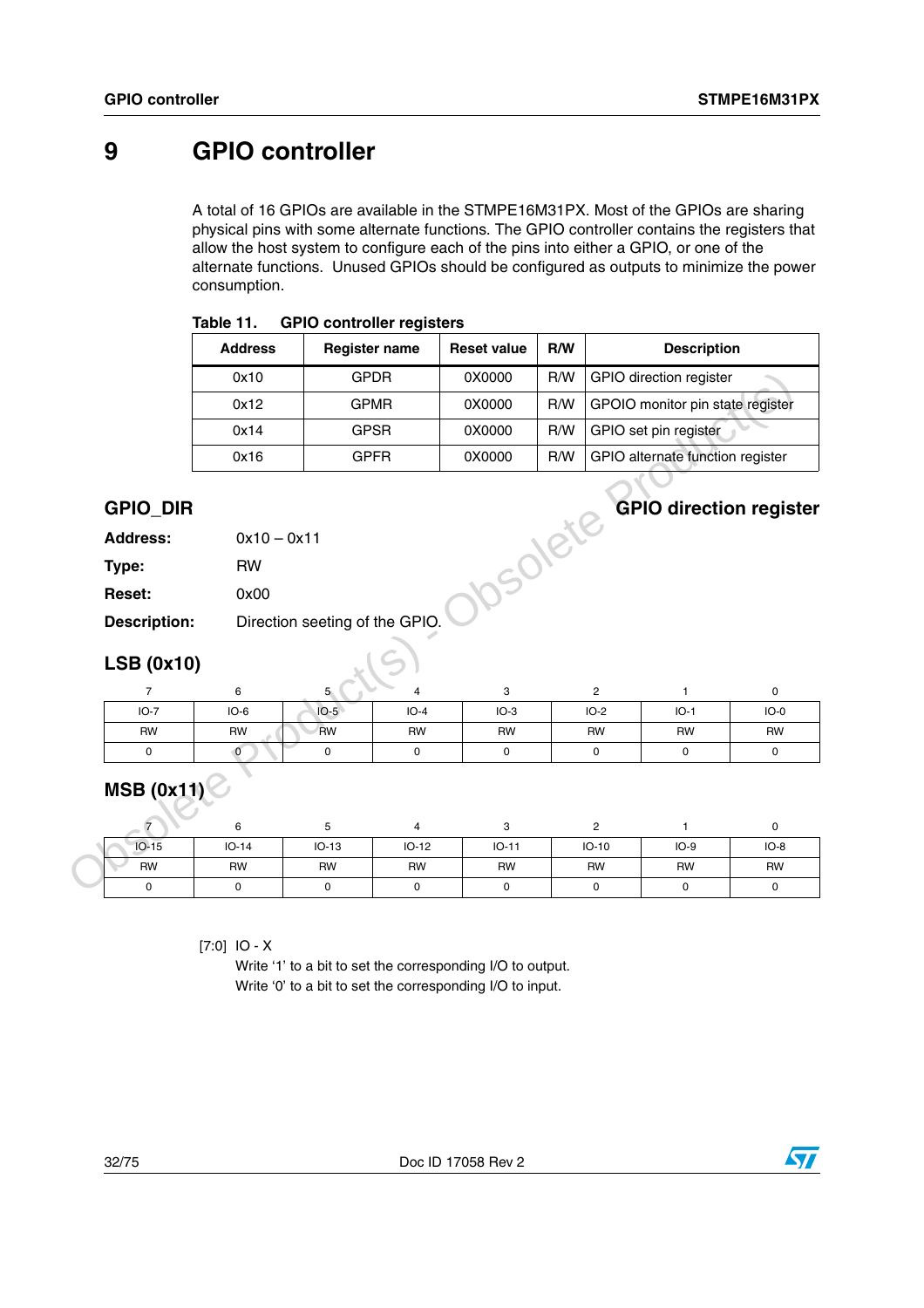## **GPIO\_MP\_STA GPIO monitor pin state register**

| Address:            | $0x12 - 0x13$                   |
|---------------------|---------------------------------|
| Type:               | R                               |
| <b>Reset:</b>       | 0x00                            |
| <b>Description:</b> | Contains the state of all GPIO. |

## **LSB (0x12)**

| $IO-7$            | $IO-6$    | $IO-5$    | $IO-4$    | $IO-3$    | IO-2      | $IO-1$    | $IO-0$    |
|-------------------|-----------|-----------|-----------|-----------|-----------|-----------|-----------|
| <b>RW</b>         | <b>RW</b> | <b>RW</b> | <b>RW</b> | <b>RW</b> | <b>RW</b> | <b>RW</b> | <b>RW</b> |
|                   |           |           |           |           |           |           |           |
| <b>MSB (0x13)</b> | c         |           |           | C         | C         |           | $\sim$    |

### **MSB (0x13)**

|                | 6       | G         | 4         |           | っ         |           |        |
|----------------|---------|-----------|-----------|-----------|-----------|-----------|--------|
| $IO-15$        | $IO-14$ | $IO-13$   | $IO-12$   | $IO-11$   | $IO-10$   | $IO-9$    | $IO-8$ |
| <b>RW</b>      | RW      | <b>RW</b> | <b>RW</b> | <b>RW</b> | <b>RW</b> | <b>RW</b> | RW     |
| 0              |         |           | O         |           | 0         |           |        |
| $[7:0]$ IO - X |         |           |           |           |           |           |        |

### [7:0] IO - X

Read '1' if the corresponding IO is in HIGH state Read '0' if the corresponding IO is in LOW stateObsolete Product

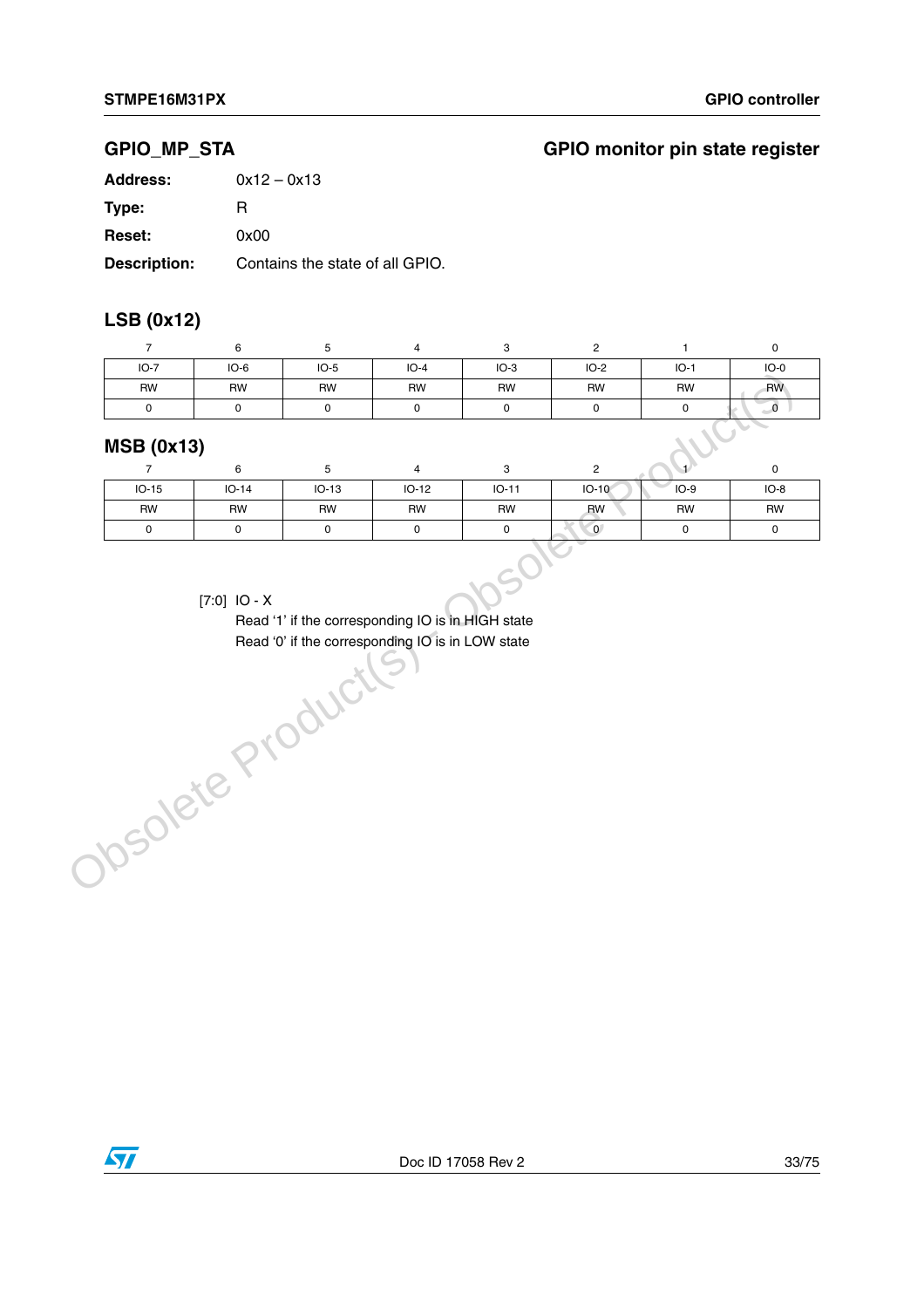# **GPIO\_SET\_PIN GPIO set pin state register**

| <b>Address:</b>     | $0x14 - 0x15$                    |
|---------------------|----------------------------------|
| Type:               | <b>RW</b>                        |
| <b>Reset:</b>       | 0x00                             |
| <b>Description:</b> | Setting of the I/O output state. |

## **LSB (0x14)**

| $IO-7$            | $IO-6$    | $IO-5$    | $IO-4$    | $IO-3$    | $IO-2$                             | $IO-1$    | $IO-0$    |
|-------------------|-----------|-----------|-----------|-----------|------------------------------------|-----------|-----------|
| <b>RW</b>         | <b>RW</b> | <b>RW</b> | <b>RW</b> | <b>RW</b> | <b>RW</b>                          | <b>RW</b> | <b>RW</b> |
| 0                 |           |           |           |           |                                    |           |           |
| <b>MSB (0x15)</b> | $\sim$    |           |           | C         | <b>Contract Contract</b><br>$\sim$ |           | $\sim$    |

## **MSB (0x15)**

| . .            |           |           |           |           |           |           |        |
|----------------|-----------|-----------|-----------|-----------|-----------|-----------|--------|
|                | 6         |           | 4         |           | C         |           |        |
| $IO-15$        | $IO-14$   | $IO-13$   | $IO-12$   | $IO-11$   | $IO-10$   | $IO-9$    | $IO-8$ |
| RW             | <b>RW</b> | <b>RW</b> | <b>RW</b> | <b>RW</b> | <b>RW</b> | <b>RW</b> | RW     |
| 0              | 0         |           | 0         | 0         |           |           |        |
| $17.01$ $10.4$ |           |           |           |           |           |           |        |

### [7:0] IO - X

Write '1' to set the corresponding IO output state to HIGH Write '0' to set the corresponding IO output state to LOWObsolete Product(s)

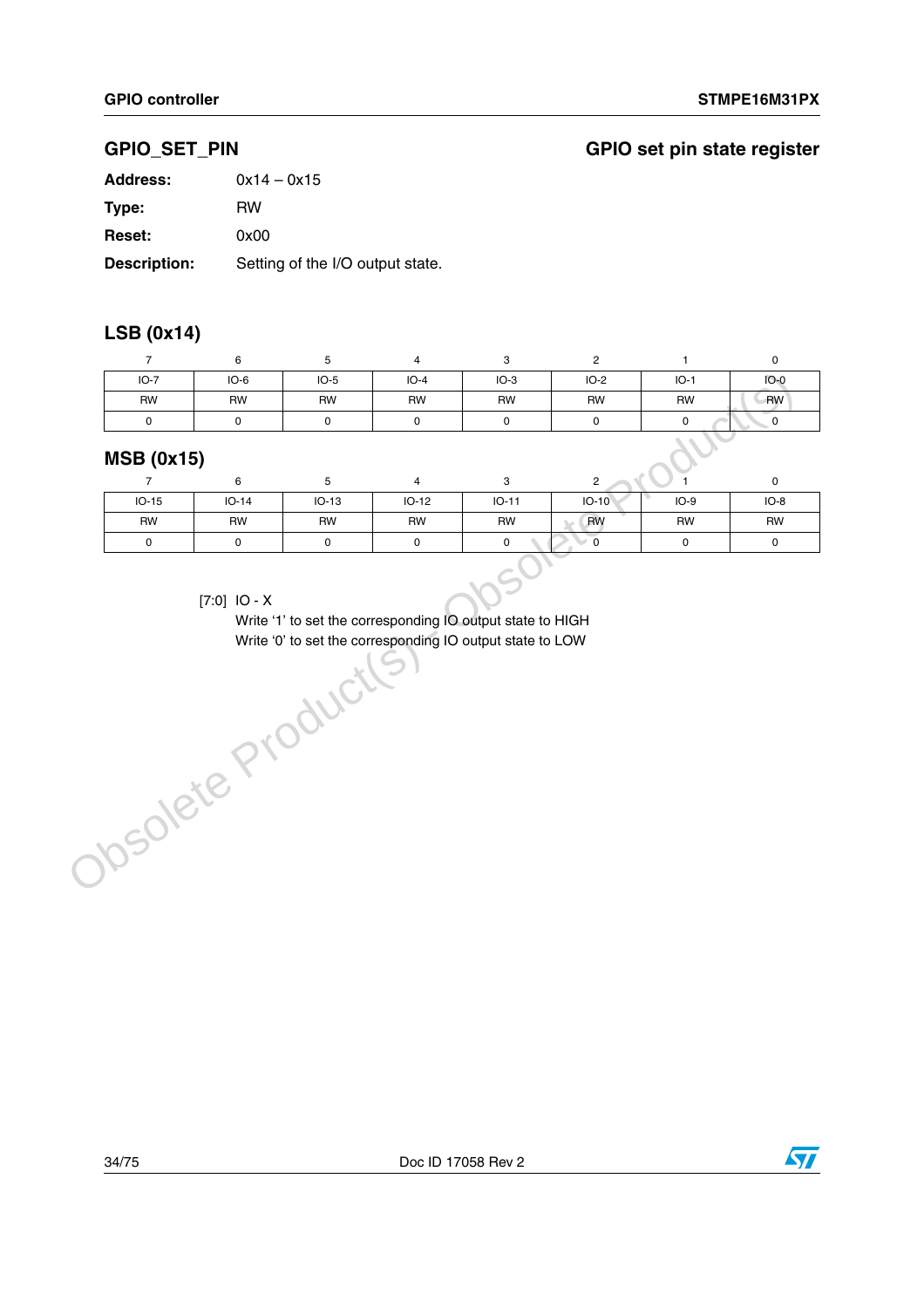### **GPIO\_AF**

|  | <b>GPIO function register</b> |  |
|--|-------------------------------|--|
|--|-------------------------------|--|

| <b>Address:</b>     | $0x16 - 0x17$                 |
|---------------------|-------------------------------|
| Type:               | RW                            |
| <b>Reset:</b>       | 0x00                          |
| <b>Description:</b> | Setting of the GPIO function. |

## **LSB (0x16)**

|                   |           |           | 4         | ີ<br>ت    |           |           |           |  |  |  |
|-------------------|-----------|-----------|-----------|-----------|-----------|-----------|-----------|--|--|--|
| $IO-7$            | $IO-6$    | $IO-5$    | $IO-4$    | $IO-3$    | $IO-2$    | $IO-1$    | $IO-0$    |  |  |  |
| <b>RW</b>         | <b>RW</b> | <b>RW</b> | <b>RW</b> | <b>RW</b> | <b>RW</b> | <b>RW</b> | <b>RW</b> |  |  |  |
|                   |           |           | r         |           |           |           |           |  |  |  |
| <b>MSB (0x17)</b> |           |           |           |           |           |           |           |  |  |  |

### **MSB (0x17)**

| $IO-15$ | $IO-14$ | $IO-13$ | $IO-12$ | $IO-11$   | $IO-10$   | $IO-9$    | $IO-8$    |
|---------|---------|---------|---------|-----------|-----------|-----------|-----------|
| RW      | RW      | RW      | RW      | <b>RW</b> | <b>RW</b> | <b>RW</b> | <b>RW</b> |
|         |         |         |         |           |           |           | υ         |

### [7:0] IO - X

Write '1' to set the corresponding GPIO to alternate function (IO) Write '0' to set the corresponding GPIO to primary function (capacitive sensor)[7:0] IO - X<br>
Write '1' to set the corresponding GPIO to alternat<br>
Write '0' to set the corresponding GPIO to primary<br>
Obsolete Product(S)<br>
Obsolete Product(S)

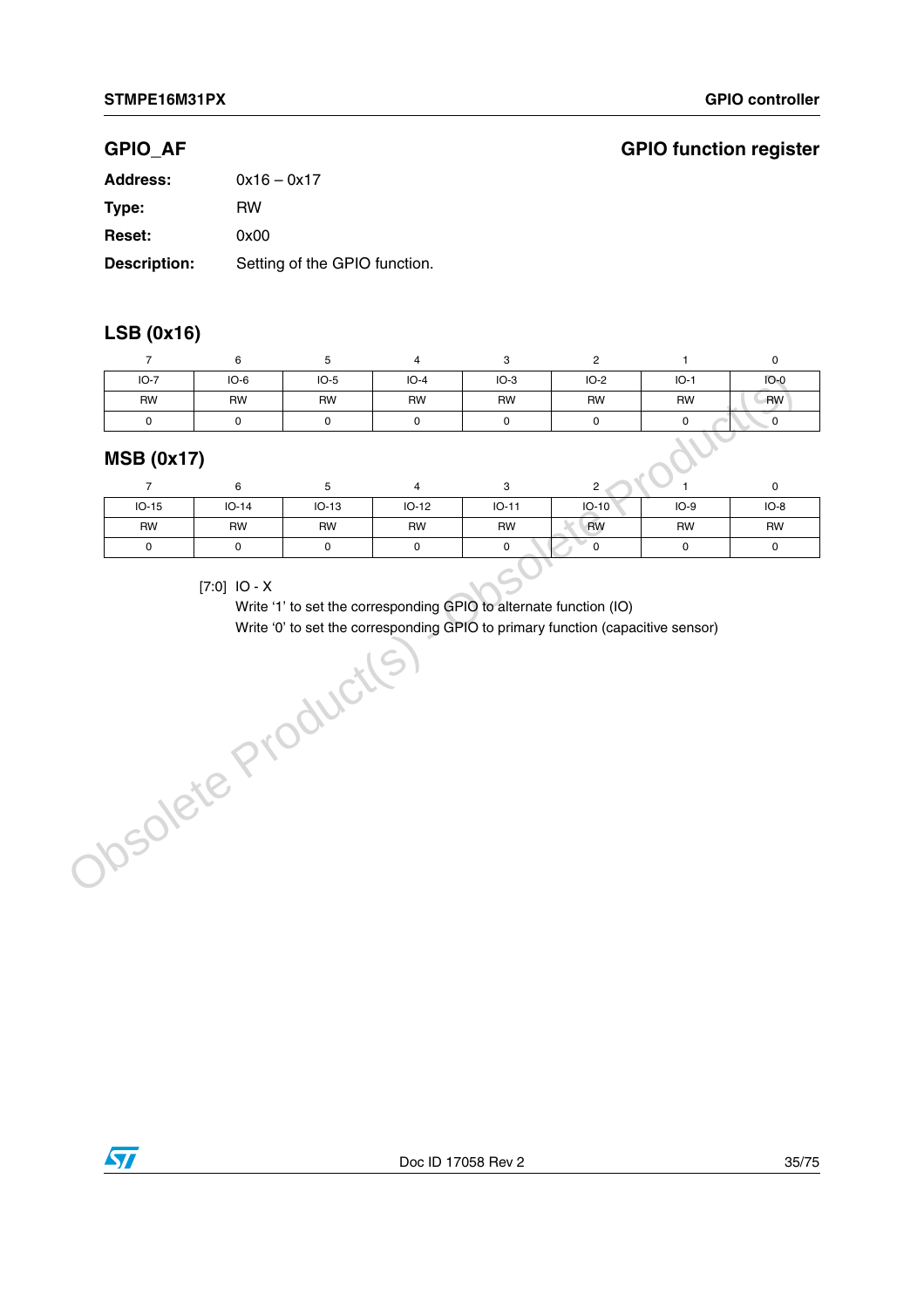# <span id="page-35-0"></span>**10 PWM array controller**

The STMPE16M31PX integrates 8 independent PWM controllers capable of blinking and brightness control.

Each of the PWM controllers can be programmed to execute a series of blinking/brightness control actions. One PWM controller could be mapped to more than one GPIO, allowing multiple GPIO outputs to share a PWM controller.

Each PWM controller can be connected to any of GPIO channel through the routing network which is controlled by GPIOn\_PWM\_CFG register (n = GPIO channel number).

**Figure 8. PWM array controller**



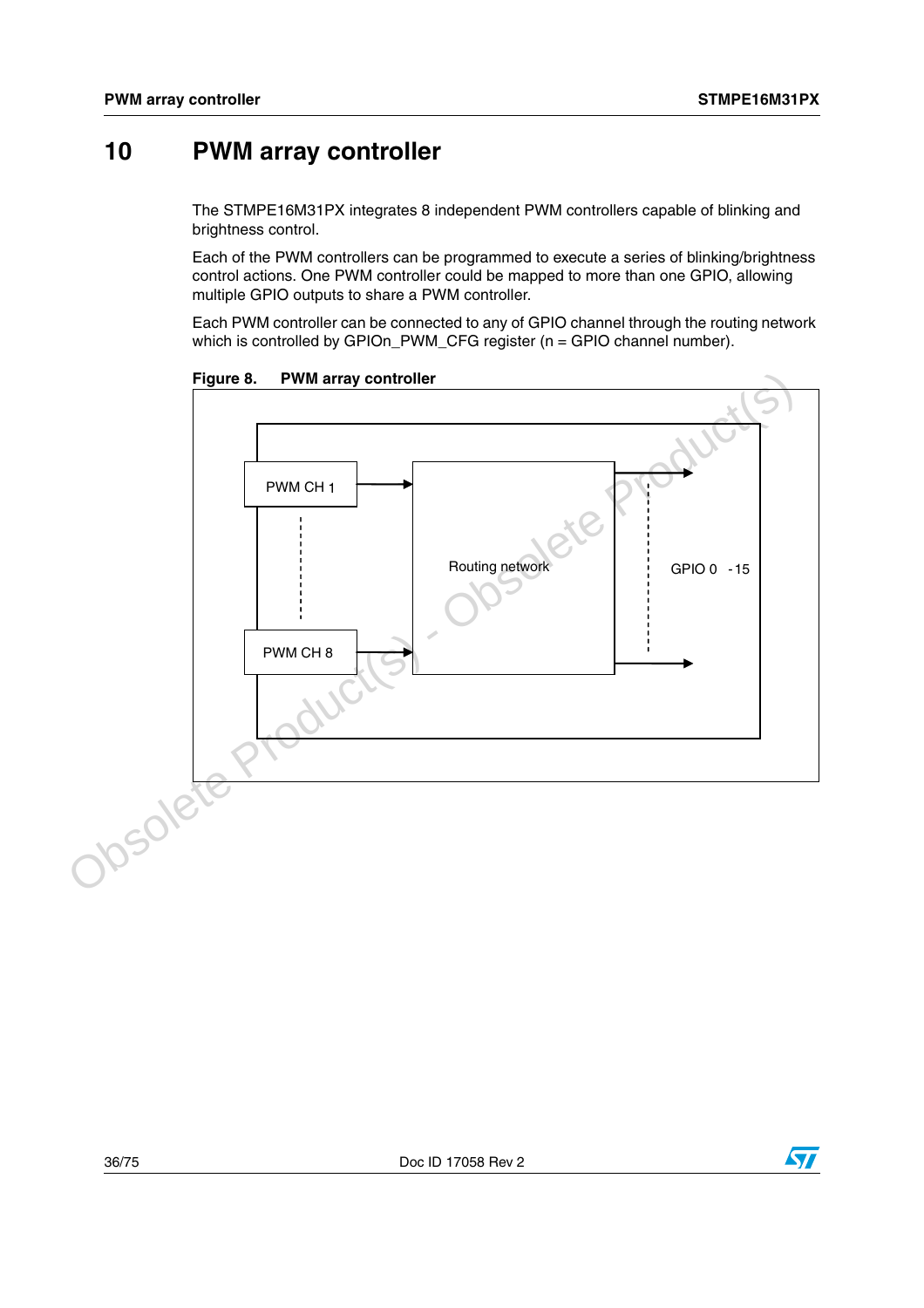#### **GPIO\_PWM\_CFG PWM array controller**

| <b>Address:</b> | $0x20-2F$ |
|-----------------|-----------|
|                 |           |

**Type:** RW

**Reset:** 0x00

**Description:** This register controls the routing network which connects each PWM channel to any GPIO channel. GPIOn\_PWM\_CFG register (n=0-15, represent the GPIO channel number)

| OUT_EN    |    |                 |           |           |           |           |           |
|-----------|----|-----------------|-----------|-----------|-----------|-----------|-----------|
|           |    | <b>RESERVED</b> |           | OUT_IDLE  | PWM_SEL   |           |           |
| <b>RW</b> | RW | <b>RW</b>       | <b>RW</b> | <b>RW</b> | <b>RW</b> | <b>RW</b> | <b>RW</b> |
|           |    |                 |           |           |           |           |           |

[7] OUT\_EN:

Write '1' to set the I/O (configured as GPIO) to operate as PWM Output. All GPIO register setting will be by-passed.

- [6:4] RESERVED
	- [3] OUT\_IDLE:

Write '1' to set the I/O state to HIGH after PWM sequence has been completed Write '0' to set the I/O state to LOW after PWM sequence has been completed T7 OUT\_EN:<br>
Write '1' to set the I/O (configured as GPIO) to operate as PWM Output. All GPIO re<br>
setting will be by-passed.<br>
[6:4] RESERVED<br>
(3) OUT\_IDLE:<br>
Write '1' to set the I/O state to HIGH after PWM sequence has been

[2:0] PWM\_SEL:

Write '1' to set the I/O state to HIGH after PWM sequence has been completed Write '0' to set the I/O state to LOW after PWM sequence has been completed

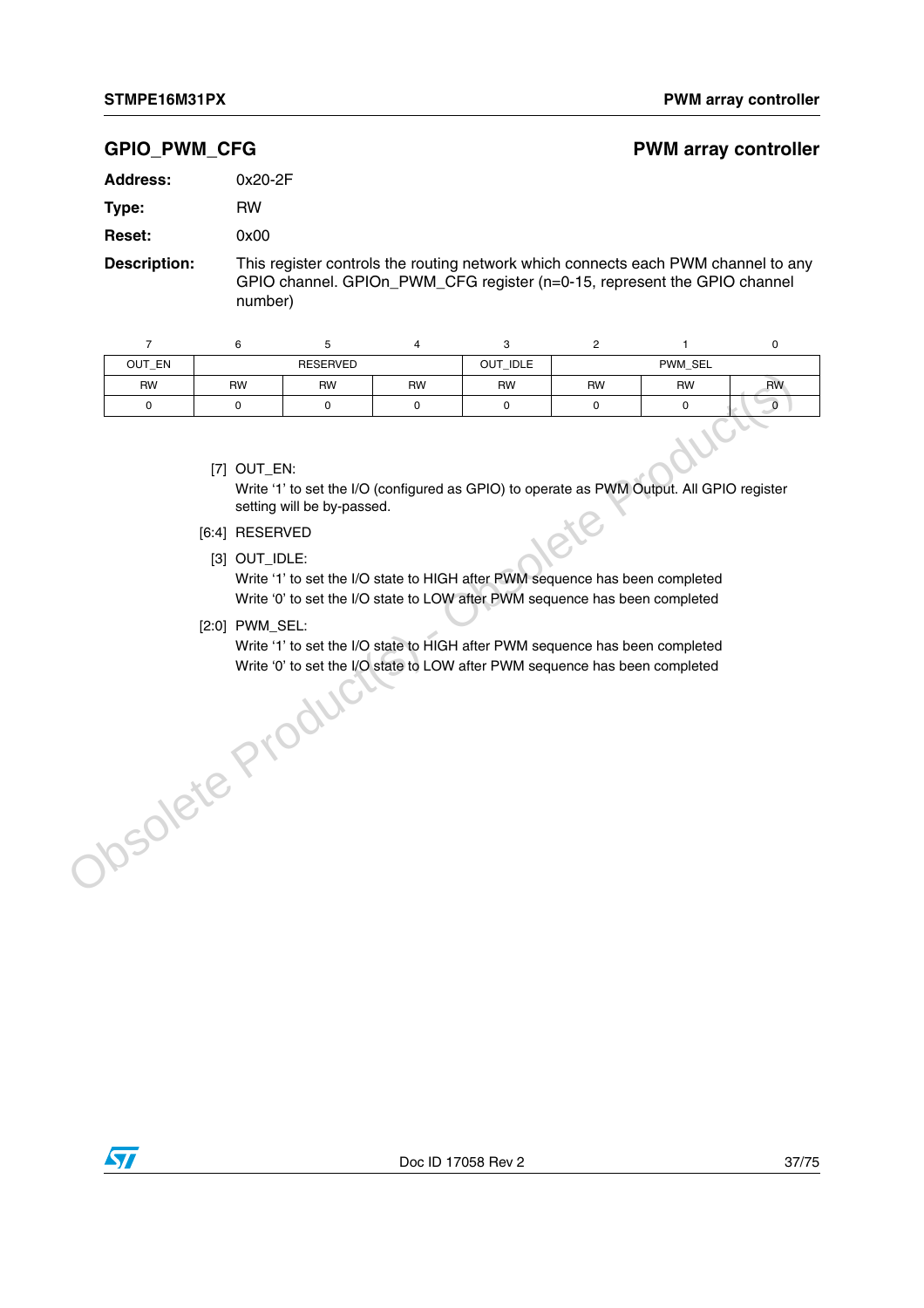# **11 PWM controller**

The PWM controller allows to control the brightness, ramping/fading and blinking of LEDs. The STMPE16M31PX features 8 independent PWM controllers.

The PWM controllers outputs are connected to the GPIO through the PWM array controller. The PAC provides the following list of flexibility to the overall PWM's system:

- Each GPIO may utilize the output of 1 of the 8 PWM controllers.
- Up to 16 GPIO may be controlled by the same PWM at the same time.
- Each of the PWM could be programmed to be triggered by a touch sensing input.

*Note: The PWM cannot be programmed to be triggered by a proximity sensing input.*

## **11.1 PWM function register map**

| Note:         |                                                                                                                                                                                    |                                  |                    |           | The PWM cannot be programmed to be triggered by a proximity sensing input.                                                                                                      |  |  |  |  |  |  |  |
|---------------|------------------------------------------------------------------------------------------------------------------------------------------------------------------------------------|----------------------------------|--------------------|-----------|---------------------------------------------------------------------------------------------------------------------------------------------------------------------------------|--|--|--|--|--|--|--|
|               |                                                                                                                                                                                    |                                  |                    |           | The PWM controller uses a base clock of 512 kHz, clock pulses have a variable duty cycle<br>of 0 to 100% in 16 steps. The PWM's frequency is 32 kHz (to be out of audio range). |  |  |  |  |  |  |  |
|               |                                                                                                                                                                                    |                                  |                    |           |                                                                                                                                                                                 |  |  |  |  |  |  |  |
| 11.1          |                                                                                                                                                                                    | <b>PWM function register map</b> |                    |           |                                                                                                                                                                                 |  |  |  |  |  |  |  |
|               | This section lists and describes the PWM function registers of the STMPE16M31PX device,<br>starting with a register map and then provides detailed descriptions of register types. |                                  |                    |           |                                                                                                                                                                                 |  |  |  |  |  |  |  |
|               | Table 12.                                                                                                                                                                          | <b>PWM function registers</b>    |                    |           |                                                                                                                                                                                 |  |  |  |  |  |  |  |
|               | <b>Address</b>                                                                                                                                                                     | Register name                    | <b>Reset value</b> | R/W       | <b>Description</b>                                                                                                                                                              |  |  |  |  |  |  |  |
|               | 0x30                                                                                                                                                                               | PWM_MATER_EN                     | 0x00               | <b>RW</b> | PWM master enable                                                                                                                                                               |  |  |  |  |  |  |  |
|               | 0x40                                                                                                                                                                               | PWM_0_SET                        | 0x00               | <b>RW</b> | PWM0 setup                                                                                                                                                                      |  |  |  |  |  |  |  |
|               | 0x41                                                                                                                                                                               | PWM_0_CTRL                       | 0x00               | <b>RW</b> | PWM0 control                                                                                                                                                                    |  |  |  |  |  |  |  |
|               | 0x42                                                                                                                                                                               | PWM_0_RAMP                       | 0x00               | <b>RW</b> | PWM0 ramp rate                                                                                                                                                                  |  |  |  |  |  |  |  |
|               | 0x43                                                                                                                                                                               | PWM_0_TRIG                       | 0x00               | <b>RW</b> | PWM0 trigger                                                                                                                                                                    |  |  |  |  |  |  |  |
| <b>70SO19</b> | 0x44                                                                                                                                                                               | PWM_1_SET                        | 0x00               | <b>RW</b> | PWM1 setup                                                                                                                                                                      |  |  |  |  |  |  |  |
|               | 0x45                                                                                                                                                                               | PWM_1_CTRL                       | 0x00               | <b>RW</b> | PWM1 control                                                                                                                                                                    |  |  |  |  |  |  |  |
|               | 0x46                                                                                                                                                                               | PWM_1_RAMP                       | 0x00               | <b>RW</b> | PWM1 ramp rate                                                                                                                                                                  |  |  |  |  |  |  |  |
|               | 0x47                                                                                                                                                                               | PWM_1_TRIG                       | 0x00               | <b>RW</b> | PWM1 trigger                                                                                                                                                                    |  |  |  |  |  |  |  |
|               | 0x48                                                                                                                                                                               | PWM_2_SET                        | 0x00               | <b>RW</b> | PWM2 setup                                                                                                                                                                      |  |  |  |  |  |  |  |
|               | 0x49                                                                                                                                                                               | PWM_2_CTRL                       | 0x00               | <b>RW</b> | PWM2 control                                                                                                                                                                    |  |  |  |  |  |  |  |
|               | 0x4A                                                                                                                                                                               | PWM_2_RAMP                       | 0x00               | <b>RW</b> | PWM2 ramp rate                                                                                                                                                                  |  |  |  |  |  |  |  |
|               | 0x4B                                                                                                                                                                               | PWM_2_TRIG                       | 0x00               | <b>RW</b> | PWM2 trigger                                                                                                                                                                    |  |  |  |  |  |  |  |
|               | 0x4C                                                                                                                                                                               | PWM_3_SET                        | 0x00               | <b>RW</b> | PWM3 setup                                                                                                                                                                      |  |  |  |  |  |  |  |
|               | 0x4D                                                                                                                                                                               | PWM_3_CTRL                       | 0x00               | <b>RW</b> | PWM3 control                                                                                                                                                                    |  |  |  |  |  |  |  |
|               | 0x4E                                                                                                                                                                               | PWM 3 RAMP                       | 0x00               | <b>RW</b> | PWM3 ramp rate                                                                                                                                                                  |  |  |  |  |  |  |  |
|               | 0x4F                                                                                                                                                                               | PWM_3_TRIG                       | 0x00               | <b>RW</b> | PWM3 trigger                                                                                                                                                                    |  |  |  |  |  |  |  |

| Table 12. |  |  | <b>PWM function registers</b> |
|-----------|--|--|-------------------------------|
|-----------|--|--|-------------------------------|

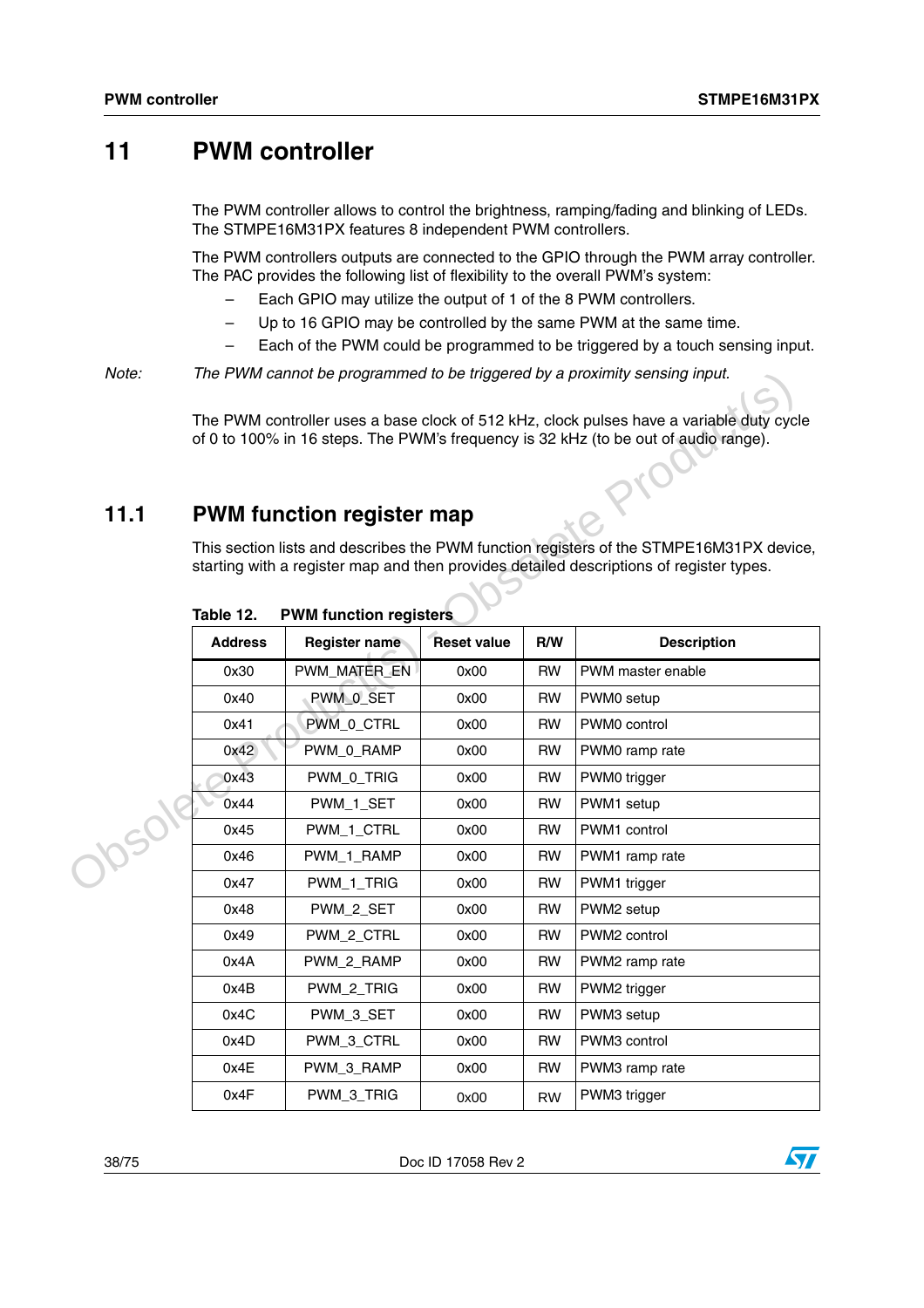|                      | <b>Address</b>      | <b>Register name</b>                        |                     | <b>Reset value</b>  | R/W       |                         | <b>Description</b>     |                     |
|----------------------|---------------------|---------------------------------------------|---------------------|---------------------|-----------|-------------------------|------------------------|---------------------|
|                      | 0x50                | PWM_4_SET                                   |                     | 0x00                | <b>RW</b> | PWM4 setup              |                        |                     |
|                      | 0x51                | PWM_4_CTRL                                  |                     | 0x00                | <b>RW</b> | PWM4 control            |                        |                     |
|                      | 0x52                | PWM_4_RAMP                                  |                     | 0x00                | <b>RW</b> | PWM4 ramp rate          |                        |                     |
|                      | 0x53                | PWM_4_TRIG                                  |                     | 0x00                | <b>RW</b> | PWM4 trigger            |                        |                     |
|                      | 0x54                | PWM_5_SET                                   |                     | 0x00                | <b>RW</b> | PWM5 setup              |                        |                     |
|                      | 0x55                | PWM_5_CTRL                                  |                     | 0x00                | <b>RW</b> | PWM5 control            |                        |                     |
|                      | 0x56                | PWM_5_RAMP                                  |                     | 0x00                | <b>RW</b> | PWM5 ramp rate          |                        |                     |
|                      | 0x57                | PWM_5_TRIG                                  |                     | 0x00                | <b>RW</b> | PWM5 trigger            |                        |                     |
|                      | 0x58                | PWM_6_SET                                   |                     | 0x00                | <b>RW</b> | PWM6 setup              |                        |                     |
|                      | 0x59                | PWM_6_CTRL                                  |                     | 0x00                | <b>RW</b> | PWM6 control            |                        |                     |
|                      | 0x5A                | PWM_6_RAMP                                  |                     | 0x00                | <b>RW</b> | PWM6 ramp rate          |                        |                     |
|                      | 0x5B                | PWM_6_TRIG                                  |                     | 0x00                | <b>RW</b> | PWM6 trigger            |                        |                     |
|                      | 0x5C                | PWM_7_SET                                   |                     | 0x00                | <b>RW</b> | PWM7 setup              |                        |                     |
|                      | 0x5D                | PWM_7_CTRL                                  |                     | 0x00                | <b>RW</b> | PWM7 control            |                        |                     |
|                      | 0x5E                | PWM_7_RAMP                                  |                     | 0x00                | <b>RW</b> | PWM7 ramp rate          |                        |                     |
|                      | 0x5F                | PWM_7_TRIG                                  |                     | 0x00                | <b>RW</b> | PWM7 trigger            |                        |                     |
| <b>PWM_MASTER_EN</b> |                     | ductl                                       |                     |                     |           |                         | Master enable register |                     |
| <b>Address:</b>      | 0x30                |                                             |                     |                     |           |                         |                        |                     |
| Type:                | <b>RW</b>           |                                             |                     |                     |           |                         |                        |                     |
| Reset:               | 0x00                |                                             |                     |                     |           |                         |                        |                     |
| <b>Description:</b>  |                     | ENABLE/DISABLE setting of all PWM channels. |                     |                     |           |                         |                        |                     |
|                      |                     |                                             |                     |                     |           |                         |                        |                     |
| 7                    | 6                   | 5                                           | 4                   | 3                   |           | $\overline{\mathbf{c}}$ | 1                      | 0                   |
| EN7                  | ${\sf EN6}$         | EN <sub>5</sub>                             | EN4                 | EN <sub>3</sub>     |           | EN <sub>2</sub>         | EN <sub>1</sub>        | EN <sub>0</sub>     |
| <b>RW</b>            | <b>RW</b><br>$\sim$ | <b>RW</b><br>$\sim$                         | <b>RW</b><br>$\sim$ | <b>RW</b><br>$\sim$ |           | <b>RW</b><br>$\Omega$   | <b>RW</b><br>$\sim$    | <b>RW</b><br>$\sim$ |

**Table 12. PWM function registers (continued)**

# **PWM\_MASTER\_EN Master enable register**

| Address: | 0x3 |
|----------|-----|
| Type:    | RW  |

| EN7 | EN <sub>6</sub> | EN <sub>5</sub> | EN <sub>4</sub> | EN <sub>3</sub> | EN <sub>2</sub> | EN <sub>1</sub> | EN <sub>0</sub> |
|-----|-----------------|-----------------|-----------------|-----------------|-----------------|-----------------|-----------------|
| RW  | RW              | RW              | <b>RW</b>       | <b>RW</b>       | <b>RW</b>       | <b>RW</b>       | <b>RW</b>       |
|     |                 |                 |                 |                 |                 |                 |                 |

 $[7:0]$  EN-X (X = 7-0)

Write '1' to enable the corresponding PWM channel Read '0' if the PWM sequence is completed If PWM is set to be touch sensor-triggered : Read '1' if the corresponding PWM channel is running

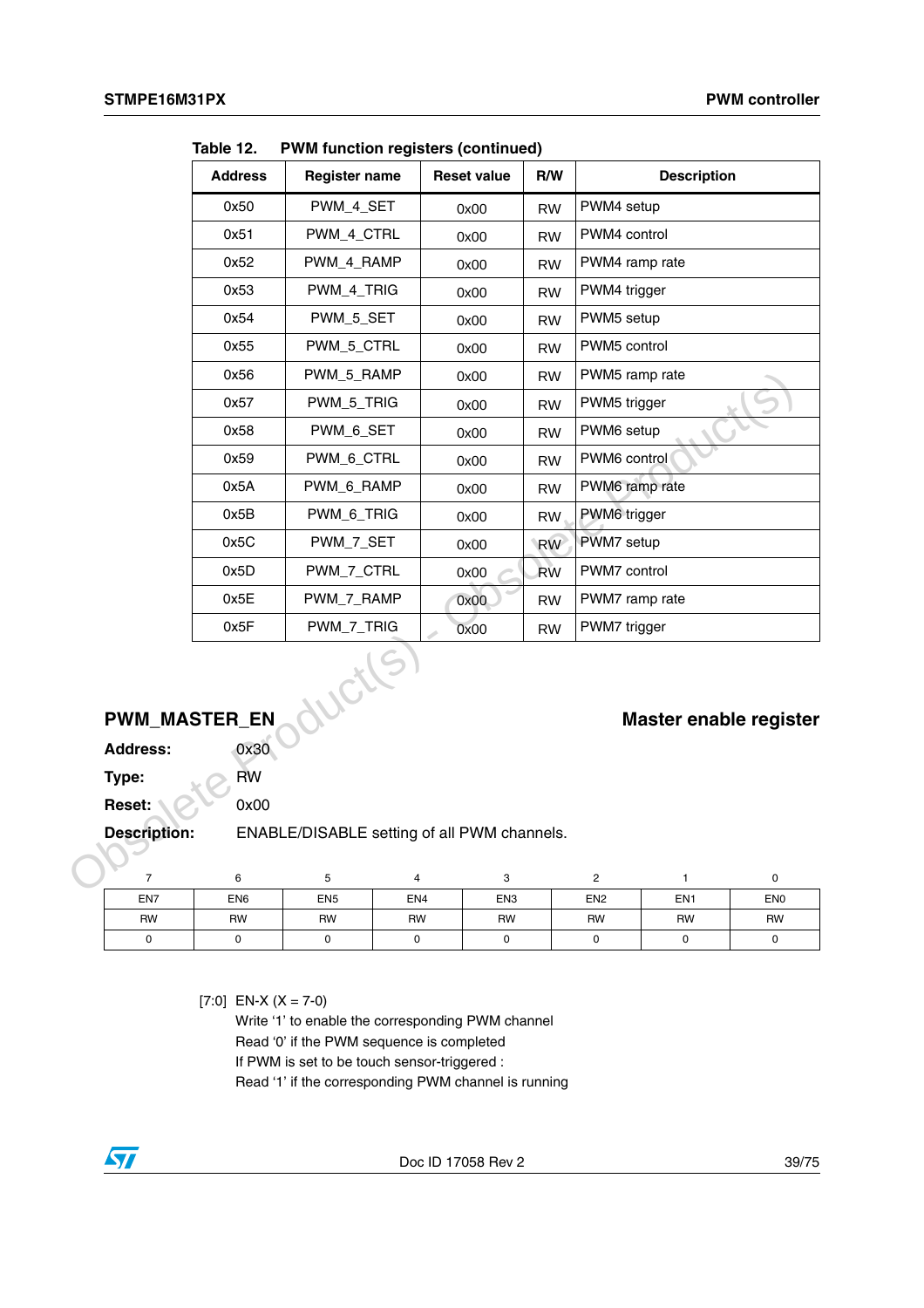# **PWM\_n\_SET PWM-n setup register Address:** 0x40, 0x44, 0x48, 0x4C, 0x50, 0x54, 0x58, 0x5C **Type:** RW **Reset:** 0x00 **Description:** Setting of brightness, time unit and ramp-mode.

|           |    | <b>BRIGTHNESS</b> |           |           | <b>TIMING</b> |           | <b>RAMPMODE</b> |
|-----------|----|-------------------|-----------|-----------|---------------|-----------|-----------------|
| <b>RW</b> | RW | <b>RW</b>         | <b>RW</b> | <b>RW</b> | <b>RW</b>     | <b>RW</b> | <b>RW</b>       |
|           |    |                   |           |           |               |           |                 |

[7:4] BRIGHTNESS:

It defines the duty cycle during the ON period of the PWM channel output in no-ramp mode or the highest duty cycle to be reached in ramp-mode. The PWM duty cycle determines the brightness level of the LED that the PWM output drives. Traditional Backlete Production of the PWM channel output in ne-rangement of the PWM channel output in ne-rangement<br>
the fighest daty cycle to be reached in narp-mode. The PWM duty cycle at the DED that the PWM during thr

'0000' : Duty cycle ratio 1:15 ( 6.25%, minimum brightness)

'0001' : Duty cycle ratio 2:14 (12.50%)

- '0010' : Duty cycle ratio 3:13 (18.75%)
- '0011' : Duty cycle ratio 4:12 (25.00%)
- '0100' : Duty cycle ratioo 5:11 (31.25%)
- '0101' : Duty cycle ratio 6:10 (37.50%)
- '0110' : Duty cycle ratio 7: 9 (43.75%)
- '0111' : Duty cycle ratio 8: 8 (50.00%)
- '1000' : Duty cycle ratio 9: 7 (56.25%)
- '1001' : Duty cycle ratio 10: 6 (62.50%)
- '1010' : Duty cycle ratio 11: 5 (68.75%)
- '1011' : Duty cycle ratio 12: 4 (75.00%)
- ''1100 ': Duty cycle ratio 13: 3 (81.25%)
- ''1101 ': Duty cycle ratio 14: 2 (87.50%)
- '1110' : Duty cycle ratio 15: 1 (93.75%)
- '1111' : Duty cycle ratio 16: 0 (100.00%, maximum brightness).

#### [3:0] TIMING:

It is the time unit from which the duration of the ON period and OFF period is defined in PWM-N control register.

- $'000' = 20 \text{ mS}$
- $'001' = 40$  mS
- $'010' = 80$  mS
- $'011' = 160$  mS
- $'100' = 320$  mS
- $'101' = 640 \text{ mS}$
- '110' = 1280 mS
- $'111' = 2560$  mS
- [0] RAMP MODE:

Write '1' to enable ramp-mode

Write '0' to disable ramp-mode which in this setting the output goes to the set brightness level

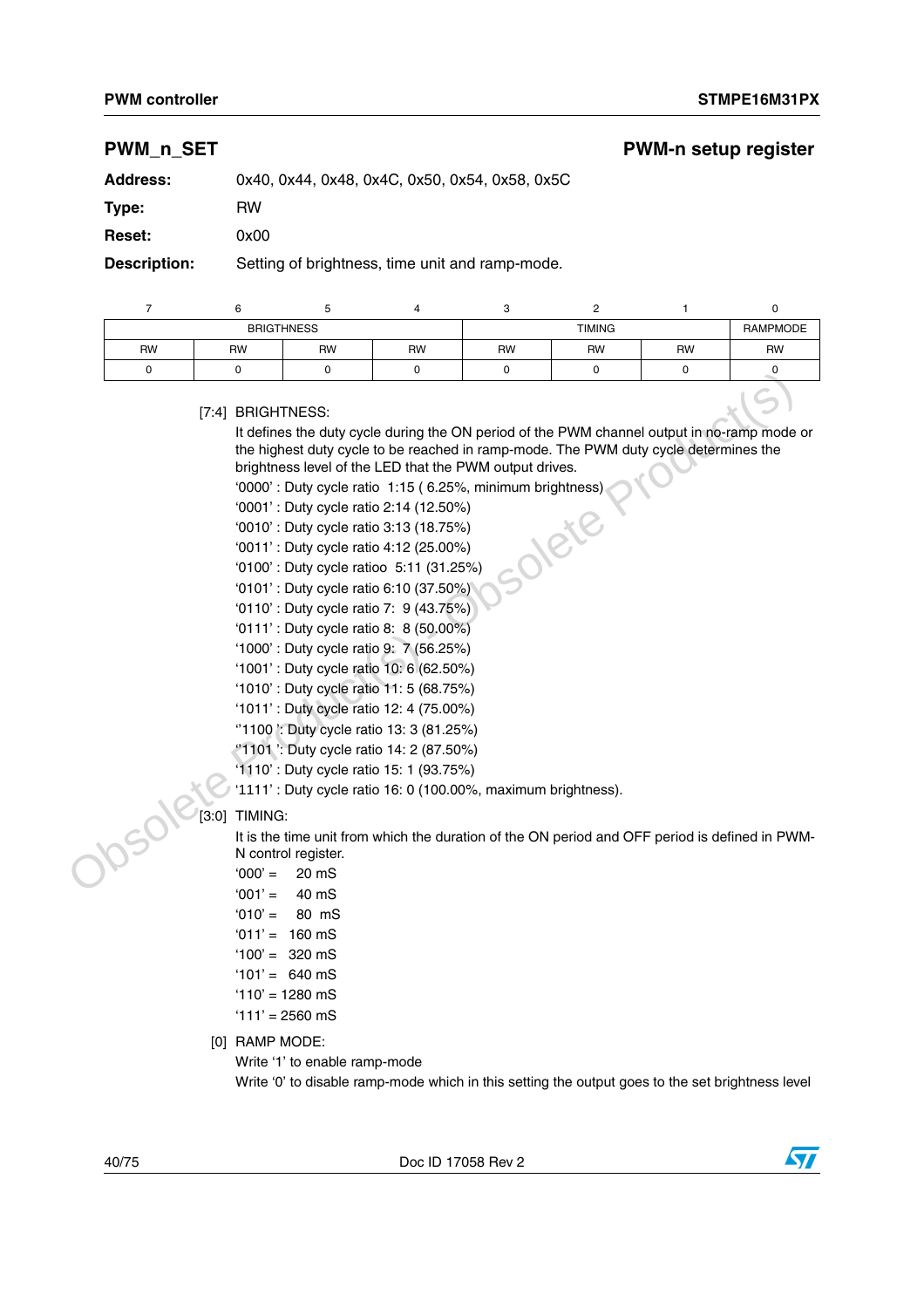#### **STMPE16M31PX** PWM controller

### **PWM\_n\_CTRL PWM-n control register**

| <b>Address:</b> | 0x41, 0x45, 0x49, 0x4D, 0x51, 0x55, 0x59, 0x5D |
|-----------------|------------------------------------------------|
|                 |                                                |

**Type:** RW

**Reset:** 0x00

**Description:** Setting of ON/OFF period, repetition, and ON/OFF order.

|           | 6                | 5                         |           | 3                                                                 |            |           |           |
|-----------|------------------|---------------------------|-----------|-------------------------------------------------------------------|------------|-----------|-----------|
|           | Period 0         |                           | Period 1  |                                                                   | Repetition |           |           |
| <b>RW</b> | <b>RW</b>        | <b>RW</b>                 | <b>RW</b> | <b>RW</b>                                                         | <b>RW</b>  | <b>RW</b> | <b>RW</b> |
|           |                  |                           | $\Omega$  |                                                                   |            |           |           |
|           | $[7:6]$ Period 0 | $^(00' \cdot 1$ time unit |           | Define the ON time based on time unit set in PWM-N setup register |            |           |           |

- '00' : 1 time unit
- '01' : 2 time unit
- '10' : 3 time unit
- '11' : 4 time unit
- [5:4] Period 1

Define the OFF time based on time unit set in PWM-N setup register (7:6) Period 0<br>
Define the ON time based on time unit set in PWM-N setup register<br>
00 : 1 sime unit<br>
10 : 3 time unit<br>
11 : 4 time unit<br>
15:4) Period 1<br>
00 : 1 sime unit<br>
15:4) Period 1<br>
10 : 3 time unit<br>
10 : 3 time unit

- '00' : 1 time unit
- '01' : 2 time unit
- '10' : 3 time unit
- '11' : 4 time unit

[3:1] Repetition

Set the repetition of programmed sequence (pair of period 0 and period 1)

- '000' : Infinite repetition
- '001' : Execute only one pair
- '010' : Execute 2 pairs
- '011' : Execute 3 pairs
- '100' : Execute 4 pairs
- '101' : Execute 5 pairs
- '110' : Execute 6 pairs
- '111' : Execute 7 pairs
- [0] Order
	- Set the order of period 0 and period 1
	- '1' : sequence = period 1 and then period 0
	- '0' : sequence = period 0 and then eriod 1

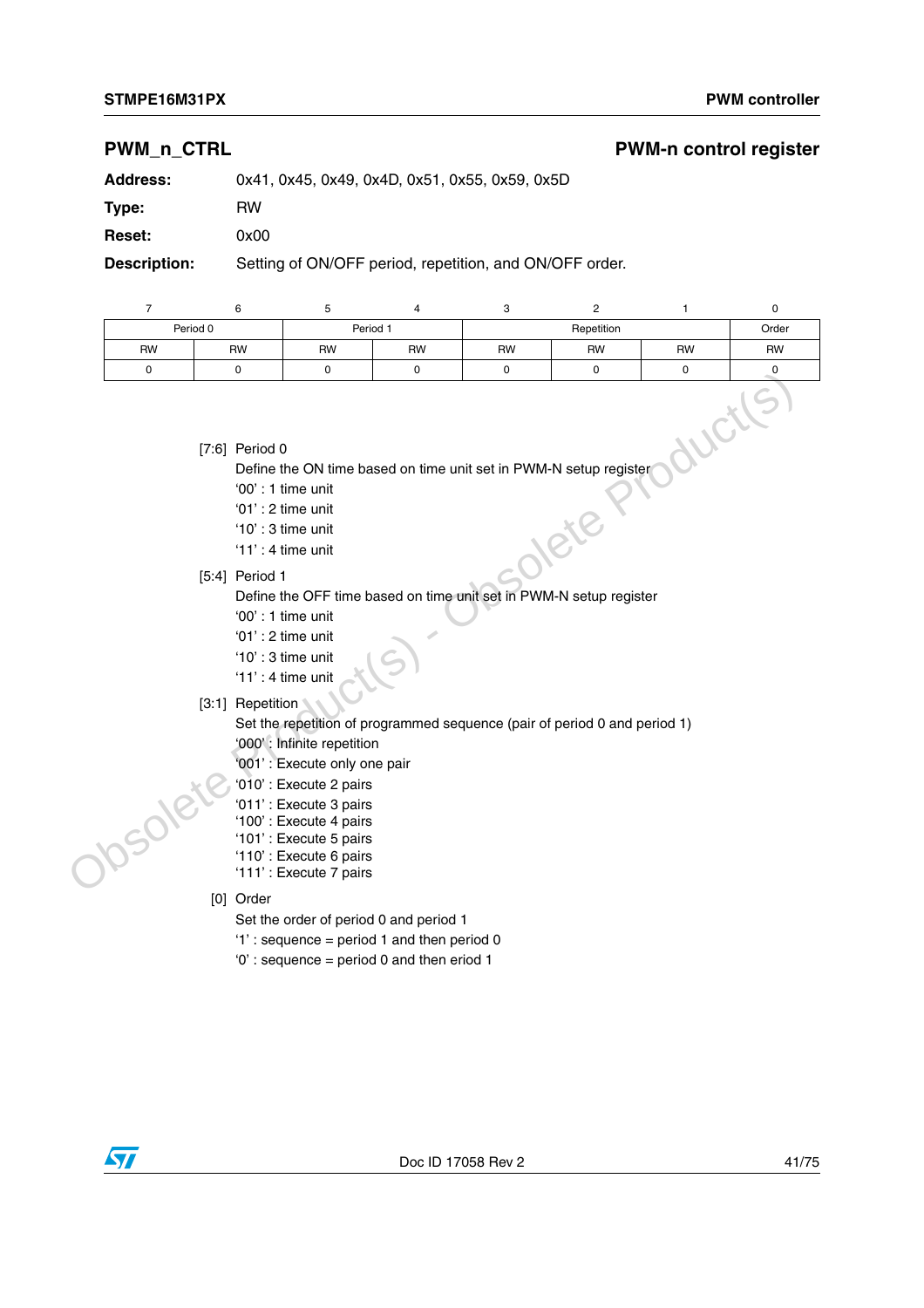### **PWM\_n\_RAMP\_RATE** PWM-N ramp rate register

**Address:** 0x42, 0x46, 0x4A, 0x4E, 0x52, 0x56, 0x5A, 0x5E

**Type:** RW

**Reset:** 0x00

**Description:** Setting of ramp rate

| <b>INV</b> | Reserved |           | RampDown  |           |           | RampUp    |           |
|------------|----------|-----------|-----------|-----------|-----------|-----------|-----------|
| <b>RW</b>  | RW       | <b>RW</b> | <b>RW</b> | <b>RW</b> | <b>RW</b> | <b>RW</b> | <b>RW</b> |
|            |          |           |           |           |           |           |           |

[7] INV

LED driving/sinking mode Write '1' for LED sinking mode (HIGH = LED Off, LOW = LED On) Write '0' for LED driving mode (HIGH = LED On, LOW = LED Off  $RampDown$ <br>
Set the PWM ramp down rate<br>
'000' : 1/4 of time unit per brightness level change Tri INV<br>
CEO driving/sinkling mode<br>
Write "0" for LED sinking mode (HIGH = LED Off, LOW = LED On)<br>
Write "0" for LED driving mode (HIGH = LED Off, LOW = LED On)<br>
(6) Reserved<br>
Set the PVM ramp down rate<br>
200°: 1/4 of time

- [6] Reserved
- [5:3] RampDown
	- Set the PWM ramp down rate
	-
	- '001' : 1/8 of time unit per brightness level change
	- '010' : 1/16 of time unit per brightness level change
	- '011' : 1/32 of time unit per brightness level change
	- '100' : 1/64 of time unit per brightness level change
	- '101' : 1/128 of time unit per brightness level change
	- '110' : reserved
	- '111' : reserved
- [2:0] RampUp
	- Set the PWM ramp up rate
	- '000' : 1/4 of time unit per brightness level change
	- '001' : 1/8 of time unit per brightness level change
	- '010' : 1/16 of time unit per brightness level change
	- '011' : 1/32 of time unit per brightness level change
	- '100' : 1/64 of time unit per brightness level change
	- '101' : 1/128 of time unit per brightness level change
	- '110' : reserved
	- '111' : reserved

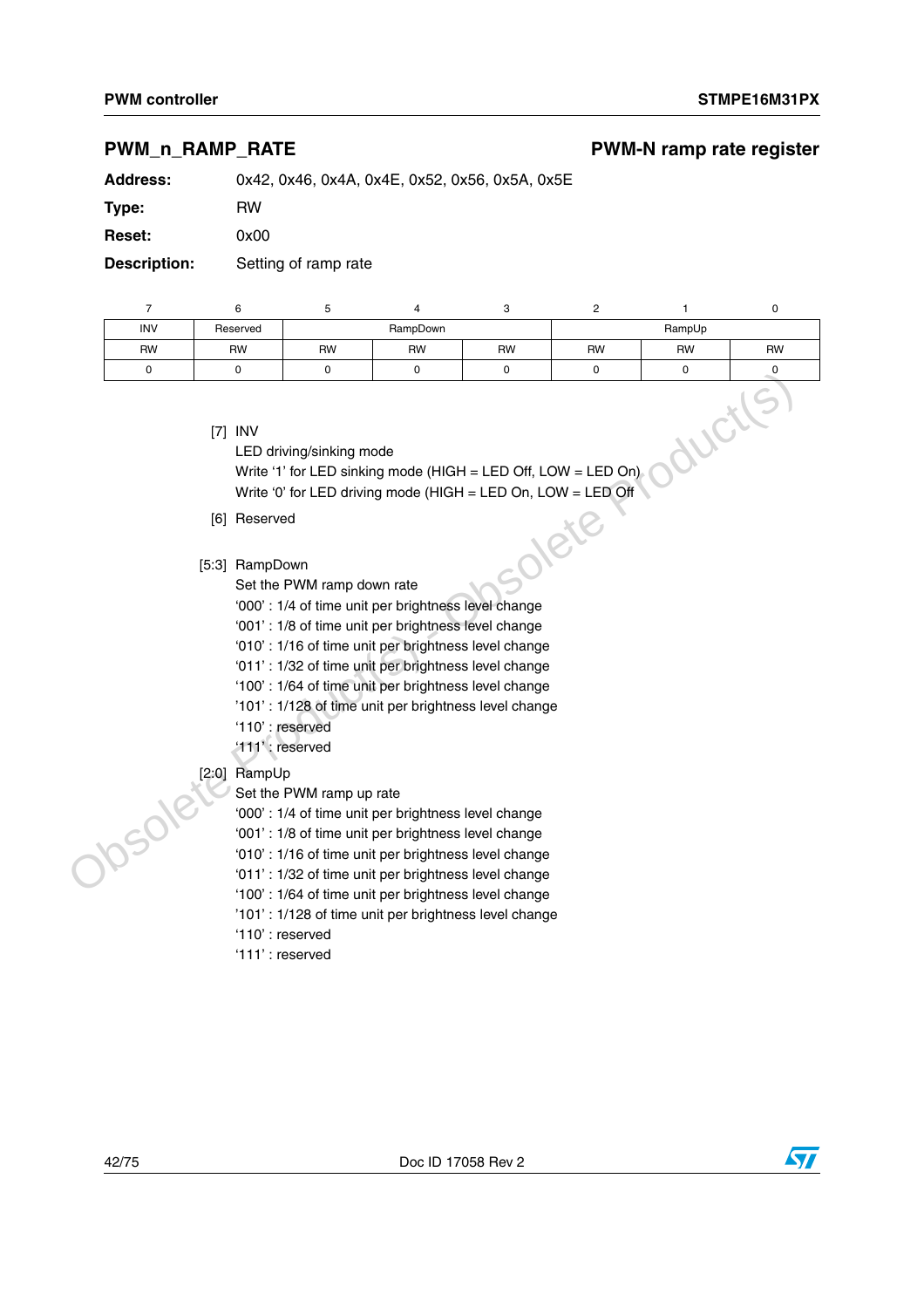#### **STMPE16M31PX** PWM controller

#### **PWM\_n\_TRIG PWM-N trigger register**

**Address:** 0x43, 0x47, 0x4B, 0x4F, 0x53, 0x57, 0x5B, 0x5F

**Type:** RW

**Reset:** 0x00

**Description:** Setting of touch sensor-triggered PWM.

|                                                                        | 6                                                        | 5         |           | 3                                                | ◠ |          |  |  |  |  |  |
|------------------------------------------------------------------------|----------------------------------------------------------|-----------|-----------|--------------------------------------------------|---|----------|--|--|--|--|--|
| <b>RESERVED</b>                                                        | EN                                                       |           | TS CH     |                                                  |   |          |  |  |  |  |  |
| <b>RW</b>                                                              | <b>RW</b>                                                | <b>RW</b> | <b>RW</b> | <b>RW</b><br><b>RW</b><br><b>RW</b><br><b>RW</b> |   |          |  |  |  |  |  |
| 0                                                                      | 0                                                        | ŋ         | $\Omega$  | 0                                                |   | $\Omega$ |  |  |  |  |  |
| [7:6] RESERVED                                                         |                                                          |           |           |                                                  |   |          |  |  |  |  |  |
| $[6:5]$ EN:<br>Write '1' to enable touch sensor-triggered PWM function |                                                          |           |           |                                                  |   |          |  |  |  |  |  |
|                                                                        | Write '0' to disable touch sensor-triggered PWM function |           |           |                                                  |   |          |  |  |  |  |  |

[4:0] TS\_CH

Define the touch sensor channel which is set as trigger of the corresponding PWM channel.

*Note: The PWM cannot be programmed to be triggered by a proximity sensing input.* Obsolete Product(s)

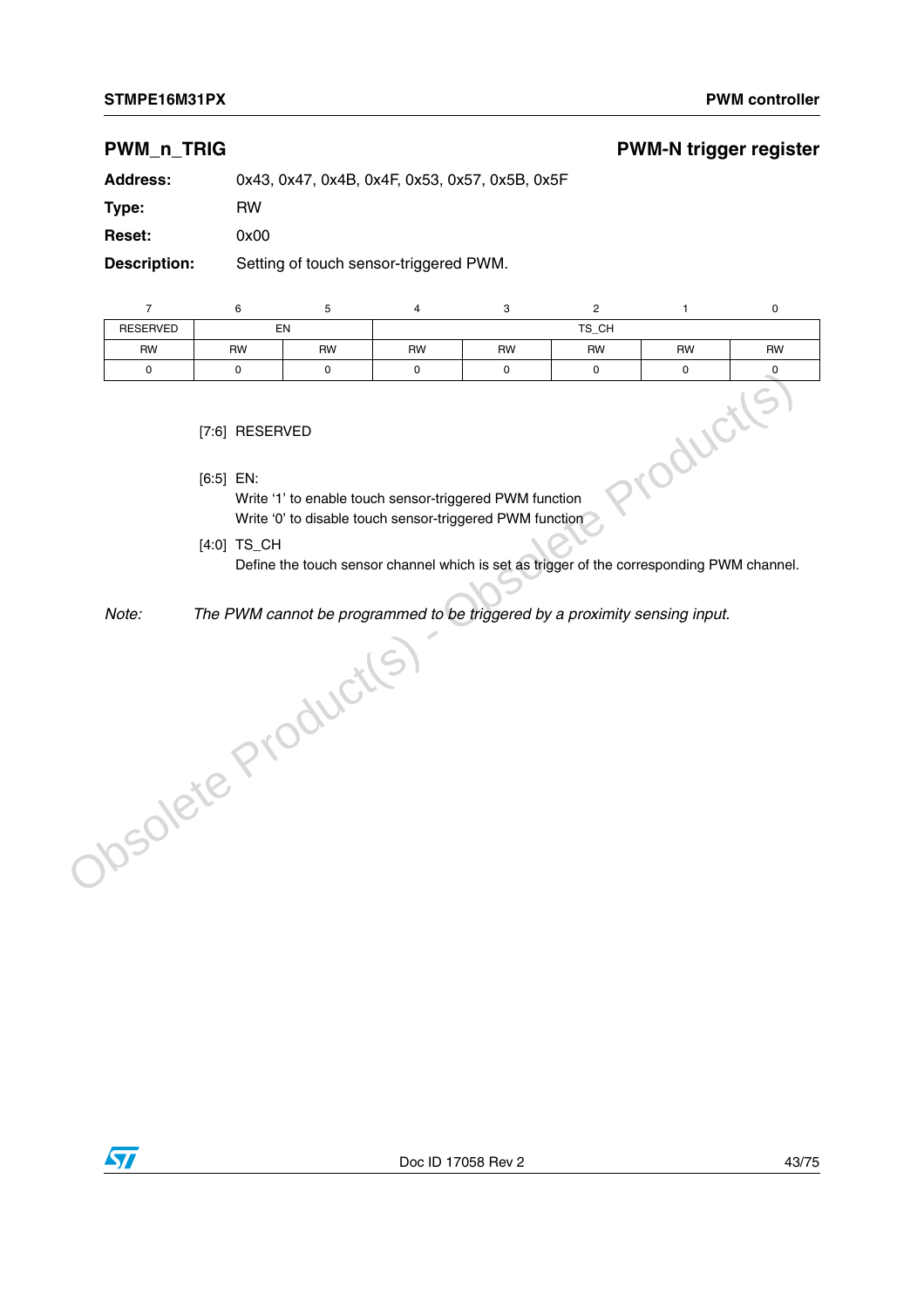# **12 Basic PWM programming**

The PWM controllers are capable of generating the following brightness patterns:





The registers need to be programmed for this sequence:

- On period = Period  $0[1:0]$  \* Time Unit [3:0]
- Off period = Period  $1[1:0]$  \* Time Unit [3:0]
- Duty cycle during on period = Brightness  $[7:4]$
- Number of cycles = Repetition  $[3:0]$
- Ramp-mode is disabled





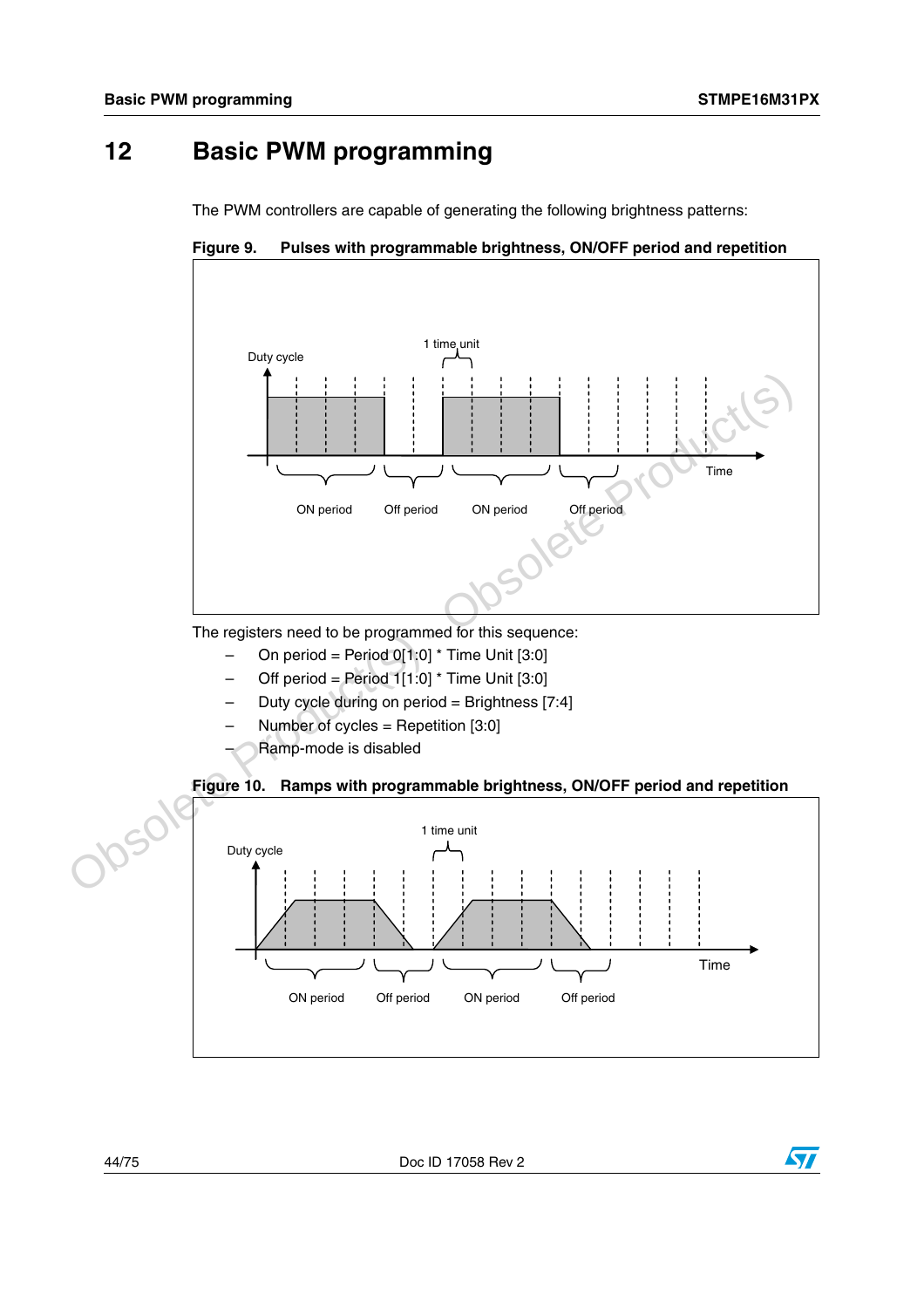The registers need to be programmed for this sequence :

- $-$  On Period = Period 0[1:0] \* Time Unit [3:0]
- $-$  Off Period = Period 1[1:0]  $*$  Time Unit [3:0]
- Duty cycle during On Period = Brightness [7:4]
- Number of cycles = Repetition  $[3:0]$
- Ramp-Mode is enabled
- Ramp Up/Down Rate is programmable

**Figure 11. Fixed brightness output**



- On Period = Period  $0[1:0]$  \* Time Unit  $[3:0]$
- Off Period = Don't Care
- Duty Cycle during On Period = Brightness [7:4]
- Number of cycles = Repetition  $[3:0] = 0$  (infinite repetition)

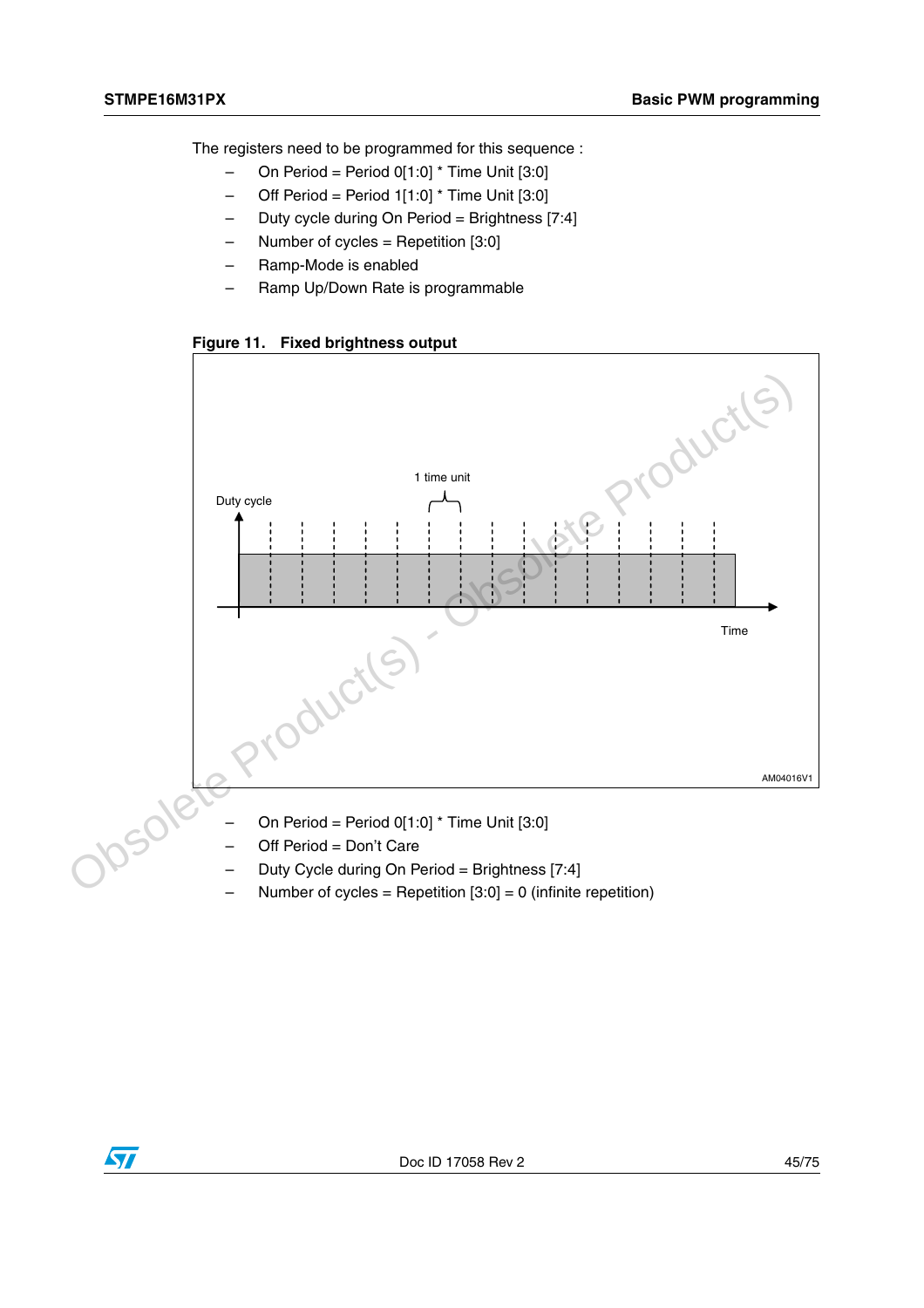## **12.1 Interrupt on basic PWM controller**

A basic PWM controller could be programmed to generate interrupt on completion of blinking sequence. User needs to consider:

a) Each basic PWM controller has its own bit in interrupt enable/status registers.

If enabled, the completion in any of the PWM controllers triggers an interrupt. No interrupt will be generated if infinite repetition is set.

Obsolete Product(s) - Obsolete Product(s)

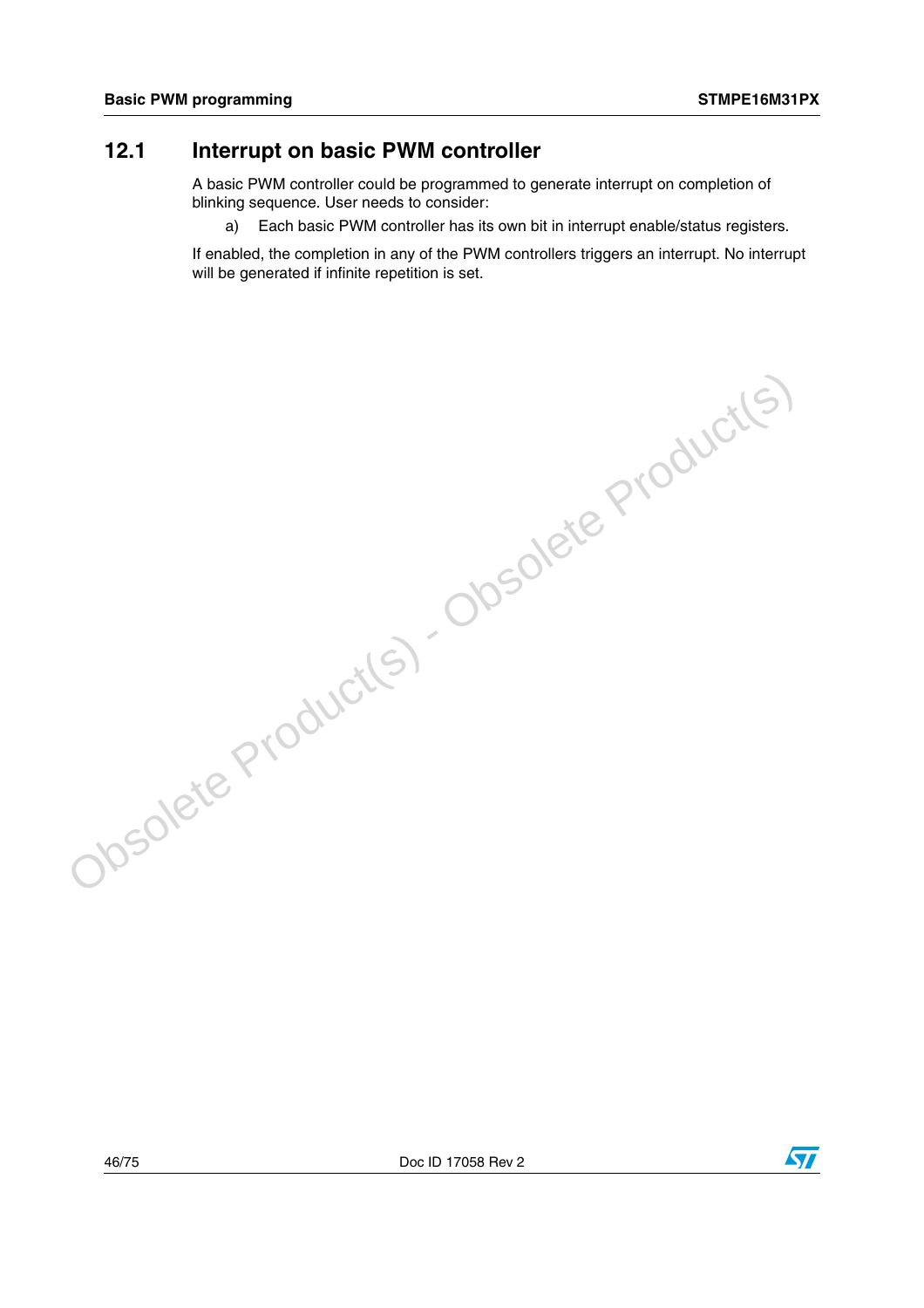# **13 Touch sensor controller**

The STMPE16M31PX device uses the STMicroelectronics' patent pending capacitive front end. The capacitive sensor is configure by the following registers:

|                  | <b>Address</b> | <b>Register Name</b> | <b>Reset Value</b> | R/W       | <b>Description</b>                                                                                                                                                                                              |
|------------------|----------------|----------------------|--------------------|-----------|-----------------------------------------------------------------------------------------------------------------------------------------------------------------------------------------------------------------|
|                  | 0x70           | CH_SEN_CTRL          | 0x00               | <b>RW</b> | Capacitive sensor control                                                                                                                                                                                       |
|                  | 0x72 - 0x73    | CH_SEL               | 0x0000             | <b>RW</b> | Selects active capacitive channels                                                                                                                                                                              |
|                  | 0x76           | CAL_INT              | 0x00               | <b>RW</b> | 10mS - 64S calibration interval                                                                                                                                                                                 |
|                  | 0x77           | CAL_MOD              | 0x00               | <b>RW</b> | Selects calibration model                                                                                                                                                                                       |
|                  | 0x78           | MAF_SET              | 0x00               | <b>RW</b> | Median averaging filter (MAF) setting                                                                                                                                                                           |
|                  | 0x7C           | DATA_TYPE            | 0x00               | <b>RW</b> | Selects type of data available in<br>channel data ports.<br>0x01: TVR<br>0x02: EVR<br>0x03: Channel delay<br>0x04: Impedance (13-bit)<br>0x05: Calibrated impedance (13-bit)<br>0x06: Locked impedance (13-bit) |
|                  | 0xC0-0xDF      | CH_DATA-n            | Í<br>0x0000        | R/W       | Channel data based on channel data<br>type                                                                                                                                                                      |
| Josolete Product |                |                      |                    |           |                                                                                                                                                                                                                 |

**Table 13. Touch sensor controller registers**

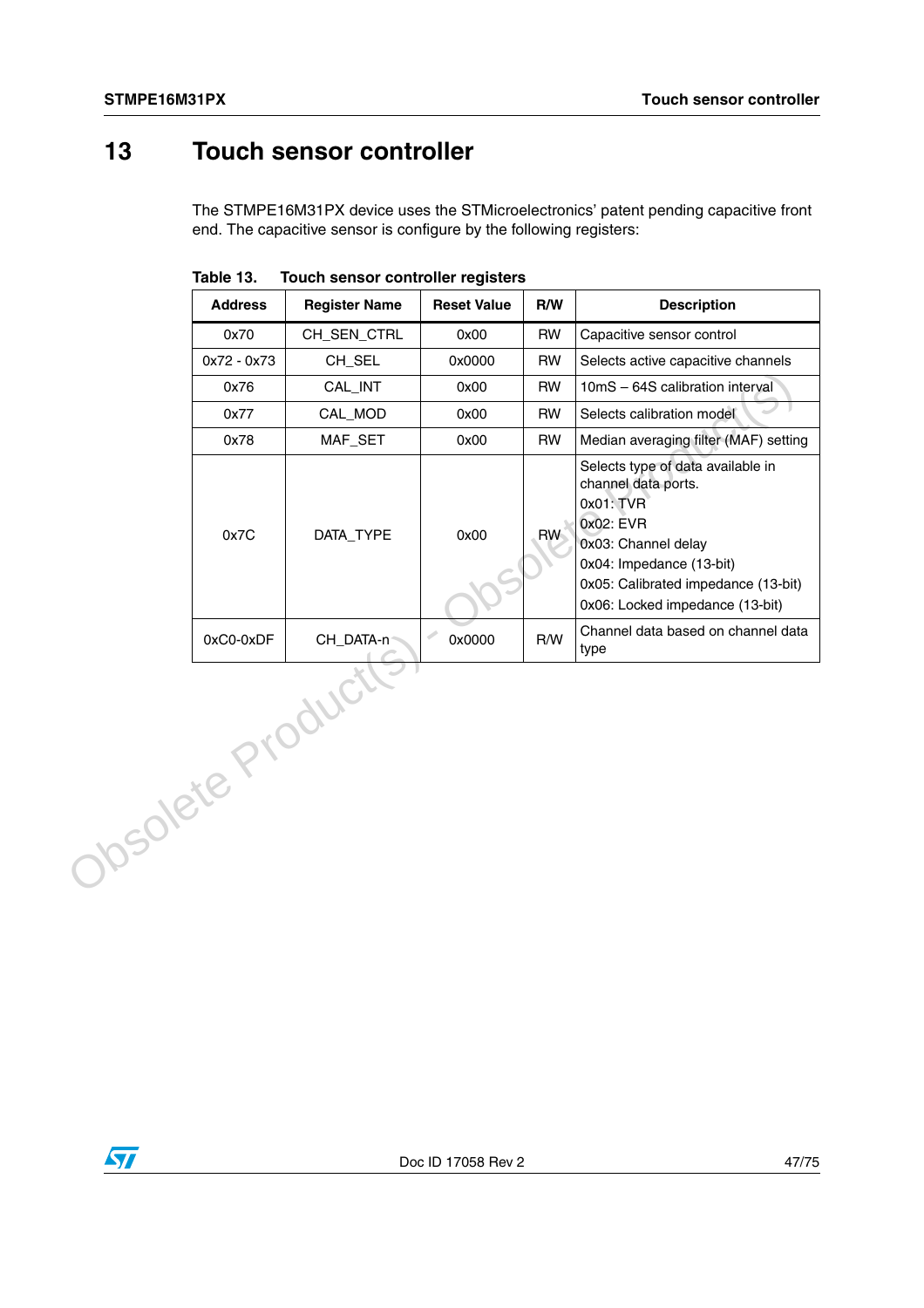

**Figure 12. Touch sensing module flowchart**

# **13.1 Sampling rate calculation**

The capacitive sensor operates with a 2 MHz base clock, a single capacitive sensor scans up to 16 active channels.

The SCLK\_DIV divides the sensor clock by 32-1024, giving 2 kHz-67.5 kHz sensor clock.

For capacitive sensing, a PRBS sequence is utilized to remove the effect of surrounding noise. This PRBS has an average value of 4.5.

The effective total sampling rate is thus 2 kHz-67.5 kHz divided by 4.5, giving 440 Hz  $-$ 14 kHz.

If all 16channels of capacitive sensors are active, the channel conversion rate is thus 440 Hz/16 = 27.5 Hz (Min), 14 kHz/16 = 875 Hz (Max)

Using the maximum MAF setting (18 remove 2), the maximum filtered channel output rate is  $875$  Hz/18 = 48.6 Hz.

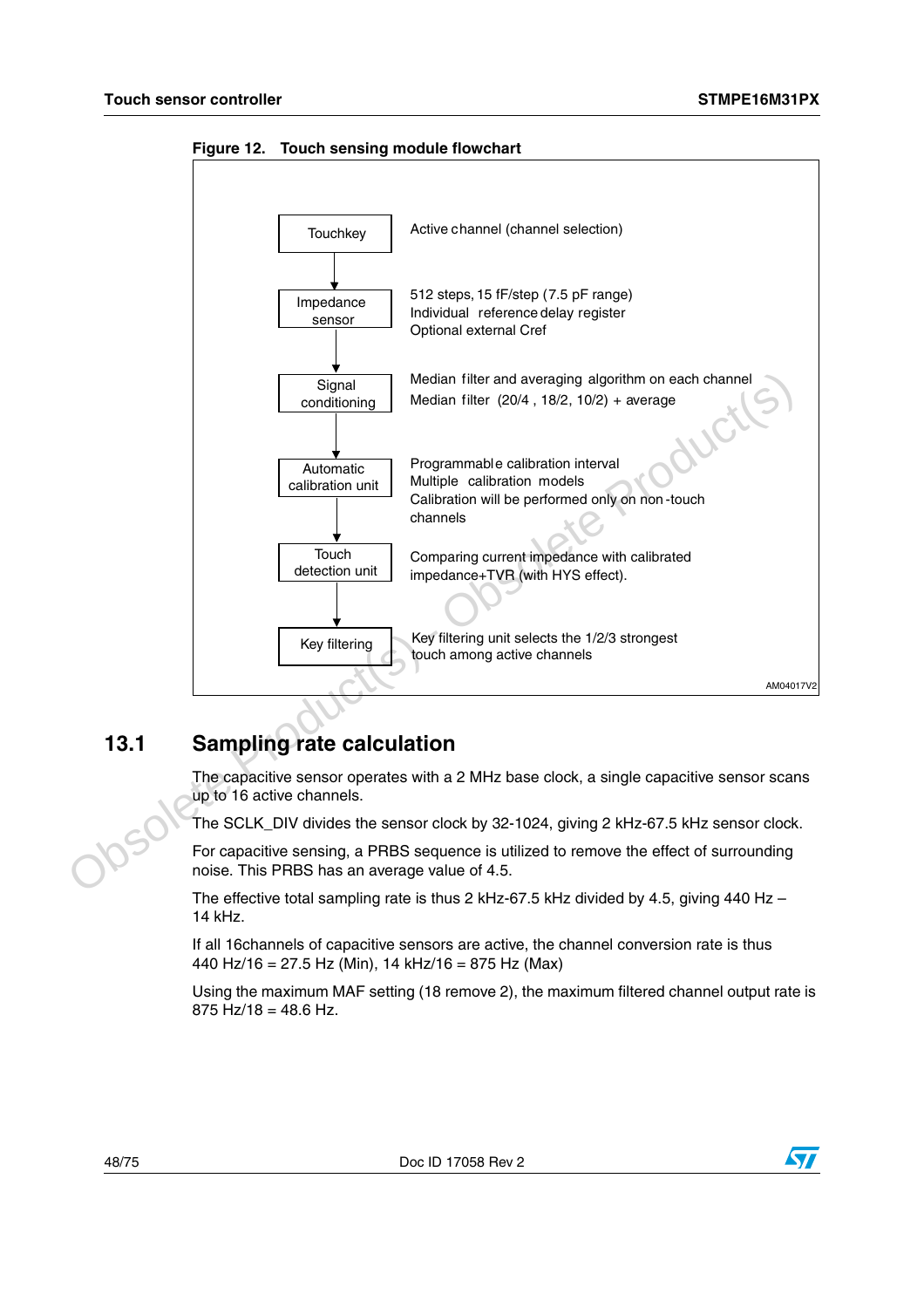## **13.2 Sensor resolution**

The capacitive sensor hardware in the STMPE16M31PX devices has a sensitivity of 15 fF and a range of 512 steps giving it a dynamic range of 7.5 pF.

The impedance reading is the output of an internal MAF (median averaging filter). As up to 16 samples are taken for each reading, the impedance reading is the sum of 16 of 9-bit samples.

To allow maximum consistency, the 3 impedance readings are **always** 13-bit, whichever MAF setting is used.

The touch variance (TVR) and enviromental variance (EVR) registers are specified in a 9-bit format. For comparison with the impedances, the TVR and EVR would be internally shifted 4 bits up.

## **13.3 Auto-tuning**

The capacitive sensor hardware in the STMPE16M31PX devices has a sensitivity of 15 fF and a range of 512 steps giving it a dynamic range of 7.5 pF. This means that at any time, the device is able to sense a change in capacitance up to 7.5 pF. When the channel capacitance moves out of the 7.5 pF window, the auto tuning feature kicks in to ensure proper sensing operation.4 bits up.<br>
The capacitive sensor hardware in the STMPE16M31PX devices has a sensitivity of 15<br>
and a range of 512 steps giving it a dynamic range of 7.5 pF. This means that at any time<br>
the device is able to sense a chan

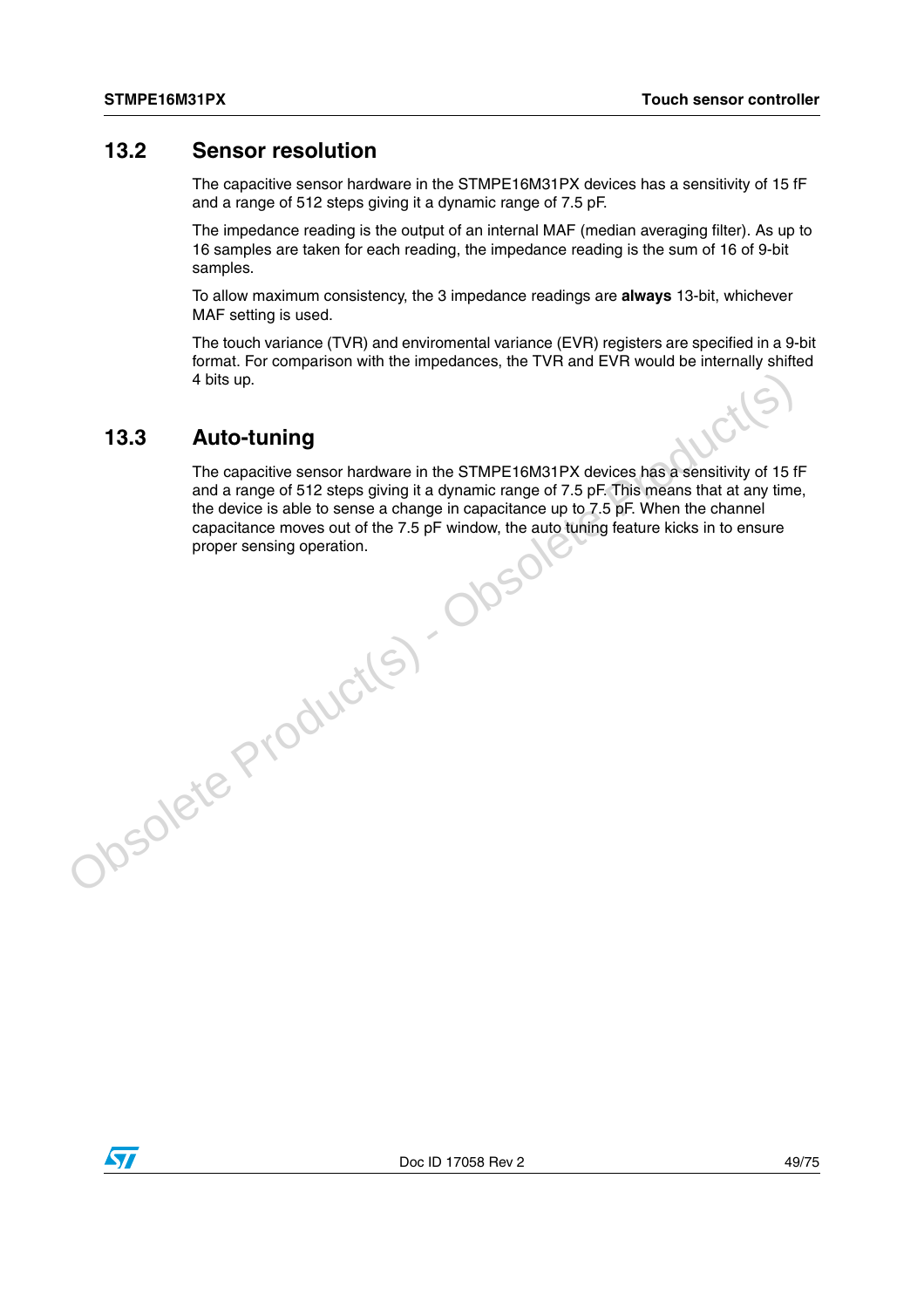**Figure 13. Auto-tuning operation**



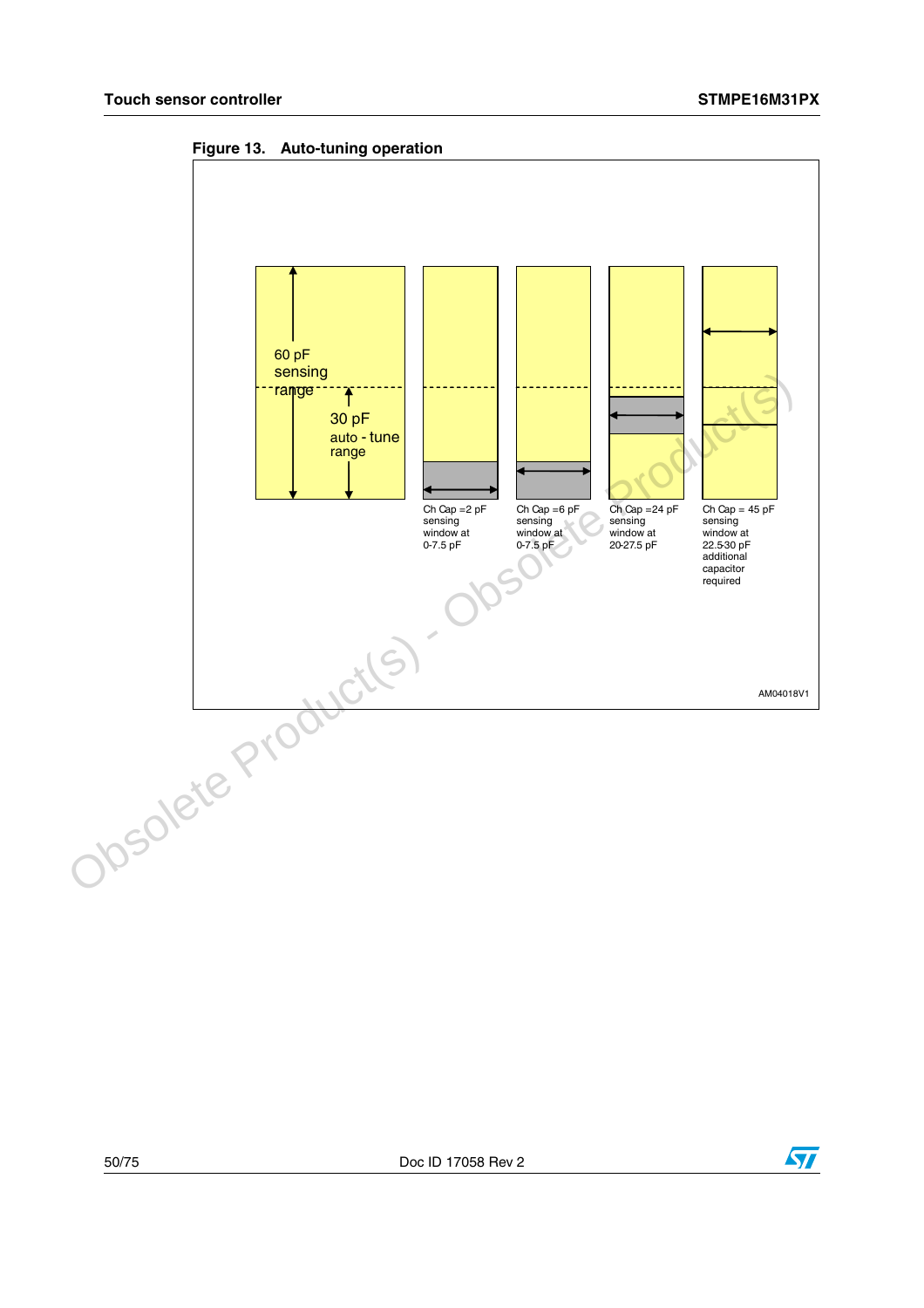## **13.4 Locked impedance**

Locked impedance is data available in channel data the moment 0x06 is written into "channel data type register". Writing a different value into the "channel data type register" allows the locked impedance to be refreshed.

In actual application, software writes 0x06, reads locked impedance, writes 0x00, writes 0x06, and reads the next set of data.

For data type 0x04-0x05, data are constantly being refreshed, even as it is being accessed. If accessed slowly, the full set of data may have been sampled at significantly different time.

## **13.5 Calibration**

Calibration event is performed in every period which is programmable from the calibration interval register (0x76). In each calibration event, 8 impedance samples are collected and averaged. The time period between samples is programmable from CAL\_MOD (model register (0x77).



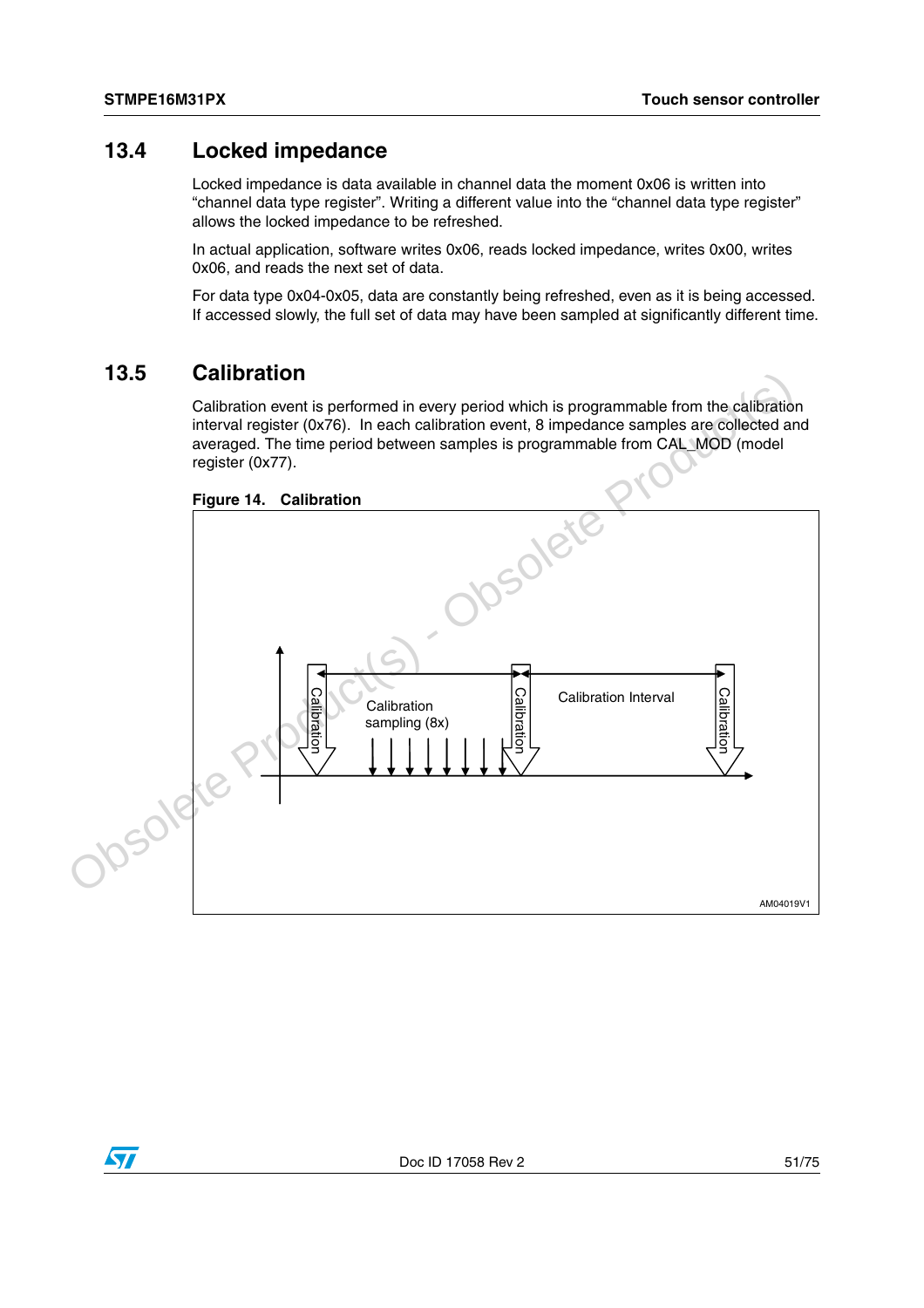### **CAP\_SEN\_CTRL Capacitive sensor control register**

| 0x70 |
|------|
| RW   |
| 0x00 |
|      |

**Description:** This register controls the capacitive sensor's operation.

| CS_EN                                                           |           | <b>HYS</b> |           |           |           |           |           |  |  |
|-----------------------------------------------------------------|-----------|------------|-----------|-----------|-----------|-----------|-----------|--|--|
| <b>RW</b>                                                       | <b>RW</b> | <b>RW</b>  | <b>RW</b> | <b>RW</b> | <b>RW</b> | <b>RW</b> | <b>RW</b> |  |  |
| O                                                               |           |            |           |           |           |           |           |  |  |
| $[7]$ CS_EN<br>Write '1' to enable the capacitive sensor module |           |            |           |           |           |           |           |  |  |

Write '0' to disable the capacitive sensor module

This bit should be set after all other touch sensor setting have been written. The changes in other setting when this bit is '1' is not allowed.

If ratio-engine or key-filter unit is used, this bit should only be set, after ratio-engine and keyfilter unit has been configured.

[6:1] HYS

TVR Hysteresis

When there is no touch, the value of TVR is used as threshold to determine touch condition. If touch is detected, the touch detection threshold is changed to TVR-(HYS\*4), hence the effective value of hysteresis is 0-256. Controller Controller Controller Controller Controller Controller Controller Controller Controller Controller Controller Controller Controller Controller Controller Controller Controller Controller Controller Controller Co

#### [0] ForcedAT

Write '1' to initiate unconditional forced auto-tuning to center the static impedance value in the dynamic range. Prior sending this command, the calibration model must be set to mode '10' with auto-tuning enabled.

Read '1' if the auto-tuning process in progress Read '0' if the auto-tuning process has been completed.

It is required that upon start up the system, this command is called once.

When the auto-tuning is executed in the presence of finger on the sensor, the 'touch' status will become 'no-touch' after completion of the process. Once finger is removed, the auto-calibration will take care of this situation allowing the detection of next 'touch' event.

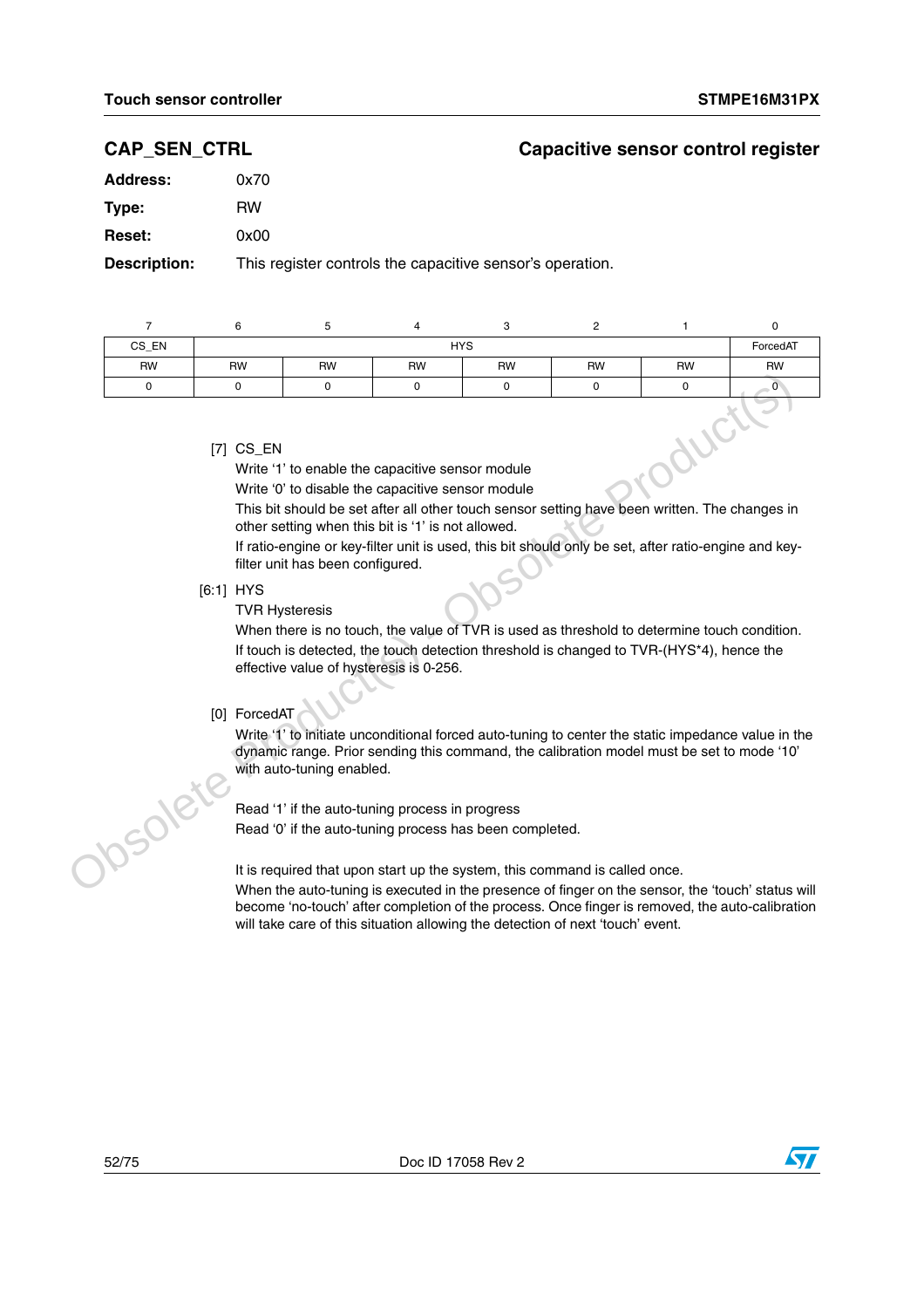## **CH\_SEL Channel selection register**

| <b>Address:</b>     | 0x72-0x73                                                        |
|---------------------|------------------------------------------------------------------|
| Type:               | RW                                                               |
| <b>Reset:</b>       | 0x000000                                                         |
| <b>Description:</b> | This register configures the active capacitive sensing channels. |

### **Bit 7-0 (0x72)**

| S7        | S <sub>6</sub> | S <sub>5</sub> | S <sub>4</sub> | S <sub>3</sub> | S <sub>2</sub> | S <sub>1</sub> | SO <sub>2</sub> |
|-----------|----------------|----------------|----------------|----------------|----------------|----------------|-----------------|
| <b>RW</b> | <b>RW</b>      | <b>RW</b>      | <b>RW</b>      | <b>RW</b>      | <b>RW</b>      | <b>RW</b>      | <b>RW</b>       |
|           |                |                |                |                |                |                |                 |

## **Bit 15-8 (0x73)**

| S <sub>15</sub> | S <sub>14</sub> | S <sub>13</sub> | S12 | S <sub>11</sub> | S <sub>10</sub> | S9        | S <sub>8</sub> |
|-----------------|-----------------|-----------------|-----|-----------------|-----------------|-----------|----------------|
| RW              | RW              | RW              | RW  | <b>RW</b>       | <b>RW</b>       | <b>RW</b> | <b>RW</b>      |
|                 |                 |                 |     | 0               |                 |           |                |

#### [7:0] S-X

Write '1' to enable the corresponding capacitive sensor channel Write '0' to disable the corresponding capacitive sensor channel[7:0] S-X<br>Write '1' to enable the corresponding capace<br>Write '0' to disable the corresponding capace<br>Obsolete Product (S)

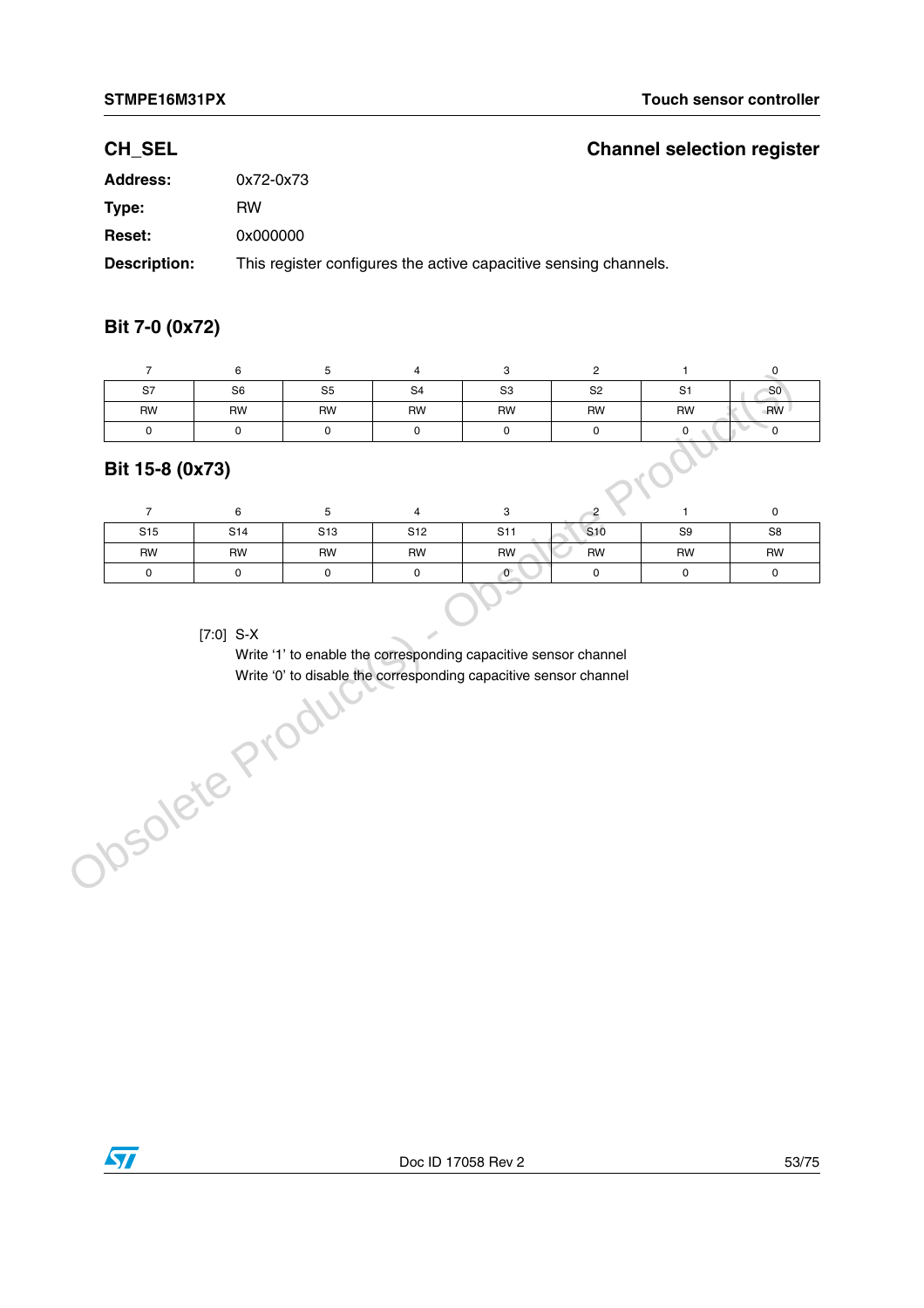## **CAL\_INT Calibration interval configuration register**

| <b>Address:</b> | 0x76                              |
|-----------------|-----------------------------------|
| Type:           | <b>RW</b>                         |
| <b>Reset:</b>   | 0x00                              |
|                 | This register configures the inte |

**Description:** This register configures the interval between successive calibrations.

|           | <b>MULTIPLIER</b> |           |    | <b>INTERVAL</b> |           |           |           |
|-----------|-------------------|-----------|----|-----------------|-----------|-----------|-----------|
| <b>RW</b> | RW                | <b>RW</b> | RW | <b>RW</b>       | <b>RW</b> | <b>RW</b> | <b>RW</b> |
|           |                   |           |    |                 |           |           |           |

[7:6] MULTIPLIER

Set the multiplier value for calibration interval set in Interval[5:0]

'00' for 8 '01' for 32

'10' for 128

'11' for 512

- [5:0] INTERVAL
	- Set the calibration interval

Calibration interval :

= Interval[5:0]\*10 mS \* multiplier.Obsolete Product(s)



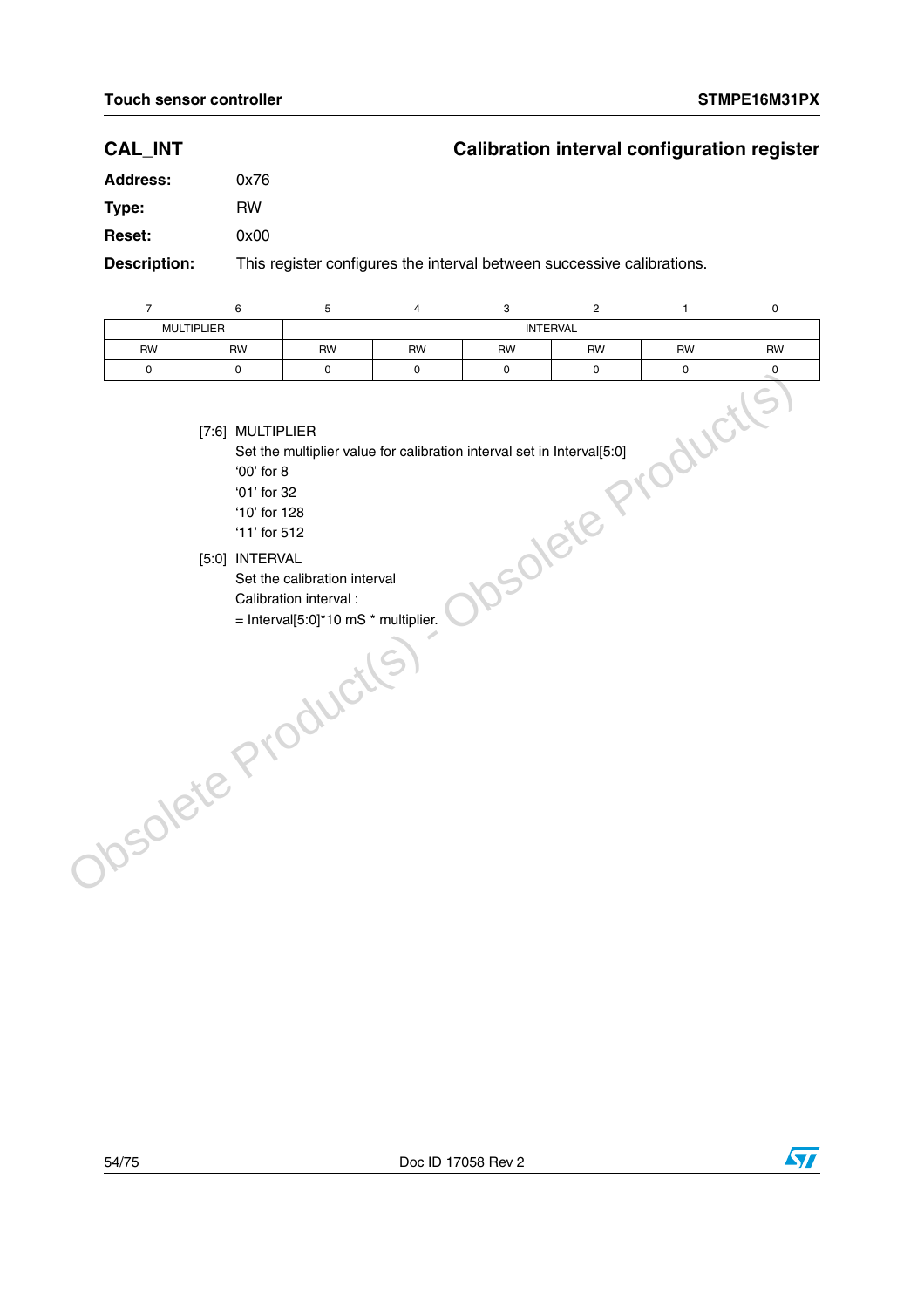#### **CAL\_MOD Calibration mode register**

# **Address:** 0x77 **Type:** RW **Reset:** 0x00

**Description:** This register configures the way calibration samples are collected, and the model of calibration algorithm.

| $\overline{7}$  | 6                                                                                          | 5                                                                                                                                                                                                                                            | 4         | 3         | $\overline{2}$                                                                                               | $\mathbf{1}$ | $\pmb{0}$                                                                                           |
|-----------------|--------------------------------------------------------------------------------------------|----------------------------------------------------------------------------------------------------------------------------------------------------------------------------------------------------------------------------------------------|-----------|-----------|--------------------------------------------------------------------------------------------------------------|--------------|-----------------------------------------------------------------------------------------------------|
| CSInterval      |                                                                                            |                                                                                                                                                                                                                                              |           |           | Model                                                                                                        | Cal_EN       |                                                                                                     |
| <b>RW</b>       | <b>RW</b>                                                                                  | <b>RW</b>                                                                                                                                                                                                                                    | <b>RW</b> | <b>RW</b> | <b>RW</b>                                                                                                    | <b>RW</b>    | <b>RW</b>                                                                                           |
| 0               | 0                                                                                          | 0                                                                                                                                                                                                                                            | 0         | 0         | 0                                                                                                            | 0            | $\overline{0}$                                                                                      |
| <b>70SOlete</b> | [7:3] CSInterval<br>$[2:1]$ IModel<br>'01' is reserved<br>'11' is reserved<br>$[0]$ Cal_EN | Set the interval between samples in one calibration unit<br>Interval = $CSInterval[4:0]^*10mS$<br>Set the calibration model<br>'00' for normal auto-calibration<br>'1' to enable the auto-calibration<br>'0' to disable the auto-calibration |           |           | Oletep<br>'10' for auto-calibration with auto-tuning. In this mode channel reference delay is not accessible | oduct        | ृ<br>from I2C. The system will perform auto-tuning if the impedance is moving out of dynamic range. |

#### [7:3] CSInterval

#### [2:1] IModel

- '01' is reserved
- '11' is reserved
- [0] Cal\_EN

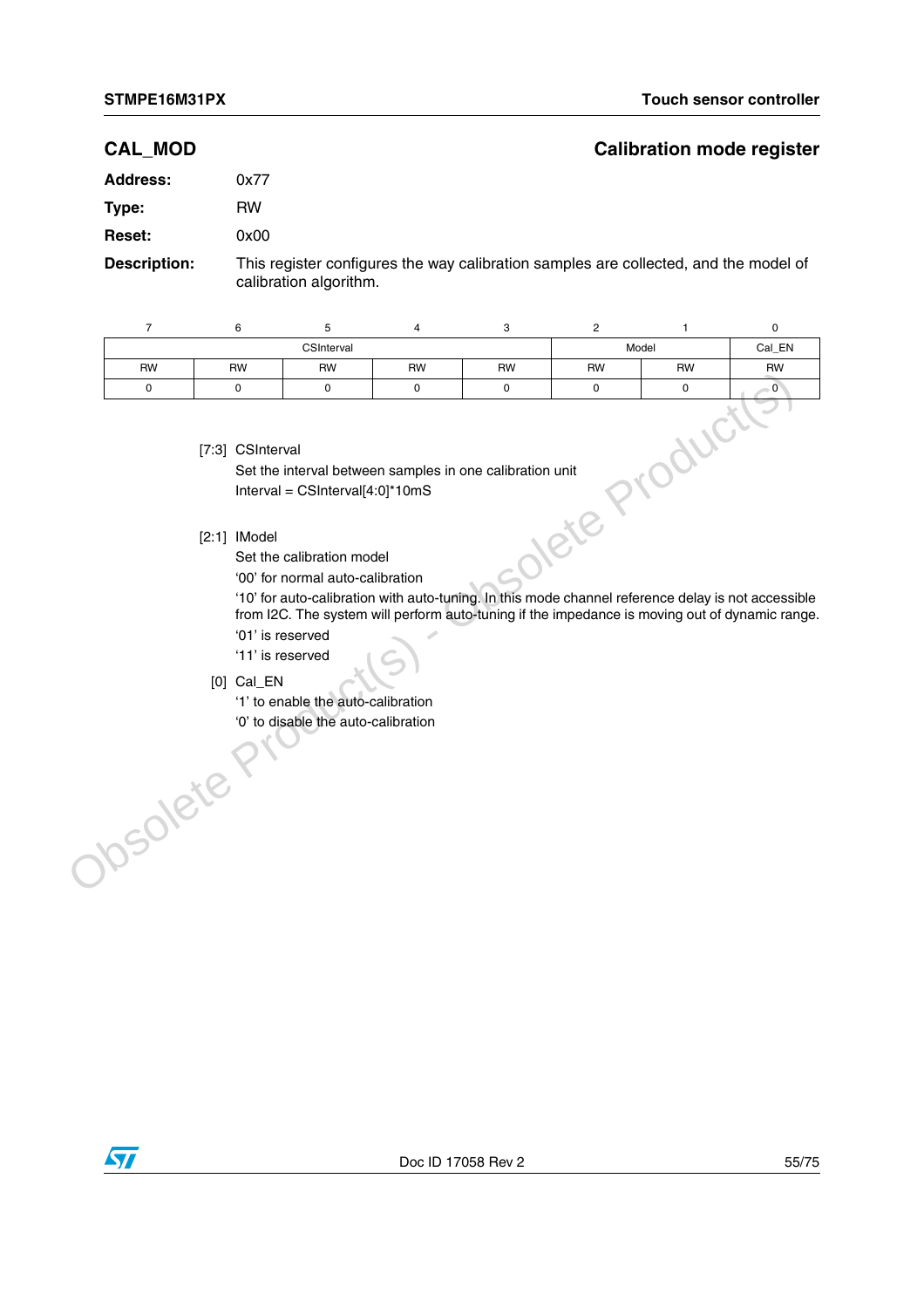## **MAF\_SET Median averaging filter register**

| <b>Address:</b>                       | 0x78       |                                           |                                                                                              |           |                         |              |                                            |
|---------------------------------------|------------|-------------------------------------------|----------------------------------------------------------------------------------------------|-----------|-------------------------|--------------|--------------------------------------------|
| Type:                                 | <b>RW</b>  |                                           |                                                                                              |           |                         |              |                                            |
| <b>Reset:</b>                         | 0x00       |                                           |                                                                                              |           |                         |              |                                            |
| <b>Description:</b>                   |            |                                           | This register chooses the median averaging filter mode.                                      |           |                         |              |                                            |
|                                       |            |                                           |                                                                                              |           |                         |              |                                            |
| $\overline{7}$                        | 6          | 5                                         | $\overline{\mathbf{4}}$                                                                      | 3         | $\overline{c}$          | $\mathbf{1}$ | $\pmb{0}$                                  |
|                                       |            | Reserved                                  |                                                                                              |           |                         | MAF_Mode     | MAF_EN                                     |
| <b>RW</b>                             | <b>RW</b>  | <b>RW</b>                                 | <b>RW</b>                                                                                    | <b>RW</b> | <b>RW</b>               | <b>RW</b>    | RW                                         |
| $\mathbf 0$                           | 0          | $\pmb{0}$                                 | $\mathsf 0$                                                                                  | 0         | 0                       | $\mathbf 0$  | $\mathbf 0$                                |
|                                       | [0] MAF_EN |                                           | '01' to collect 18 samples, remove 2 samples<br>'10' to collect 20 samples, remove 4 samples |           |                         |              |                                            |
|                                       |            | '1' Enable the MAF<br>'0' Disable the MAF |                                                                                              |           |                         |              |                                            |
| <b>DATA_TYPE</b>                      |            |                                           |                                                                                              |           | Solete Products         |              |                                            |
|                                       | 0x7C       |                                           |                                                                                              |           |                         |              |                                            |
| <b>Address:</b><br>Type:              | <b>RW</b>  |                                           |                                                                                              |           |                         |              |                                            |
| <b>Reset:</b>                         | 0x00       |                                           |                                                                                              |           |                         |              |                                            |
|                                       | register.  |                                           | This register define the type of data to be accessed at capacitive channel data              |           |                         |              |                                            |
| <b>Description:</b><br>$\overline{7}$ |            |                                           |                                                                                              |           |                         |              |                                            |
|                                       |            | 5                                         | $\overline{\mathbf{4}}$<br><b>MODE</b>                                                       | 3         | $\overline{\mathbf{c}}$ | $\mathbf{1}$ | 0                                          |
| <b>RW</b>                             | <b>RW</b>  | <b>RW</b>                                 | <b>RW</b>                                                                                    | <b>RW</b> | <b>RW</b>               | RW           | Data type definition register<br><b>RW</b> |

| Auuress.            | <b>UXI U</b>                                                                    |
|---------------------|---------------------------------------------------------------------------------|
| Type:               | RW                                                                              |
| <b>Reset:</b>       | 0x00                                                                            |
| <b>Description:</b> | This register define the type of data to be accessed at capacitive channel data |

- [7:0] MODE
	- 0x01: TVR (9-bit)

- 0x02: EVR (9-bit)
- 0x03: Channel delay (6-bit)
- 0x04: Impedance (13-bit)
- 0x05: Calibrated impedance (13-bit)
- 0x06: Locked impedance (13-bit)

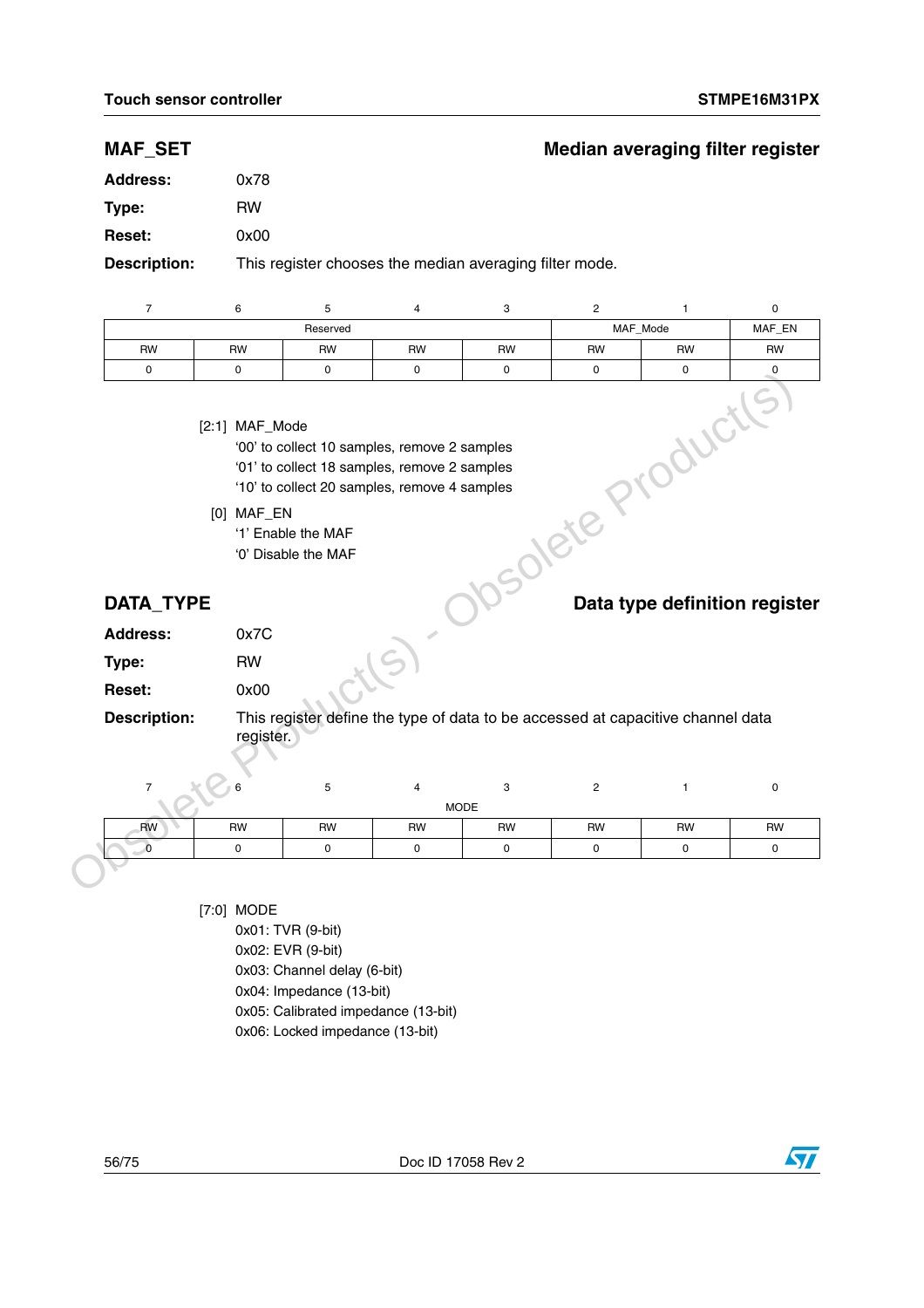## **CH\_DATA-n CHDATA-n registers (0-15)**

| <b>Address:</b>     | $0xC0-0xDF$                                                                                                                        |
|---------------------|------------------------------------------------------------------------------------------------------------------------------------|
| Type:               | RW                                                                                                                                 |
| <b>Reset:</b>       | 0x00                                                                                                                               |
| <b>Description:</b> | Capacitive sensor channel data. The type of data represented by this register<br>depends on the channel data type register (0x7C). |

## **LSB, address : 0xC0 + (2\*N), N = channel number**

|                                                    |           |           |           | Channel N data [7:0] |           |           |           |
|----------------------------------------------------|-----------|-----------|-----------|----------------------|-----------|-----------|-----------|
| <b>RW</b>                                          | <b>RW</b> | <b>RW</b> | <b>RW</b> | <b>RW</b>            | <b>RW</b> | <b>RW</b> | <b>RW</b> |
|                                                    |           |           |           |                      |           |           |           |
| MSB, address: $0xC0 + (2*N+1)$ , N = channel numer |           |           |           |                      |           |           |           |
|                                                    |           |           |           |                      |           |           |           |

### **MSB, address : 0xC0 + (2\*N+1), N = channel numer**

|                       |           |           |           | Channel N data [15:8] |           |           |           |
|-----------------------|-----------|-----------|-----------|-----------------------|-----------|-----------|-----------|
| <b>RW</b>             | <b>RW</b> | <b>RW</b> | <b>RW</b> | RW                    | <b>RW</b> | <b>RW</b> | <b>RW</b> |
|                       |           |           |           |                       |           |           |           |
| $[16.0]$ Channol data |           |           |           |                       |           |           |           |

#### [16:0] Channel data

Display data selected by channel data type register (0x7C)Obsolete Product(s)

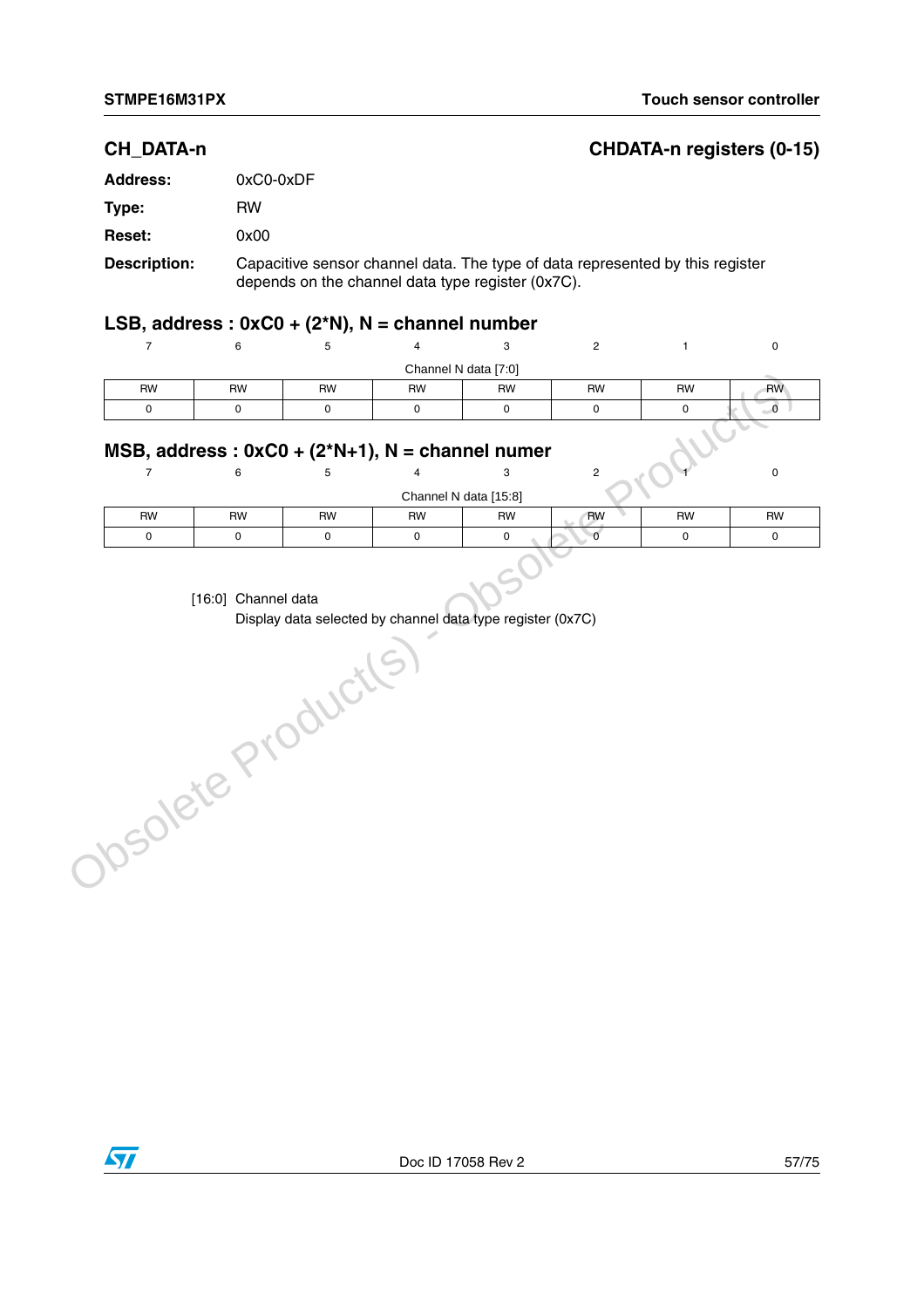# **13.6 Definition of data accessible through channel data register**

| Table 14. | Types of data accessible through the channel data register |  |
|-----------|------------------------------------------------------------|--|
|           |                                                            |  |

|          | Data name               | <b>Definition</b>                                                                                                                                                                                                                                                                                                       |
|----------|-------------------------|-------------------------------------------------------------------------------------------------------------------------------------------------------------------------------------------------------------------------------------------------------------------------------------------------------------------------|
|          | <b>TVR</b>              | TVR (touch variance register) is a threshold defined by system, of which, if<br>the sense impedance changed by a magnitude more than the associated<br>TVR, this channel is considered touched. The result of this comparison is<br>directly accessible in the TOUCH_DET register.                                      |
|          | <b>EVR</b>              | EVR (environmental variance register) is a threshold defined by system, of<br>which, if the sensed impedance changed by a magnitude less than the<br>associated EVR, this is considered an environmental change and the device<br>will calibrate the internal reference (calibrated impedance) accordingly.             |
|          | Channel delay           | Channel delay is used to tune the individual channel into effective<br>measurement range. This field is 6-bit (0-63). Each bit in this field represents<br>approximately 0.5 pF capacitance.                                                                                                                            |
|          | Impedance               | This field is a real time reflection of impedance measured at the<br>corresponding channel. As capacitance is inversely proportional to<br>impedance, this field reduces in value when capacitance on the channel<br>increases.<br>This field is of 13-bit length. The least significant 4 bits are results of internal |
|          |                         | processing and should not be used. The actual impedance data could be<br>obtained by shifting the [Impedance] 4 bits to the right.                                                                                                                                                                                      |
|          | Calibrated<br>Impedance | Read-only<br>This field contains an internal reference used by the device to decide whether<br>a touch has occurred. This value is adjusted regularly (calibration) by the<br>device automatically.                                                                                                                     |
|          | Locked impedance        | Data in this field is similar to data in impedance field, except that once this<br>data type is chosen, the device maintains a complete set of impedance data<br>in this field and stop refreshing it.                                                                                                                  |
|          |                         | This is useful for the application where it is required that all impedance data<br>are sampled within a very short time.                                                                                                                                                                                                |
| Josolete |                         |                                                                                                                                                                                                                                                                                                                         |

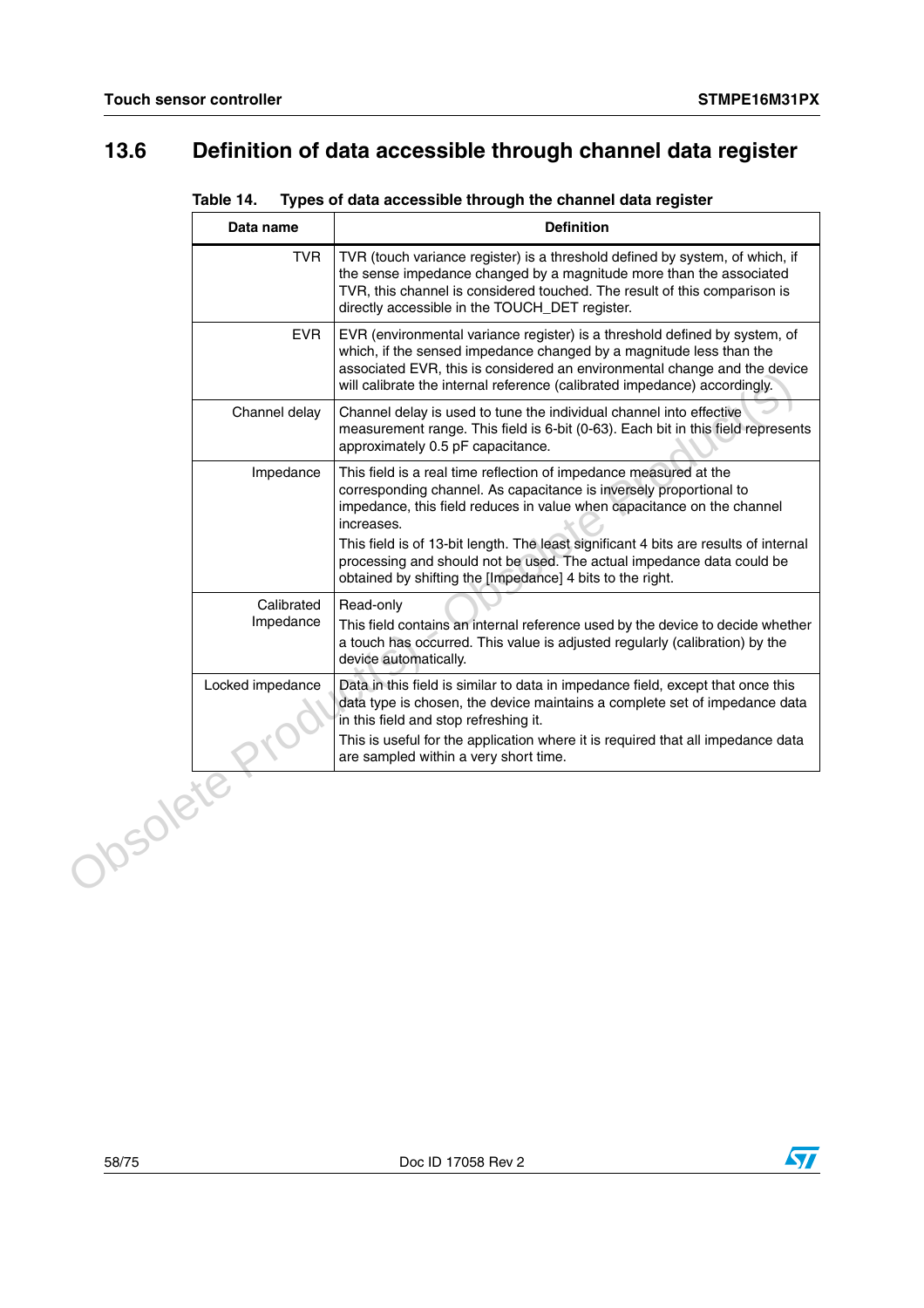# **14 Touchkey and proximity sensing controller**

The touchkey controller processes raw capacitance measurement data into "touch/notouch" boolean data for easy usage. The key filter unit provides additional flexibility by allowing the system to define a maximum number of keys that could be detected and considered active, based on the amount of impedance change detected.

The proximity sensor using a technique called 'dithering' to increase the sensitivity of one selected channel. Dithering factor (configurable from 4 - 32x) determines the sensitivity of proximity sensor.

| Table 15.      | Touchkey controller registers |                    |              |                                                   |
|----------------|-------------------------------|--------------------|--------------|---------------------------------------------------|
| <b>Address</b> | <b>Register name</b>          | <b>Reset value</b> | R/W          | <b>Description</b>                                |
| 0x90           | KFU_PROX_CTRL                 | 0x00               | R/W          | Key filter and proximity sensor<br>control        |
| 0x92 - 0x93    | KEY_FILT_GROUP1               | 0x0000             | R/W          | Define channels included in key<br>filter group 1 |
| 0x96           | PROX_CFG                      | 0x00               | R/W          | Proximity configuration register                  |
| 0x97           | <b>PTVR</b>                   | 0x00               | R/W          | Proximity variance register (PTVR)                |
| 0x98           | <b>PEVR</b>                   | 0x00               | R/W          | Proximity enviromental variance<br>register       |
| 0xB0           | PROX_DATA_0                   | 0x00               | $\mathsf{R}$ | Proximity data port 0                             |
| 0xB1           | PROX_DATA_1                   | 0x00               | $\mathsf{R}$ | Proximity data port 1                             |
| 0x9A - 0x9B    | KEY_FILT_DATA                 | 0x0000             | R            | Filtered touchkey data                            |
| 0xB4-0xB5      | <b>TOUCH DET</b>              | 0x0000             | $\mathsf{R}$ | Touch detection register<br>(real time)           |
| Josdete F      |                               |                    |              |                                                   |

**Table 15. Touchkey controller registers**

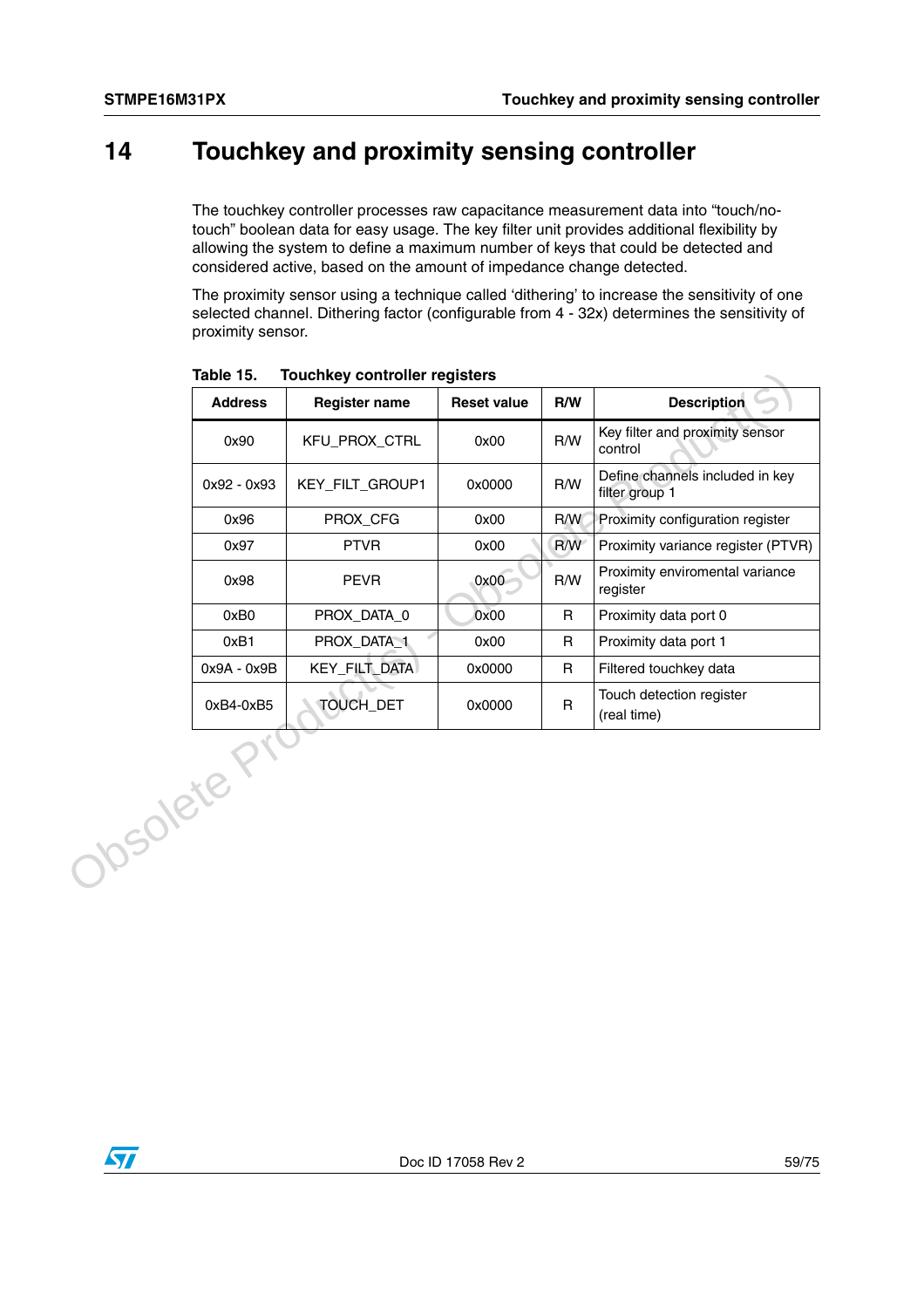

**Figure 15. Data flow in touchkey controller**



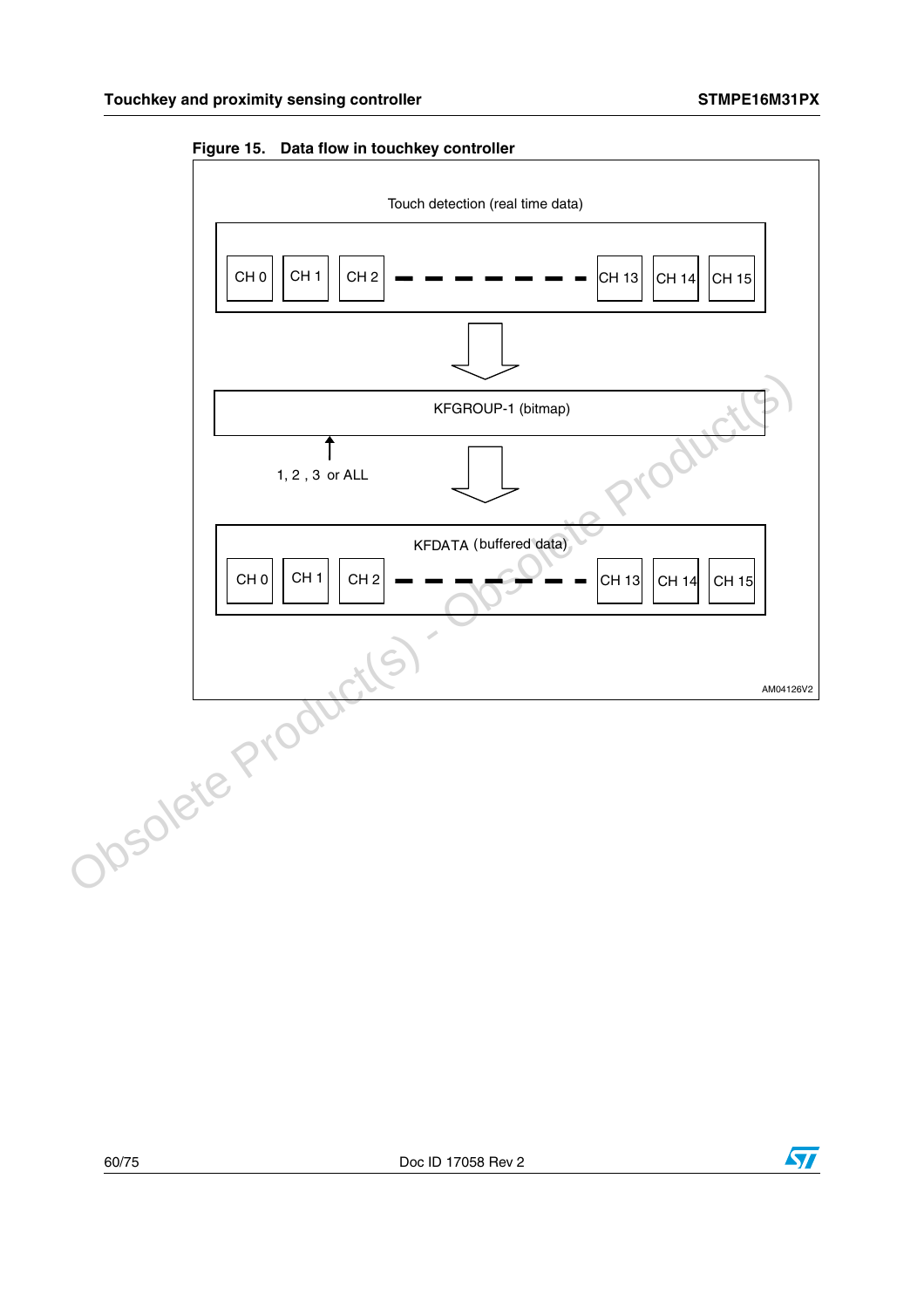## **KEY\_PROX\_CTRL Key filter unit configuration register**

| <b>Address:</b> | 0x90 |  |
|-----------------|------|--|
| Type:           | RW   |  |
| <b>Reset:</b>   | 0x00 |  |
|                 |      |  |

**Description:** Setting of key filter unit.

| PROX_CHL_SELECT |           |           | <b>RESERVED</b> | PROX_EN   | Mode_KFU1 |           |           |
|-----------------|-----------|-----------|-----------------|-----------|-----------|-----------|-----------|
| <b>RW</b>       | <b>RW</b> | <b>RW</b> | <b>RW</b>       | <b>RW</b> | <b>RW</b> | <b>RW</b> | <b>RW</b> |
|                 |           |           |                 |           |           |           |           |

[7:4] PROX\_CHL\_SELECT:

CHO CHOOSES ONE OF THE SELECT:<br>Chooses one of the first 16 sensing channel as proximity sebsor input<br>PROX\_EN:

- [3] RESERVED
- [2] PROX\_EN:

Write '1' to enable proximity sensing operation. Write '0' to disable proximity sensing operation.

- [1:0] Mode\_KFU
	- '00' for no filter
	- '01' for 1 highest impedance change
- '10' for 2 highest impedance change Josolete Product(s)
	- '11' for 3 highest impedance change

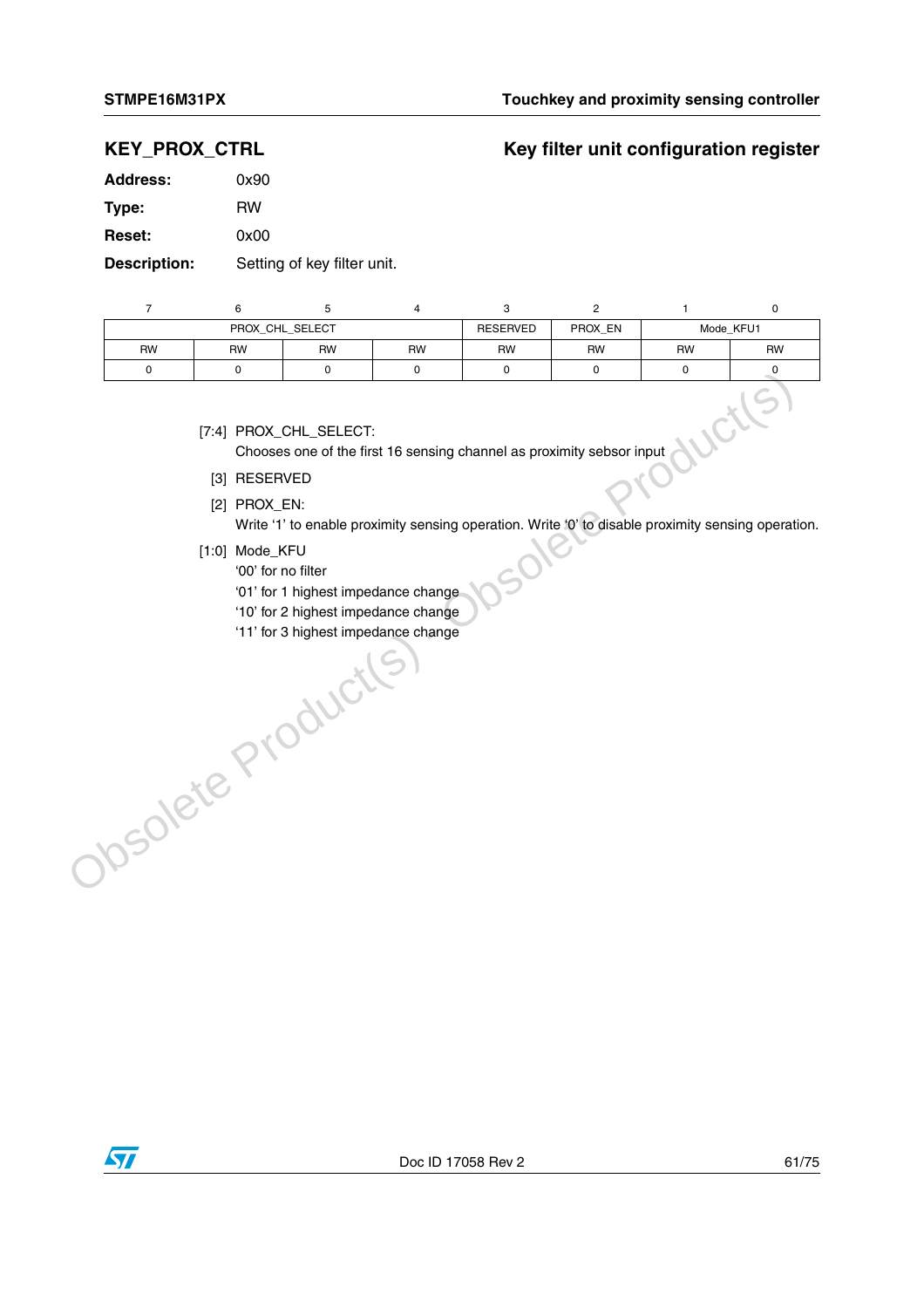## **KEY\_FILT\_GROUP-1**

| <b>KFGROUP-1</b> |  |
|------------------|--|
|------------------|--|

| Address:      | 0x92-0x93 (KeyFilterMask1)     |
|---------------|--------------------------------|
| Type:         | R/W                            |
| <b>Reset:</b> | 0x000000                       |
| Description:  | Configure the channels include |

**Description:** Configure the channels included in a group of key filter unit.

### **Bit 7-0 (0x92)**

| S7 | S <sub>6</sub> | S <sub>5</sub> | S <sub>4</sub> | S <sub>3</sub> | S <sub>2</sub> | $\sim$<br>ັ | $-$ SO    |
|----|----------------|----------------|----------------|----------------|----------------|-------------|-----------|
| RW | RW             | <b>RW</b>      | <b>RW</b>      | RW             | <b>RW</b>      | RW          | <b>RW</b> |
|    |                |                |                |                |                |             |           |

### **Bit 15-8 (0x93)**

|                 | $\sim$ $\sim$   |                 |                 |                 |                 |                |                |
|-----------------|-----------------|-----------------|-----------------|-----------------|-----------------|----------------|----------------|
| S <sub>15</sub> | S <sub>14</sub> | S <sub>13</sub> | S <sub>12</sub> | S <sub>11</sub> | S <sub>10</sub> | S <sub>9</sub> | S <sub>8</sub> |
| <b>RW</b>       | <b>RW</b>       | <b>RW</b>       | <b>RW</b>       | <b>RW</b>       | <b>RW</b>       | <b>RW</b>      | <b>RW</b>      |
|                 |                 |                 |                 | U.              |                 |                |                |

[15:0] S-X

Write '1' to include the corresponding channel in a group of Key Filter UnitObsolete Producte

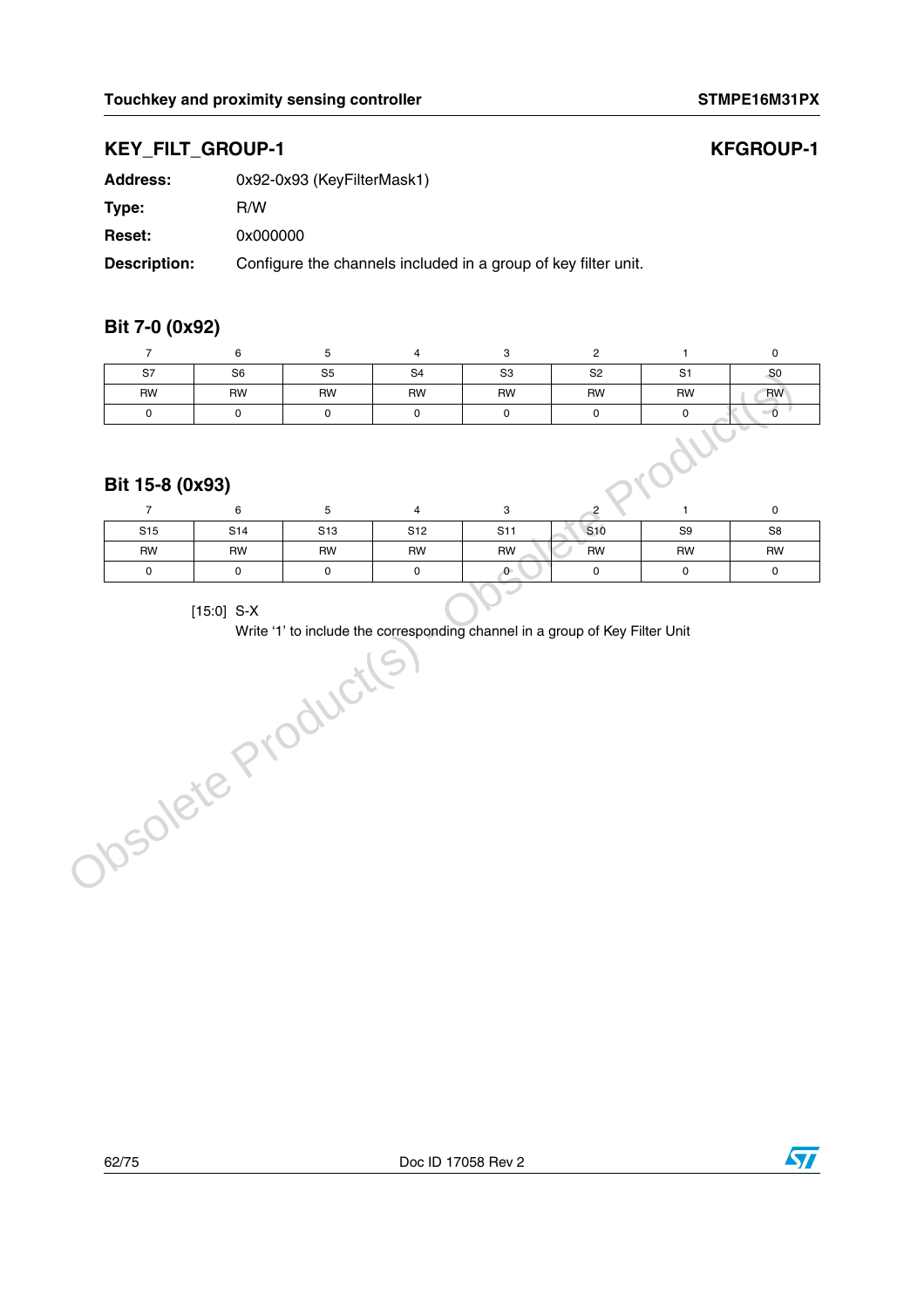## **KEY\_FILT\_DATA Key filter data register**

| <b>Address:</b>     | $0x9A-0x9B$                                                                                                                                                                                                       |
|---------------------|-------------------------------------------------------------------------------------------------------------------------------------------------------------------------------------------------------------------|
| Type:               | <b>RW</b>                                                                                                                                                                                                         |
| <b>Reset:</b>       | 0x000000                                                                                                                                                                                                          |
| <b>Description:</b> | Represent the status of (touch/no-touch), after being filtered by key filter unit. This<br>register is always active and key status can be accessed from this register regardless<br>of key filter unit activity. |

**Bit 7-0 (0x9A)**

| S7        | S <sub>6</sub> | S <sub>5</sub> | S <sub>4</sub> | S <sub>3</sub> | S <sub>2</sub> | S1        | S <sub>0</sub> |
|-----------|----------------|----------------|----------------|----------------|----------------|-----------|----------------|
| <b>RW</b> | RW             | <b>RW</b>      | <b>RW</b>      | <b>RW</b>      | <b>RW</b>      | <b>RW</b> | <b>RW</b>      |
|           |                |                |                |                |                | $\sim$    |                |

### **Bit 15-8 (0x9B)**

| S <sub>15</sub> | S <sub>14</sub> | S <sub>13</sub> | S <sub>12</sub> | S11 | S <sub>10</sub> | S <sub>9</sub> | S8        |
|-----------------|-----------------|-----------------|-----------------|-----|-----------------|----------------|-----------|
| <b>RW</b>       | <b>RW</b>       | RW              | <b>RW</b>       | RW  | <b>RW</b>       | <b>RW</b>      | <b>RW</b> |
|                 |                 |                 |                 |     |                 |                |           |

[15:0] S-X

Read '1' if the corresponding sensor channel status is 'touched'.[15:0] S-X<br>Read '1' if the corresponding sen

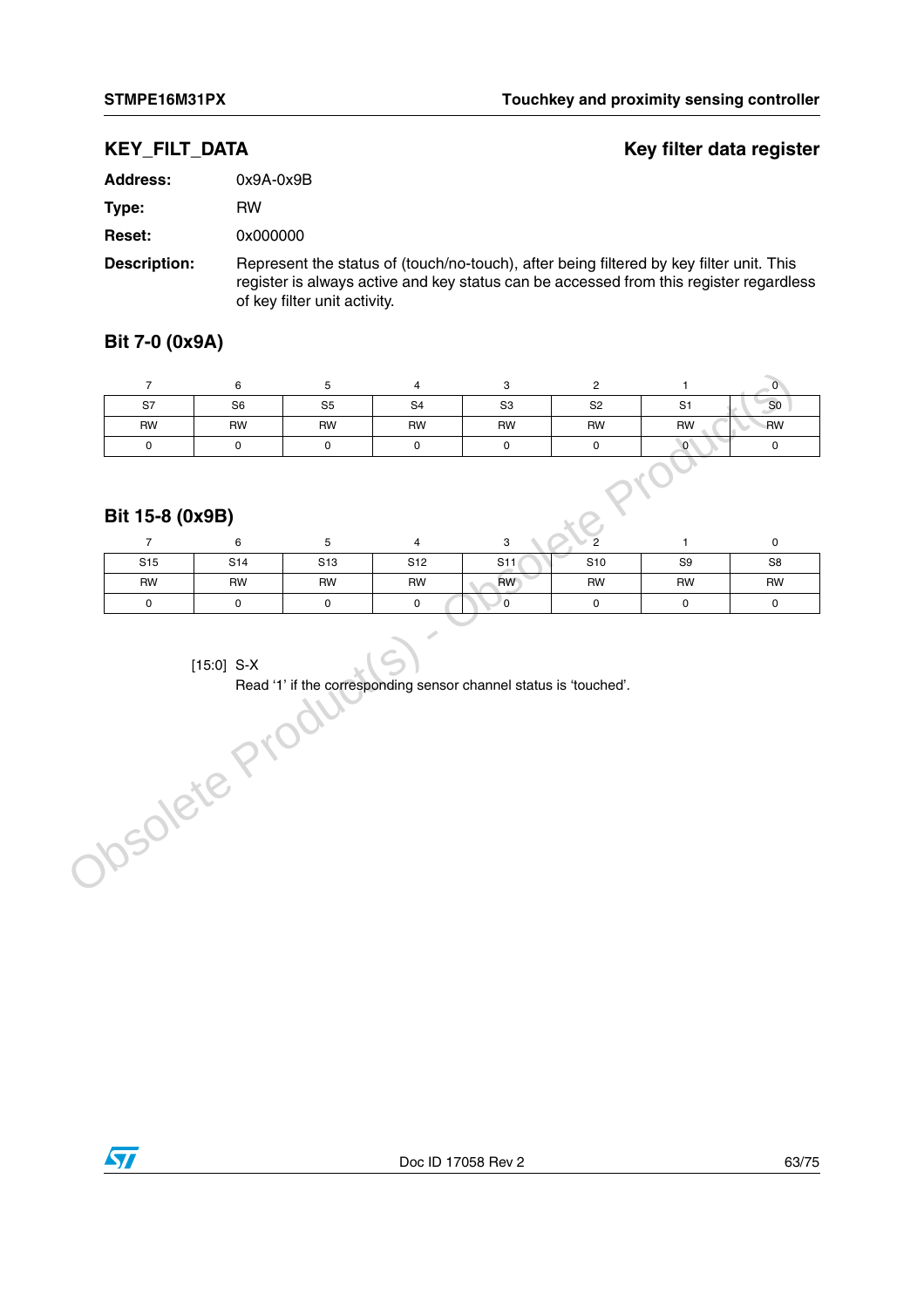## **TOUCH\_DET Touchkey detection register**

| <b>Address:</b> | 0xB4-B5                                                                           |
|-----------------|-----------------------------------------------------------------------------------|
| Type:           | RW                                                                                |
| <b>Reset:</b>   | 0x0000                                                                            |
| Description:    | Represents the real time status of the touchkey input. This is a direct result of |

comparison of sensed impedance with calibrated impedance (taking in account of hysteresis). This data is not buffered.

### **Bit 7-0 (0xB4)**

| S7        | S <sub>6</sub> | S <sub>5</sub> | S <sub>4</sub> | S <sub>3</sub> | S <sub>2</sub> | S <sub>1</sub> | S <sub>0</sub> |
|-----------|----------------|----------------|----------------|----------------|----------------|----------------|----------------|
| <b>RW</b> | RW             | <b>RW</b>      | <b>RW</b>      | RW             | <b>RW</b>      | RW             | <b>RW</b>      |
|           |                |                |                |                |                |                |                |

### **Bit 15-8 (0xB5)**

| S <sub>15</sub> | S14       | S <sub>13</sub> | S <sub>12</sub> | S <sub>11</sub> | S <sub>10</sub> | S <sub>9</sub> | S <sub>8</sub> |
|-----------------|-----------|-----------------|-----------------|-----------------|-----------------|----------------|----------------|
| <b>RW</b>       | <b>RW</b> | <b>RW</b>       | <b>RW</b>       | <b>RW</b>       | RW              | <b>RW</b>      | <b>RW</b>      |
|                 |           |                 |                 |                 |                 |                |                |
|                 |           |                 |                 |                 |                 |                |                |

[15:0] S-X

Read '1' if the corresponding sensor channel status is 'touched'Obsolete Product(S

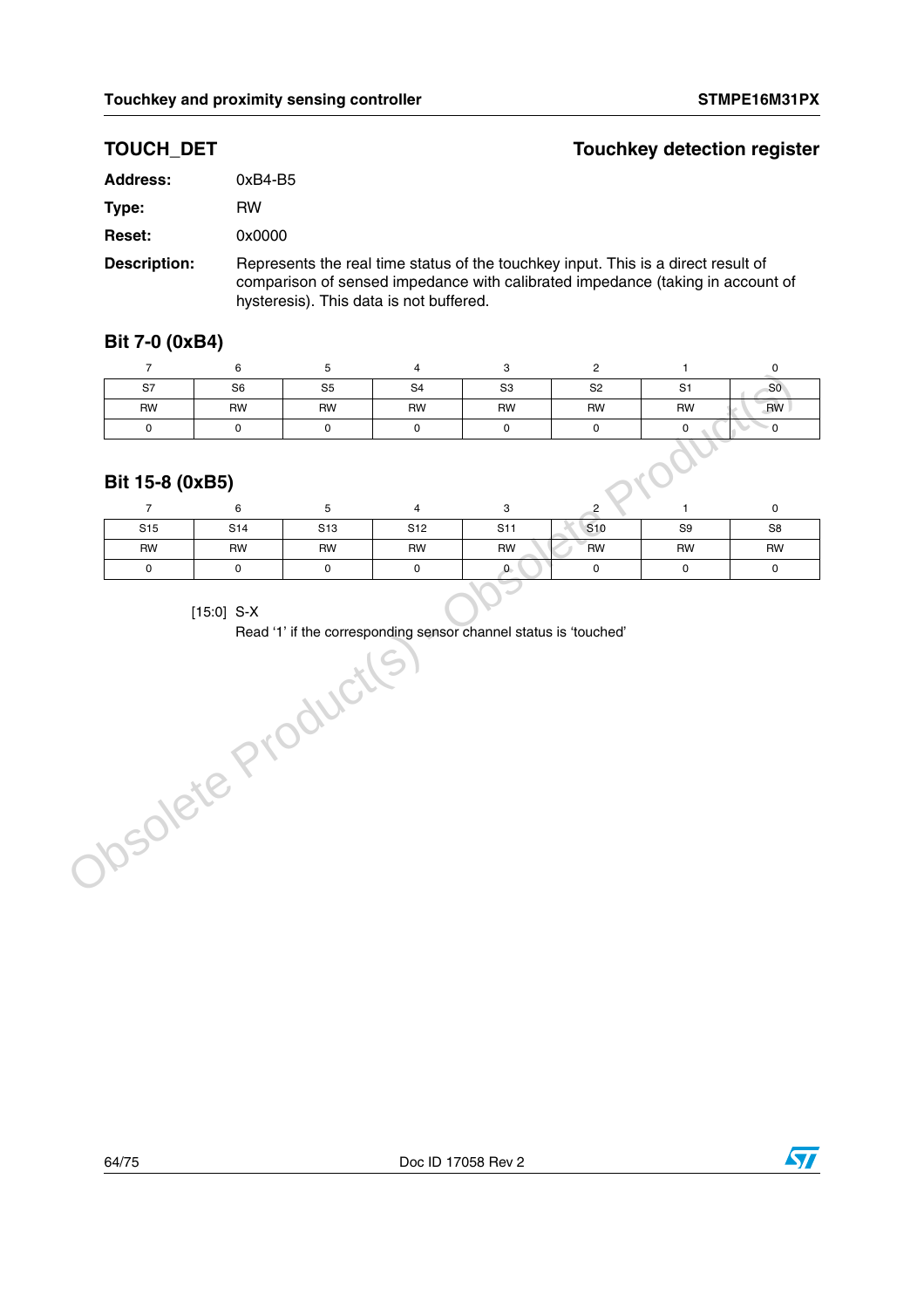## **PROX\_CFG** PROX\_CFG

|     | PROXIMITY CALIBRATION INTERVAL<br><b>DITHERING</b><br><b>RESERVED</b> |     |     |            | <b>ACCESS MODE</b> |     |     |
|-----|-----------------------------------------------------------------------|-----|-----|------------|--------------------|-----|-----|
| R/W | R/W                                                                   | R/W | R/W | R/W<br>R/W |                    | R/W | R/W |
|     |                                                                       |     |     |            |                    |     |     |

| 0x96                                                                                                                                                                                                                                                                                                                                                                                 |
|--------------------------------------------------------------------------------------------------------------------------------------------------------------------------------------------------------------------------------------------------------------------------------------------------------------------------------------------------------------------------------------|
| <b>RW</b>                                                                                                                                                                                                                                                                                                                                                                            |
| 0x00                                                                                                                                                                                                                                                                                                                                                                                 |
| Proximity configuration register.                                                                                                                                                                                                                                                                                                                                                    |
| [7:6] DITHERING FACTOR<br>$00 - 4x$<br>WCtl<br>$01 - 8x$<br>$10 - 16x$<br>$11-32x$                                                                                                                                                                                                                                                                                                   |
| The higher the dithering factor, the more sensitive the proximity sensing is. However, the speed<br>will be slower.                                                                                                                                                                                                                                                                  |
| [5] Reserved                                                                                                                                                                                                                                                                                                                                                                         |
| Solett<br>[4:2] Proximity calibration interval:<br>$000 - 1$<br>$001 - 2$<br>$010 - 4$<br>$011 - 8$<br>100-16<br>Others: reserved<br>Controls the number of dithered impedance sampling between successive calibrations. Shorter<br>calibration interval allows it to adapts quickly to changes in environmental factors, but reduces<br>the sensitivity to slowly approaching hand. |
| [1:0] Access mode:<br>00-dithered impedance<br>01- calibrated dithered impedance<br>others: reserved                                                                                                                                                                                                                                                                                 |
|                                                                                                                                                                                                                                                                                                                                                                                      |

- $[1:0] \,\text{Access mode:} \,\, 00\text{-dithered im} \,\, 01\text{-calibrated} \,\, 00\text{-dithered in} \,\, 01\text{-calibrated} \,\, 01\text{-caled there.} \,\, 02\text{-valibrated} \,\, 01\text{-caled there.} \,\, 02\text{-valated} \,\, 01\text{-caled here.} \,\, 02\text{-valued} \,\, 01\text{-caled here.} \,\, 03\text{-valued} \,\, 04\text{-valued} \,\, 01\text{-valized} \,\, 01\text{-valized} \,\, 01\text{-valued} \,\,$ 
	- 00-dithered impedance
	- 01- calibrated dithered impedance
	- others: reserved

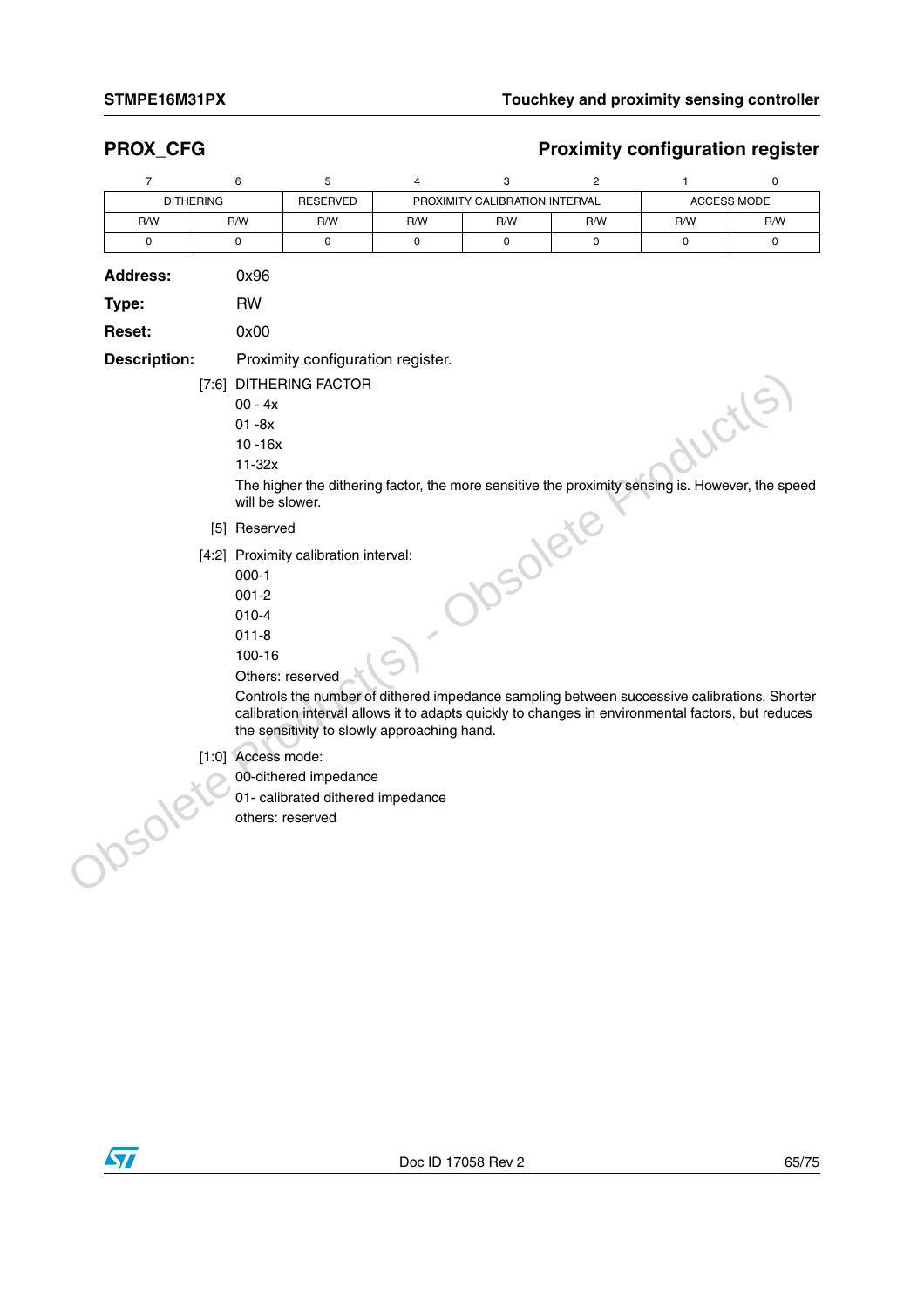### **PTVR Proximity variance register**

| <b>Address:</b> | -<br>0x97 |
|-----------------|-----------|
| Type:           | <b>RW</b> |
| Reset:          | 0x00      |

Obsolete Product(s) - Obsolete Product(s)

**Description:** Proximity variance register. Typical value is 0x08 - 0x20

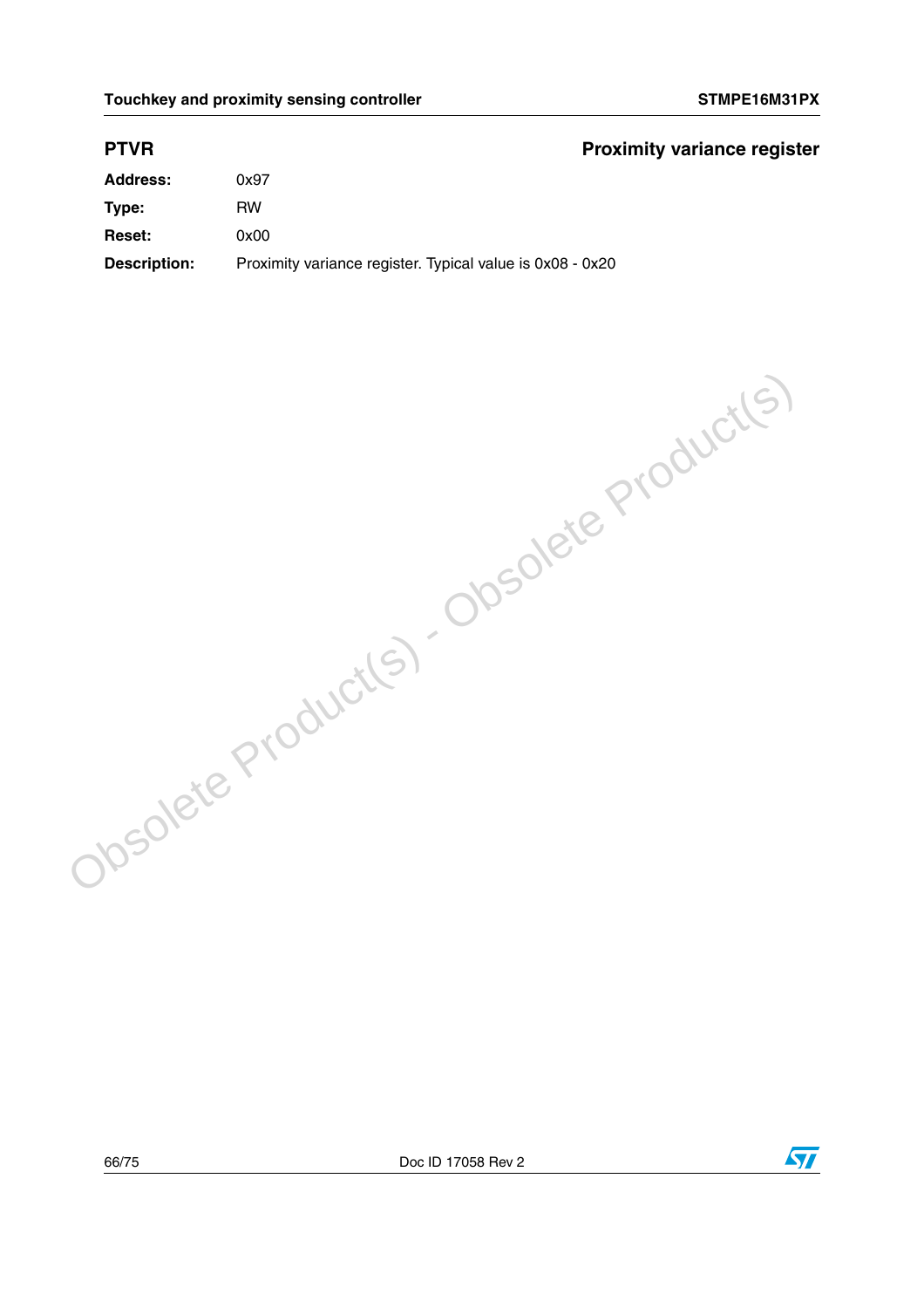| <b>PEVR</b> | <b>Proximity enviromental variance register</b> |
|-------------|-------------------------------------------------|
|             |                                                 |

| <b>Address:</b> | 0x98 |
|-----------------|------|
| Type:           | RW   |
| <b>Reset:</b>   | 0x00 |
|                 |      |

**Description:** Proximity enviromental variance register.

[7] Forced proximity calibration.

Writing '1' to this bit forces the proximity sensing module to use the current dithered impedance as calibrated dithered impedance. After writing '1' to this bit, I2C should monitor the calibration status bit ( Prox Data Port 1, bit 6). On reading '1' in calibration status bit, I2C must write '0' in forced proximity calibration bit to complete the calibration action.

# **PROX DATA PORT PROX DATA PORT**

|                                        |              |                                                                                                                                                                   |    |    |    |   | [6] EVR used for proximity detection. typically value of 0x02-0x05 is used. |          |              |             |   |                            |   |   |
|----------------------------------------|--------------|-------------------------------------------------------------------------------------------------------------------------------------------------------------------|----|----|----|---|-----------------------------------------------------------------------------|----------|--------------|-------------|---|----------------------------|---|---|
| <b>PROX DATA PORT</b>                  |              |                                                                                                                                                                   |    |    |    |   |                                                                             |          |              |             |   | <b>Proximity DATA PORT</b> |   |   |
| 15                                     | 14           | 13                                                                                                                                                                | 12 | 11 | 10 | 9 | 8                                                                           | 7        |              |             |   | 3                          |   |   |
| PROX_STA                               | CAL_STA      | <b>RESERVED</b>                                                                                                                                                   |    |    |    |   | Dithered Impedance/calibrated dithered impedance                            |          |              |             |   |                            |   |   |
| $\mathsf{R}$                           | $\mathsf{R}$ | R                                                                                                                                                                 |    |    |    |   |                                                                             |          | $\mathsf{R}$ |             |   |                            |   |   |
| 0                                      | $\mathbf 0$  | 0                                                                                                                                                                 | 0  | 0  | 0  | 0 | 0                                                                           | $\Omega$ | $\mathbf 0$  | $\mathbf 0$ | 0 | 0                          | 0 | 0 |
| Type:<br>Reset:<br><b>Description:</b> |              | $\mathsf{R}$<br>0x00<br>Proximity data port.                                                                                                                      |    |    |    |   |                                                                             |          |              |             |   |                            |   |   |
|                                        | [7:6]        | Proximity status: real-time status of proximity sensor                                                                                                            |    |    |    |   |                                                                             |          |              |             |   |                            |   |   |
|                                        |              | [14] Calibration status:<br>Reads '1' if calibration is completed.<br>Reads '0' if I2C executes a forced calibration                                              |    |    |    |   |                                                                             |          |              |             |   |                            |   |   |
|                                        | $[13]$       | Reserved                                                                                                                                                          |    |    |    |   |                                                                             |          |              |             |   |                            |   |   |
|                                        |              | [12:0] 13 bit dithered impedance/calibrated dithered impedance.<br>The data read in this location is controlled by the access mode setting in PROX_TRIG register. |    |    |    |   |                                                                             |          |              |             |   |                            |   |   |

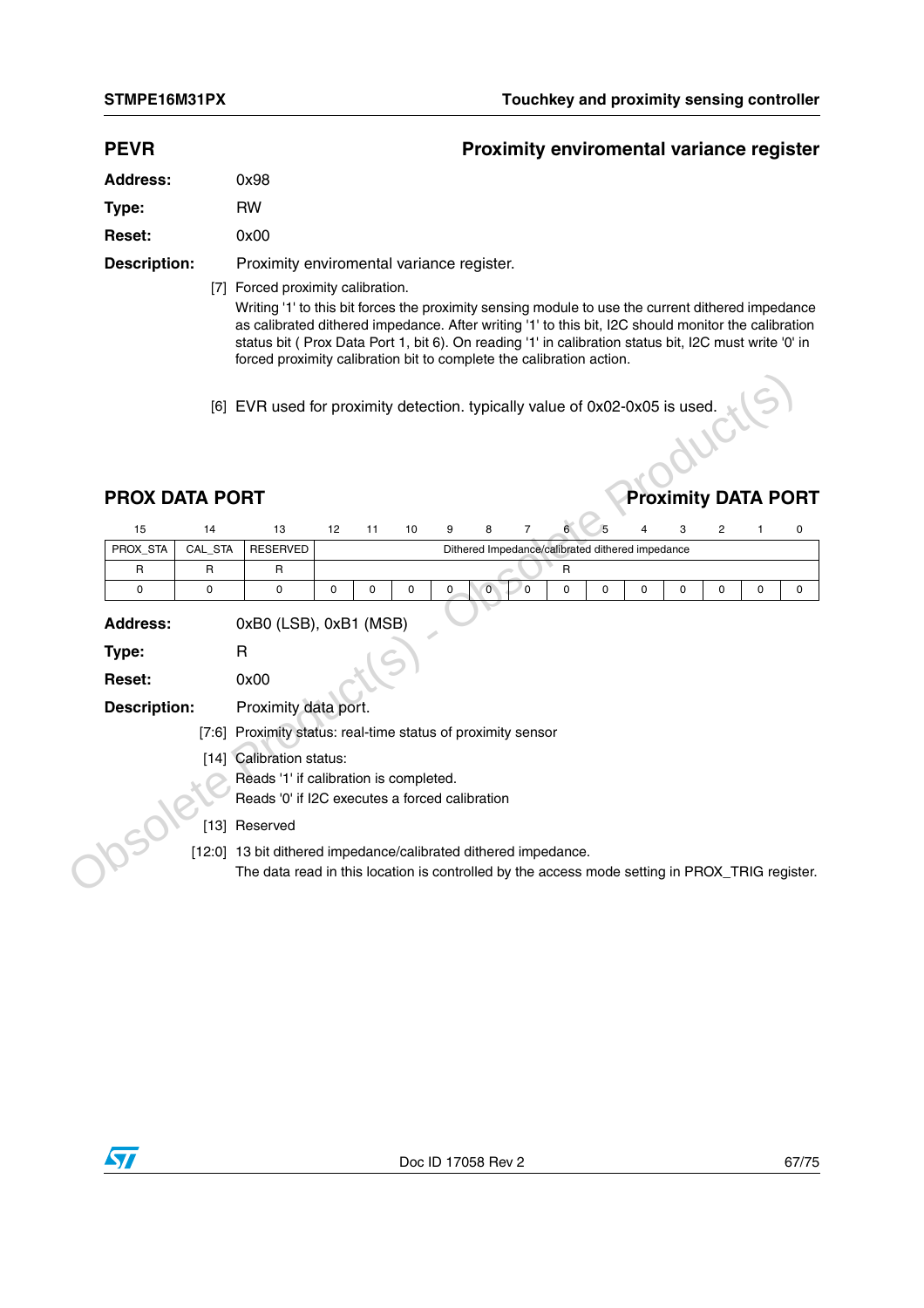# **15 Maximum rating**

Stressing the device above the rating listed in the "Absolute maximum ratings" table may cause permanent damage to the device. These are stress ratings only and operation of the device at these or any other conditions above those indicated in the operating sections of this specification is not implied. Exposure to absolute maximum rating conditions for extended periods may affect device reliability.

| Symbol               | Value<br><b>Parameter</b>             |     |    |  |  |  |  |
|----------------------|---------------------------------------|-----|----|--|--|--|--|
| $\rm v_{cc}$         | Supply voltage                        | 2.5 |    |  |  |  |  |
| $V_{1O}$             | GPIO aND vreg SUPPLY VOLTAGE          | 6   |    |  |  |  |  |
| <b>VESD</b><br>(HBM) | ESD protection on each GPIO/TOUCH pin | 8   | KV |  |  |  |  |

| Table 16. |  | Absolute maximum ratings |  |
|-----------|--|--------------------------|--|
|-----------|--|--------------------------|--|

# **15.1 Recommended operating conditions**

#### Table 17. **Table 17. Recommended operating conditions**

|            | $V_{\rm CC}$         | Supply voltage                          | 2.5     | $\vee$     |        |
|------------|----------------------|-----------------------------------------|---------|------------|--------|
|            | $V_{IO}$             | GPIO aND vreg SUPPLY VOLTAGE            | 6       | $\vee$     |        |
|            | <b>VESD</b><br>(HBM) | ESD protection on each GPIO/TOUCH pin   |         | $\bf 8$    | KV     |
|            |                      |                                         |         |            |        |
| 15.1       |                      | <b>Recommended operating conditions</b> |         |            |        |
|            | Table 17.            | <b>Recommended operating conditions</b> |         |            |        |
|            | Symbol               | <b>Parameter</b>                        | Value   |            |        |
|            |                      |                                         | Min     | <b>Max</b> | Unit   |
|            | $V_{CC}$             | Supply voltage                          | 1.65    | 1.95       | V      |
|            | $V_{IO}$             | GPIO supply voltage                     | 2.7     | 5.5        | $\vee$ |
|            | <b>GPIO</b>          | GPIO input voltage                      | GND-0.5 | $VIO+0.5$  | KV     |
| Josolete F |                      |                                         |         |            |        |

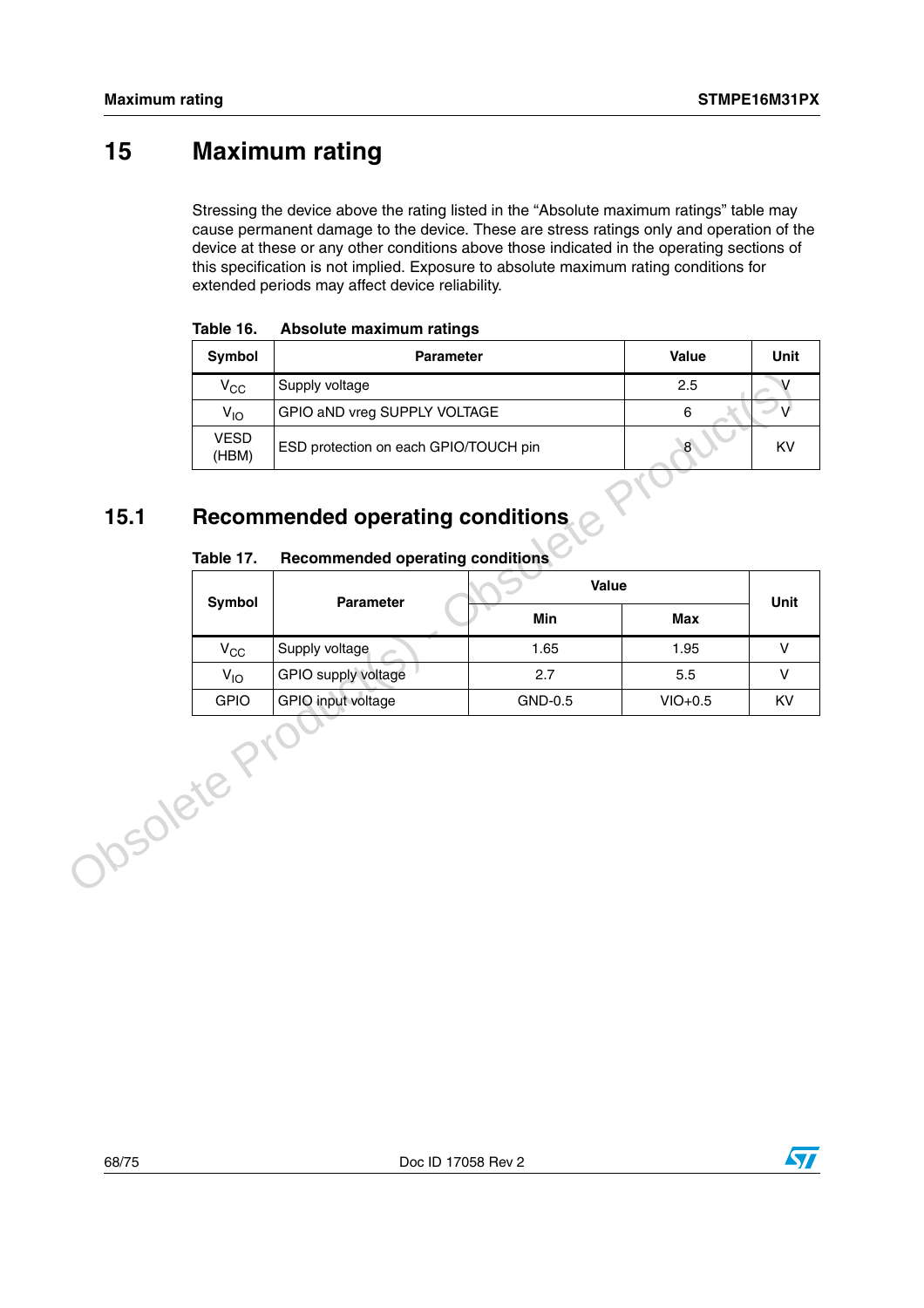# **16 DC electrical characteristics**

-40 to 85 °C unless stated otherwise.

|        |                   |                                               | Value                                                                                                |                          | <b>Unit</b>              |                     |              |
|--------|-------------------|-----------------------------------------------|------------------------------------------------------------------------------------------------------|--------------------------|--------------------------|---------------------|--------------|
|        | Symbol            | <b>Parameter</b>                              | <b>Test conditions</b>                                                                               | Min                      | <b>Typ</b>               | <b>Max</b>          |              |
|        | <b>Vcc</b>        | Core supply voltage                           |                                                                                                      | 1.65                     | $\overline{\phantom{a}}$ | 1.95                | $\mathsf{V}$ |
|        | Vio               | IO supply voltage                             |                                                                                                      | 2.7                      | $\blacksquare$           | 5.5                 | $\mathsf{V}$ |
|        | lactive           | <b>ACTIVE current</b>                         | 2 MHz/32 sensor clock,<br>PROXIMITY engine<br>active                                                 | $\overline{\phantom{a}}$ | 600                      | 900                 | μA           |
|        | lactive           | <b>ACTIVE current</b>                         | 2 MHz/32 sensor clock,<br>with/without touch, key<br>only                                            |                          | 400                      | 600                 | μA           |
|        | Isleep            | SLEEP current                                 | 2 MHz/32 sensor clock,<br>without touch                                                              |                          | 50                       | 75                  | μA           |
|        | <b>Ihibernate</b> | <b>HIBERNATE</b> current                      | No sensing capability.<br>Hotkey available                                                           |                          | 5                        | 8                   | μA           |
|        | VIL               | Input voltage low state<br>(RESET/A0/A1/I2C)  | $V_{CC}$ = 1.8 V                                                                                     | $-0.3V$                  | $\blacksquare$           | $0.35$ Vcc          | $\vee$       |
|        | <b>VIH</b>        | Input voltage high state<br>(RESET/A0/A1/I2C) | $V_{\rm CC} = 1.8 V$                                                                                 | 0.75Vc<br>c              |                          | $Vcc+0.3$<br>V      | $\vee$       |
|        | VIL               | Input voltage low state<br>(GPIO)             | $V_{10} = 2.7 - 5.5 V$                                                                               | $-0.3V$                  | $\frac{1}{2}$            | 0.35Vio             | $\mathsf{V}$ |
|        | <b>VIH</b>        | Input voltage high state<br>(GPIO)            | $V_{10} = 2.7 - 5.5 V$                                                                               | $0.65$ Vio               | $\frac{1}{2}$            | $Vio+0.3$<br>$\vee$ | $\vee$       |
|        | VOL               | Output voltage low state<br>(GPIO)            | $V_{10} = 2.7 - 5.5 V$ ,<br>$I_{OI}$ = 12 mA                                                         | $-0.3V$                  | L.                       | 0.25Vio             | $\vee$       |
| J05019 | <b>VOH</b>        | Output voltage high<br>state<br>(GPIO)        | $V_{1O} = 2.7 - 5.5 V$ ,<br>$I_{\text{OI}} = 12 \text{ mA}$                                          | 0.75Vio                  |                          | $Vio+0.3$<br>$\vee$ | $\vee$       |
|        | leakage           | Input leakage on all<br>GPIO/touch pins       | $V_{IO}$ = 5.5 V, V <sub>CC</sub> powered<br>by $V_{1O}$ , I/O set as input,<br>5.5 V applied to I/O |                          |                          | 100                 | nA           |

**Table 18. DC electrical characteristics**

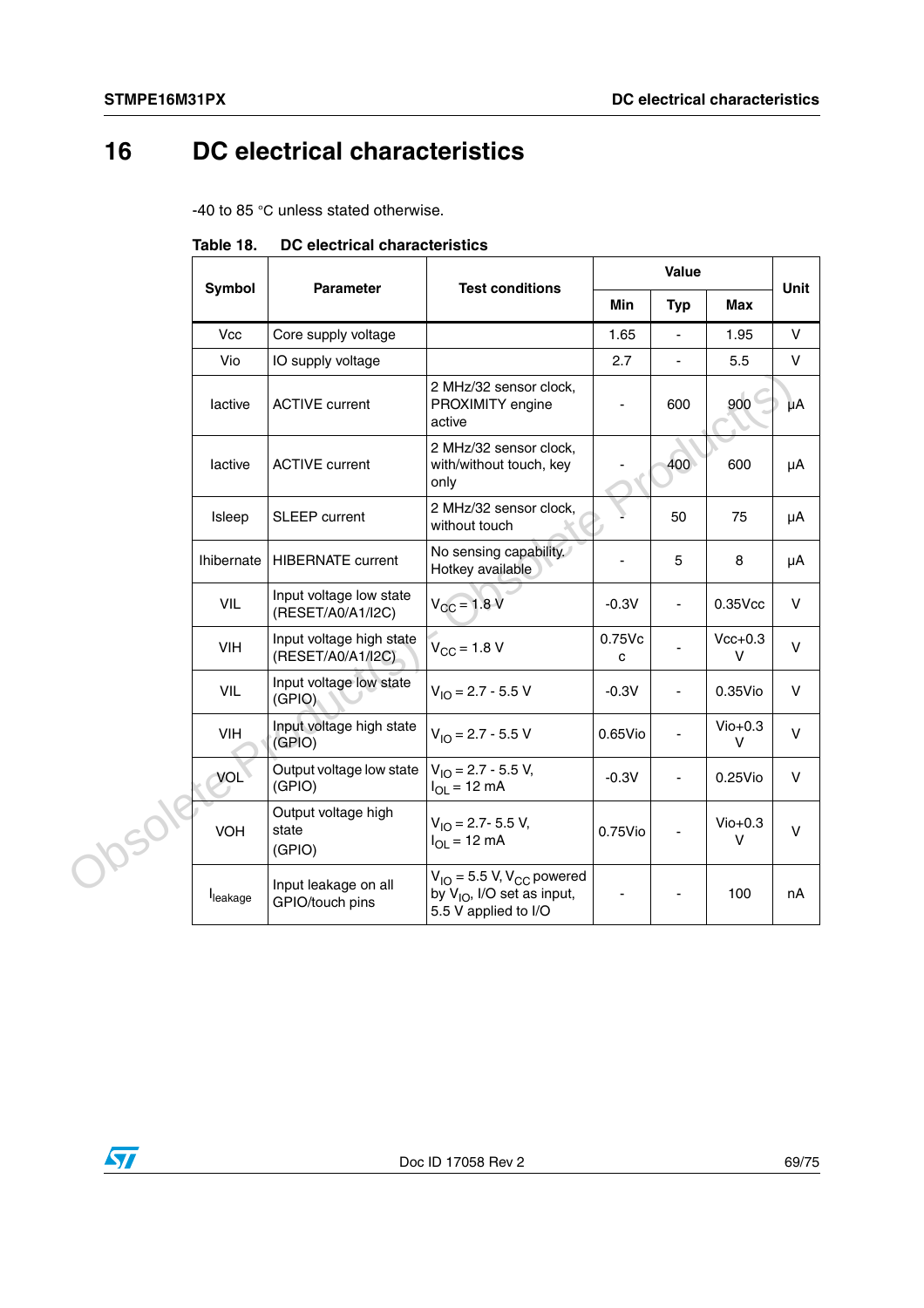# **16.1 Capacitive sensor specification**

-40 to 85 °C unless stated otherwise.

|  | <b>Symbol</b> | Parameter                         | <b>Test conditions</b>                                |            | Value      |                | Unit                   |
|--|---------------|-----------------------------------|-------------------------------------------------------|------------|------------|----------------|------------------------|
|  |               |                                   | Min                                                   | <b>Typ</b> | <b>Max</b> |                |                        |
|  | $\mathsf{Cs}$ | Capacitive sensor<br>sensitivity  | $V_{IO} = 2.7 - 5.5 V$ , internal<br>V <sub>REG</sub> | 12         | 16         | 25             | $\mathsf{f}\mathsf{F}$ |
|  | Csvr          | Variance of Cs across<br>channels | $V_{IO} = 2.7 - 5.5 V$ , internal<br>V <sub>REG</sub> | ä,         | 10         | $\blacksquare$ | $\%$                   |
|  |               |                                   | Obsolete Product(s) - Obsolete Product(s)             |            |            |                |                        |

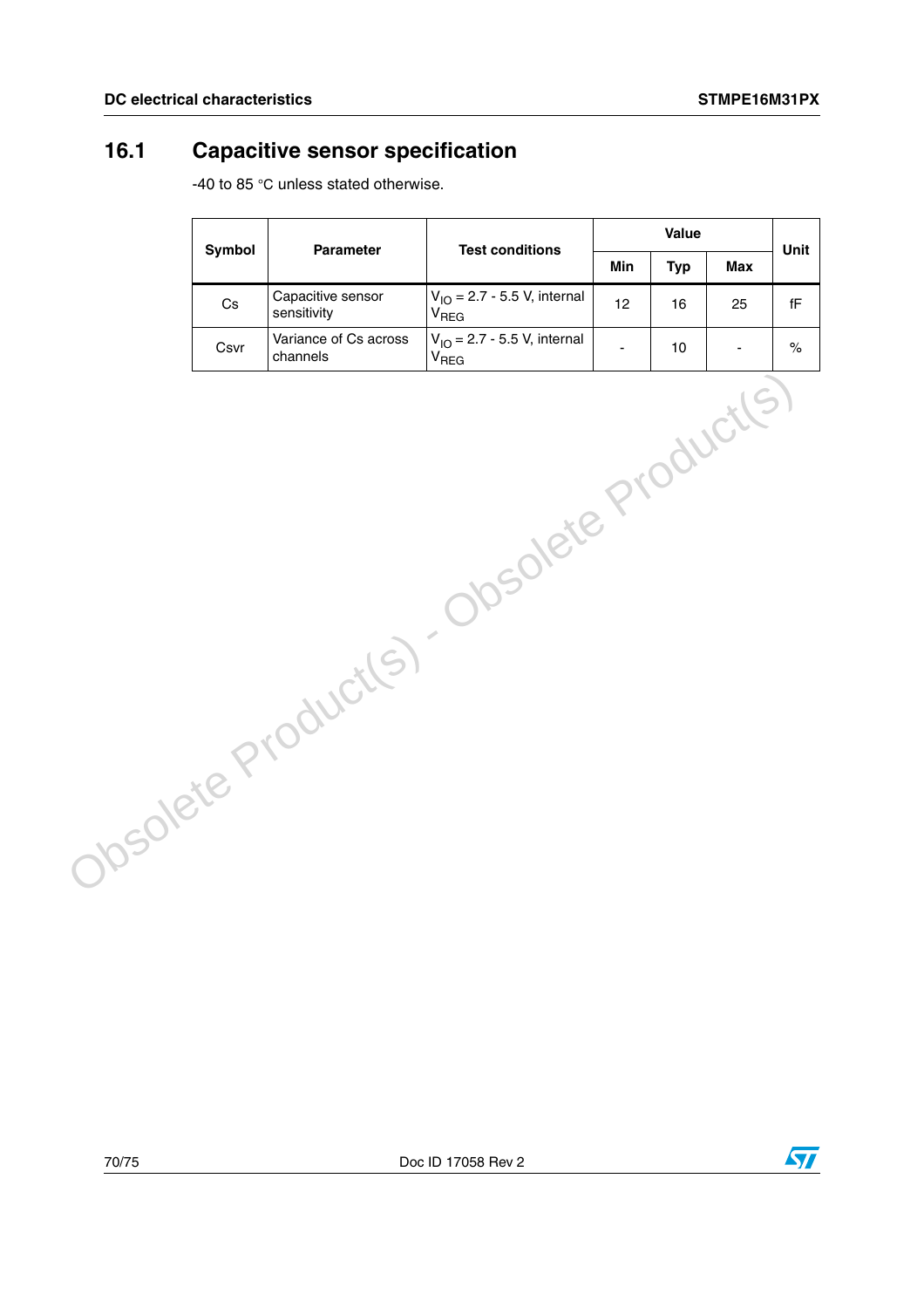# **17 Package mechanical data**

In order to meet environmental requirements, ST offers these devices in different grades of ECOPACK® packages, depending on their level of environmental compliance. ECOPACK® specifications, grade definitions and product status are available at: *[www.st.com](http://www.st.com)*. ECOPACK® is an ST trademark.



**Figure 16. Package outline for QFN32 (4 x 4 mm) - pitch 0.4 mm**

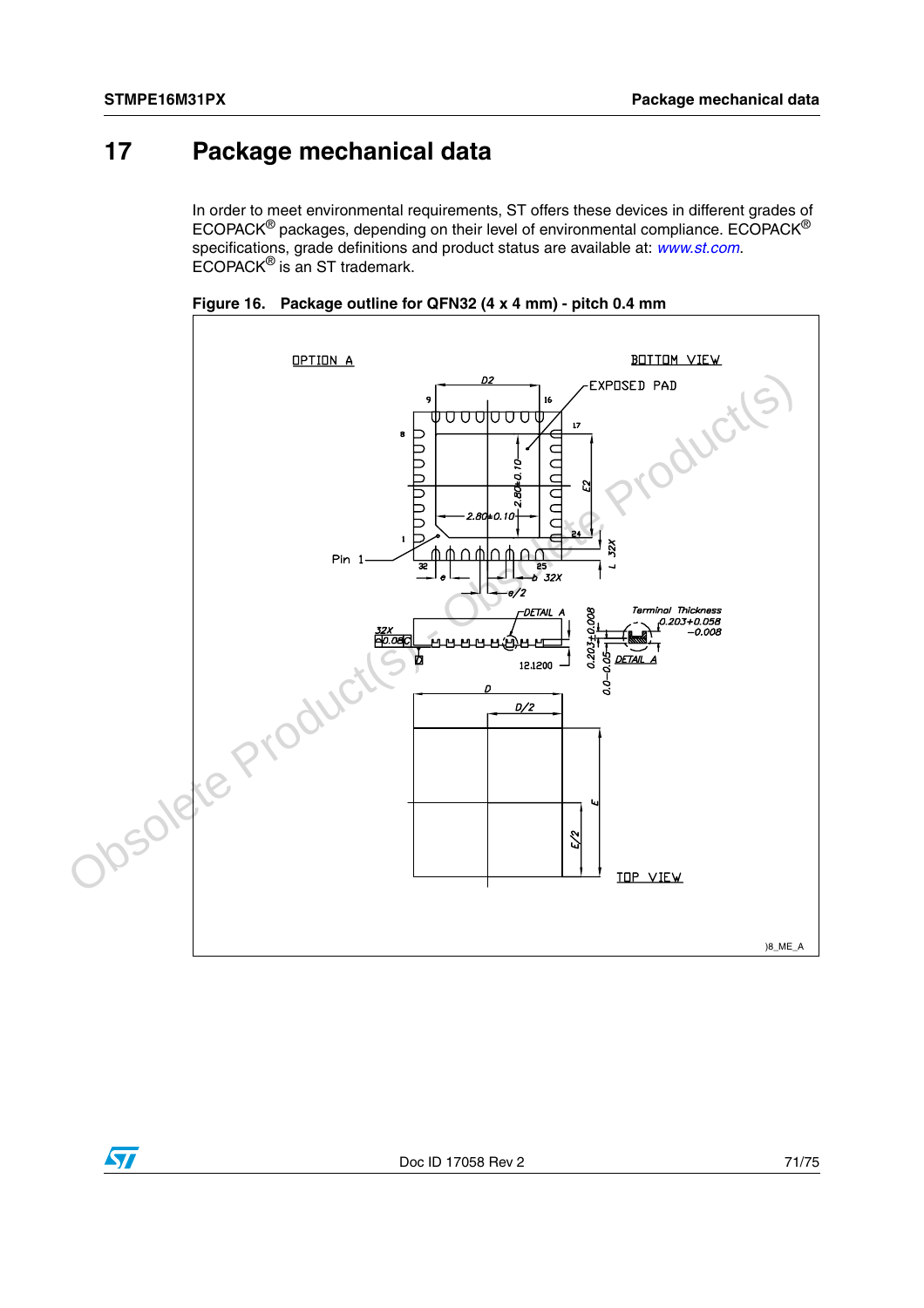| Symbol         | <b>Millimeters</b> |                              |            |  |  |
|----------------|--------------------|------------------------------|------------|--|--|
|                | Min                | <b>Typ</b>                   | <b>Max</b> |  |  |
| Α              | 0.70               |                              | 0.90       |  |  |
| A1             | 0.03               | 0.05                         | 0.08       |  |  |
| A <sub>3</sub> | ۰                  | 0.20                         | ۰          |  |  |
| $\sf b$        | 0.19               | 0.21                         | 0.28       |  |  |
| D              | 3.85               | 4.00                         | 4.15       |  |  |
| D <sub>2</sub> | 2.70               | 2.80                         | 2.90       |  |  |
| E.             | 3.85               | 4.00                         | 4.15       |  |  |
| E <sub>2</sub> | 2.70               | 2.80                         | 2.90       |  |  |
| ${\bf e}$      | ۰                  | 0.40                         |            |  |  |
| e/2            |                    | 0.20                         |            |  |  |
| L              | 0.10               | 0.20                         | 0.30       |  |  |
|                |                    | $\sim$ 1.4 $\sim$ 4.4 $\sim$ |            |  |  |

**Table 19. Package mechanical data for QFN32 (4 x 4 mm) - pitch 0.4 mm**





72/75 Doc ID 17058 Rev 2

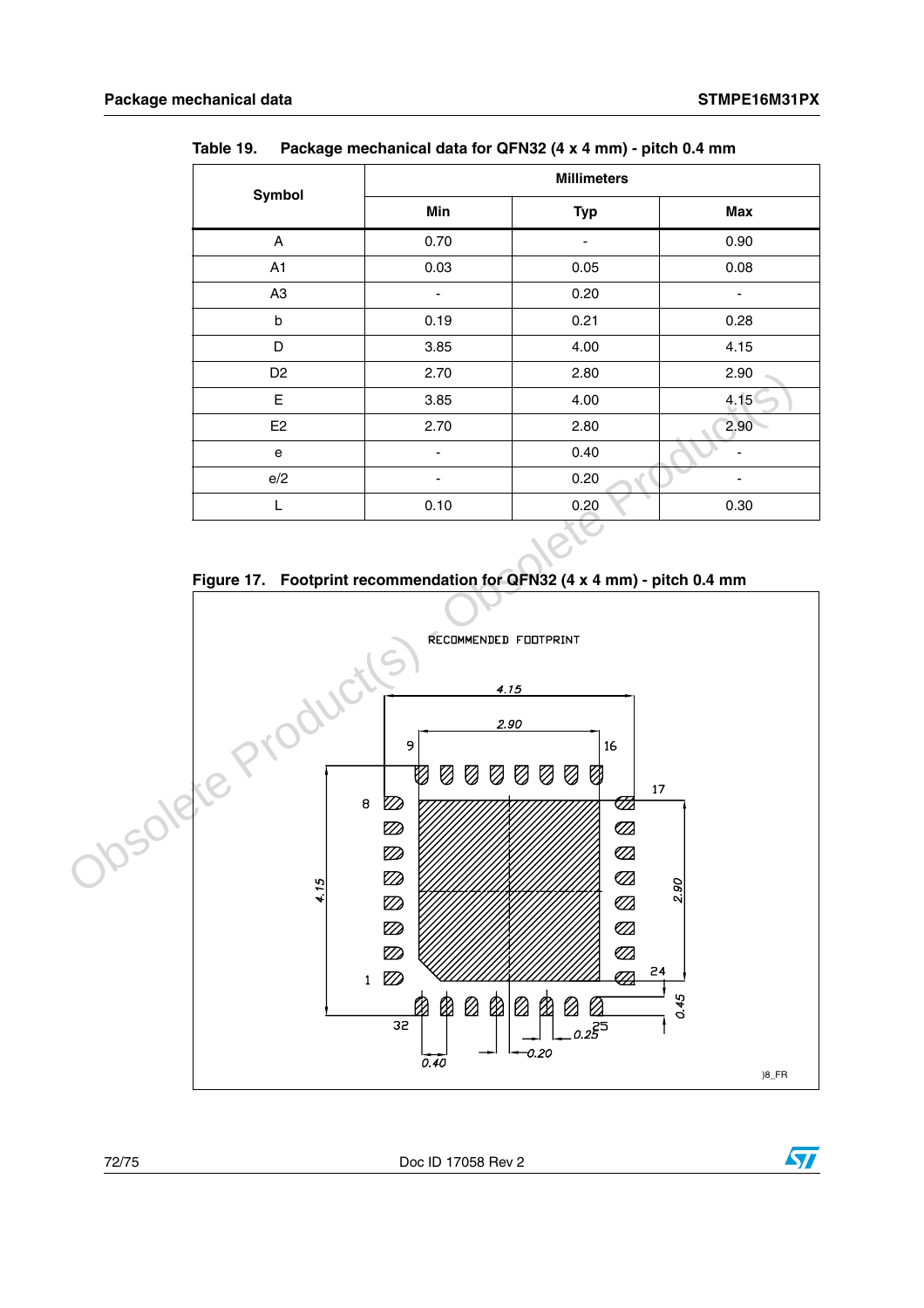



## **Table 20. Reel info**

| W                        | N              | W1              | W <sub>2</sub> |               |
|--------------------------|----------------|-----------------|----------------|---------------|
| $\overline{\phantom{a}}$ | $178 \pm 5$ mm | $12.4 \pm 2/-0$ | 18.4           | $13 \pm 0.25$ |



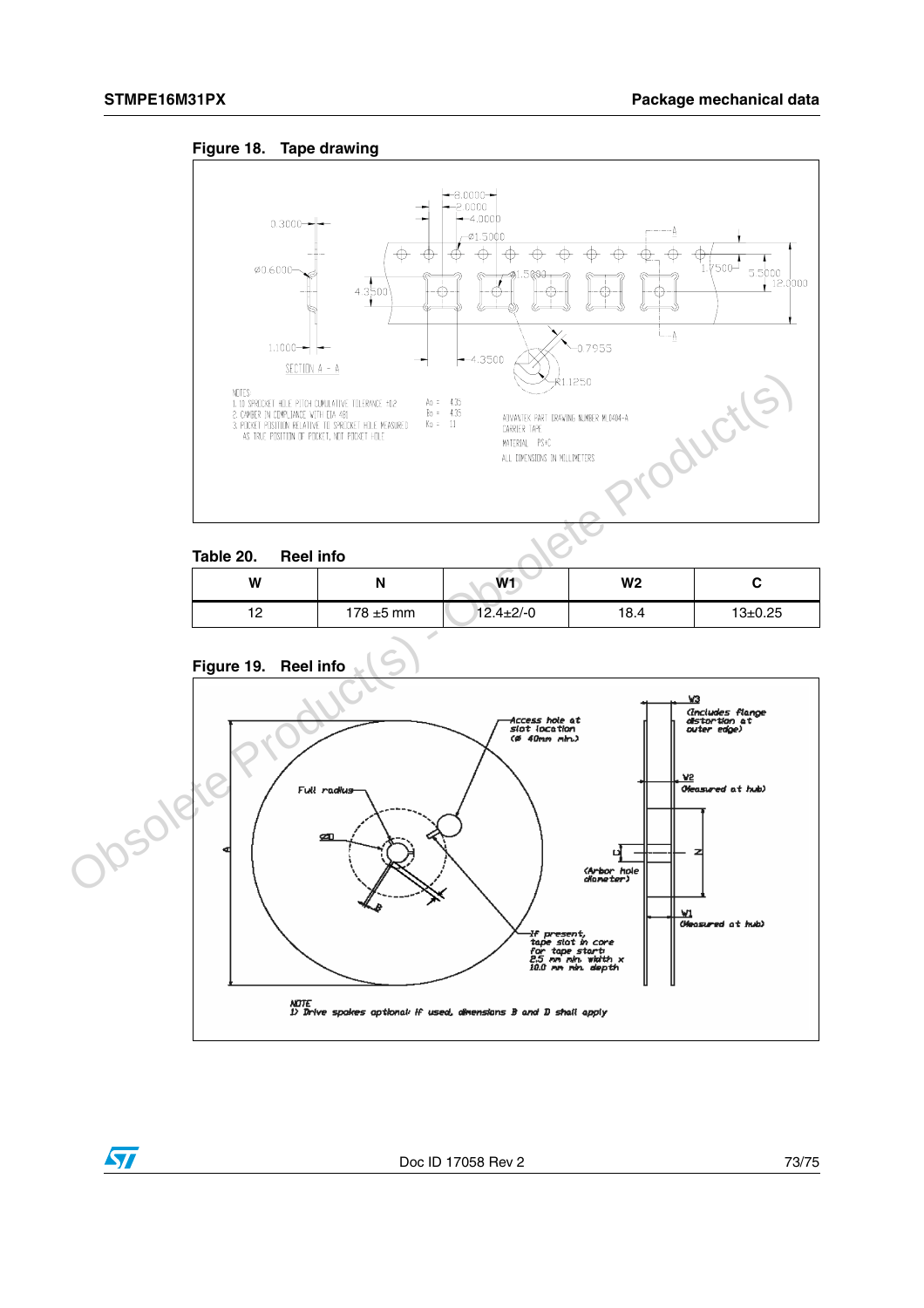## **18 Revision history**

## Table 21. **Document revision history**

| Date        | <b>Revision</b> | <b>Changes</b>                                                                                                                              |  |
|-------------|-----------------|---------------------------------------------------------------------------------------------------------------------------------------------|--|
| 08-Dec-2009 |                 | Initial release.                                                                                                                            |  |
| 11-Jan-2011 | 2               | Document status promoted from preliminary data to datasheet.<br>Updated QFN32 package mechanical data. Removed<br>STMPE24M31PX part number. |  |

Obsolete Product(s) - Obsolete Product(s)